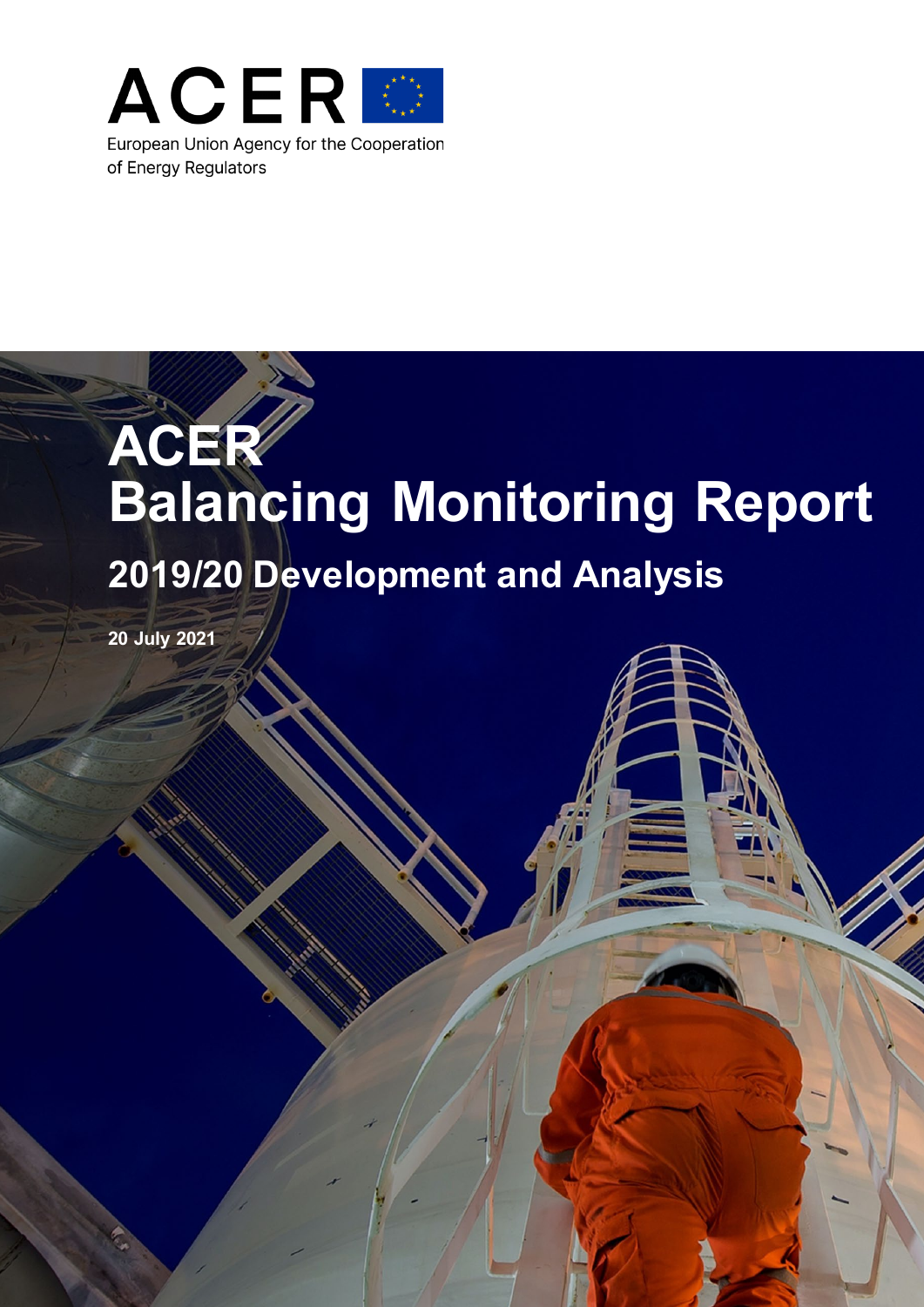# **ACER Balancing Monitoring Report 2019/20 Development and Analysis**

**20 July 2021**

Find us at:

#### **ACER**

**E** [press@acer.europa.eu](mailto:press@acer.europa.eu) Trg republike 3 1000 Ljubljana Slovenia

[w ww.acer.europa.eu](http://www.acer.europa.eu/)



© European Union Agency for the Cooperation of Energy Regulators Reproduction is authorised provided the source is acknowledged.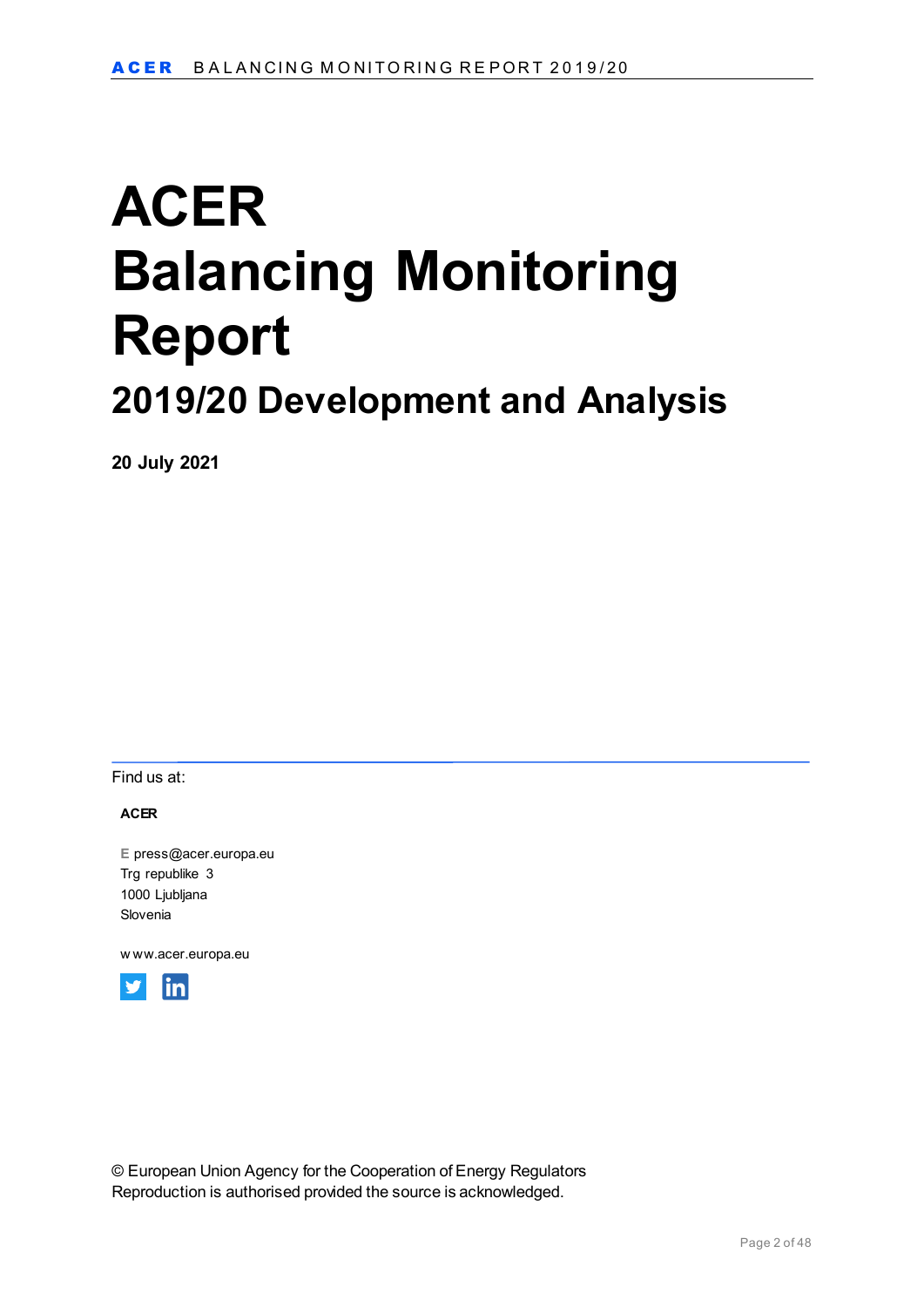# **Table of Contents**

| 1.<br>Introduction 38                                                          |  |
|--------------------------------------------------------------------------------|--|
|                                                                                |  |
| 2.                                                                             |  |
| 2.1.                                                                           |  |
| 2.2.                                                                           |  |
| 2.3.                                                                           |  |
| 2.4.                                                                           |  |
| 3.                                                                             |  |
| 3.1.                                                                           |  |
| 3.2.                                                                           |  |
| 3.3.<br>3.4.                                                                   |  |
| 4.                                                                             |  |
| 4.1.                                                                           |  |
|                                                                                |  |
| 4.2.1.                                                                         |  |
| 4.2.2.                                                                         |  |
| 4.2.3.                                                                         |  |
|                                                                                |  |
| 4.3.1.                                                                         |  |
| 4.3.2.                                                                         |  |
|                                                                                |  |
| Case exploration 1 - Slovenian high cash out price differential 26<br>4.3.3.   |  |
| Case exploration 2 - The Netherlands 'continuous imbalance' regime27<br>4.3.4. |  |
|                                                                                |  |
| 4.4.1.                                                                         |  |
| 4.4.2.                                                                         |  |
|                                                                                |  |
|                                                                                |  |
| 5.                                                                             |  |
|                                                                                |  |
|                                                                                |  |
|                                                                                |  |
|                                                                                |  |
|                                                                                |  |
|                                                                                |  |
|                                                                                |  |
| Annex 5: Linepack                                                              |  |
|                                                                                |  |
|                                                                                |  |
|                                                                                |  |
|                                                                                |  |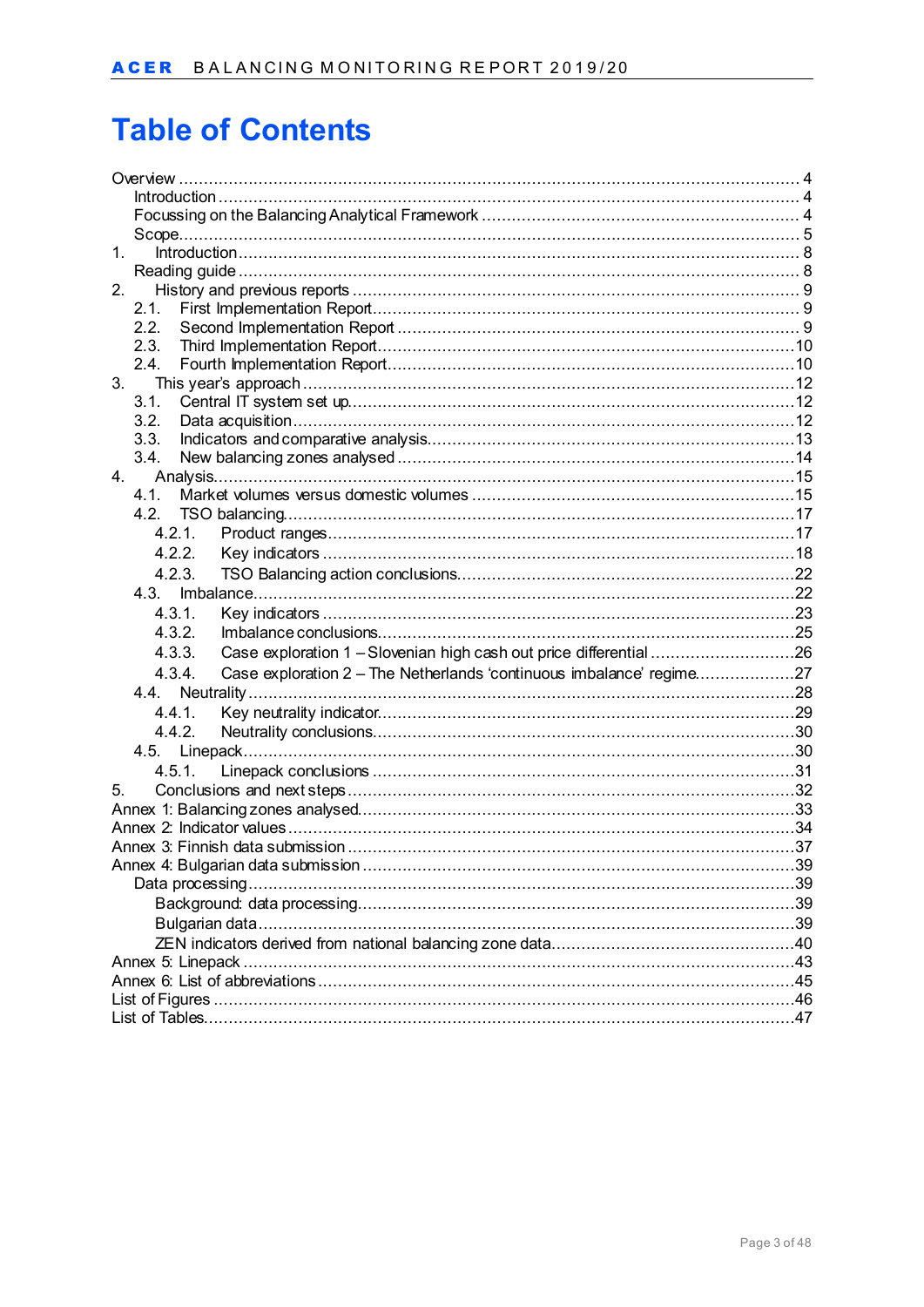# <span id="page-3-0"></span>**Overview**

## <span id="page-3-1"></span>**Introduction**

- 1 The Agency's efforts with respect to gas balancing in 2021 have focussed on establishing the processes for rollout of the Balancing Analytical Framework (BAF) across all balancing zones in Europe.
- 2 These efforts are important as market based balancing benefits network users, and these benefits are likely to exceed the costs of facilitating the market and replacing the TSO as the sole balancing agent. Transparent balancing systems pave the way for fairly priced balancing products, and consequentially lead to efficiency gains at the wholesale level, which should ultimately benefit final consumers. Focusing on the quantifiable effects of the balancing systems and monitoring the TSOs and network users' balancing activities can lead to the refinement of the existing balancing designs. Well-established and transparent balancing regimes could better support the integration of renewable gases in the future.
- 3 The BAF contains a set of indicators to help assess comparative performance across balancing zones and assist NRAs and TSOs understand the strengths and weaknesses of each regime.
- 4 This report includes some high-level observations about balancing implementations for the gas year 2019/20: the Agency encourages NRAs/TSOs to consider these as part of their ongoing monitoring of balancing regime evolution and effectiveness. The Agency remarks that design features will be important during the decarbonisation of the energy systems; and the Agency's future work will probably increase focus on providing access and integrating renewable gases to the gas infrastructure and wholesale markets, including balancing ones.
- 5 The Agency notes that not all balancing zones have been analysed. The exclusions were Austria, Latvia, and Portugal. These zones could not be analysed because of missing data about either TSO balancing actions or network user imbalance information. The Agency had some reservations related to data interpretation on Bulgaria and Finland, which are included with more detail in dedicated annexes of this report, but not in the main body, where the BAF analysis is presented and comparison offered.

## <span id="page-3-2"></span>**Focussing on the Balancing Analytical Framework**

6 The principal objective of this year's analysis has been to automate the calculation processes associated with the BAF and its indicators.

This year can hence be considered to be a transitional year.

- 7 The work has involved setting up a new IT system, ZEN, to capture data inputs and to process the data. The ZEN system reads data from the spreadsheets used to gather the information. It then processes the calculations and delivers summary information.
- 8 ENTSOG assisted with initial data gathering and its efforts have delivered data from a much wider range of balancing zones. The BAF has therefore, been applied more widely than in previous years.
- 9 Some data checks have been made, and iteration has improved data standardisation and its underlying data quality. However, this year's work has not involved the detailed interaction with NRAs and/or operators associated with earlier work. Hence, caution must be applied to interpretation of outputs without more detailed consideration of underlying features of each balancing regime.
- 10 The system automatically processes the data input applying some automatic rules but it makes no judgement about the accuracy or appropriateness of the data received. It is important to note that most of the Agency's internal effort this year has been associated with building, developing and testing the system, leaving little time available to perform a rigorous challenge of data submission or to understand the detailed implementation that can influence the effectiveness and functioning of the balancing regime. The comments made in this report must be viewed in the light of those caveats.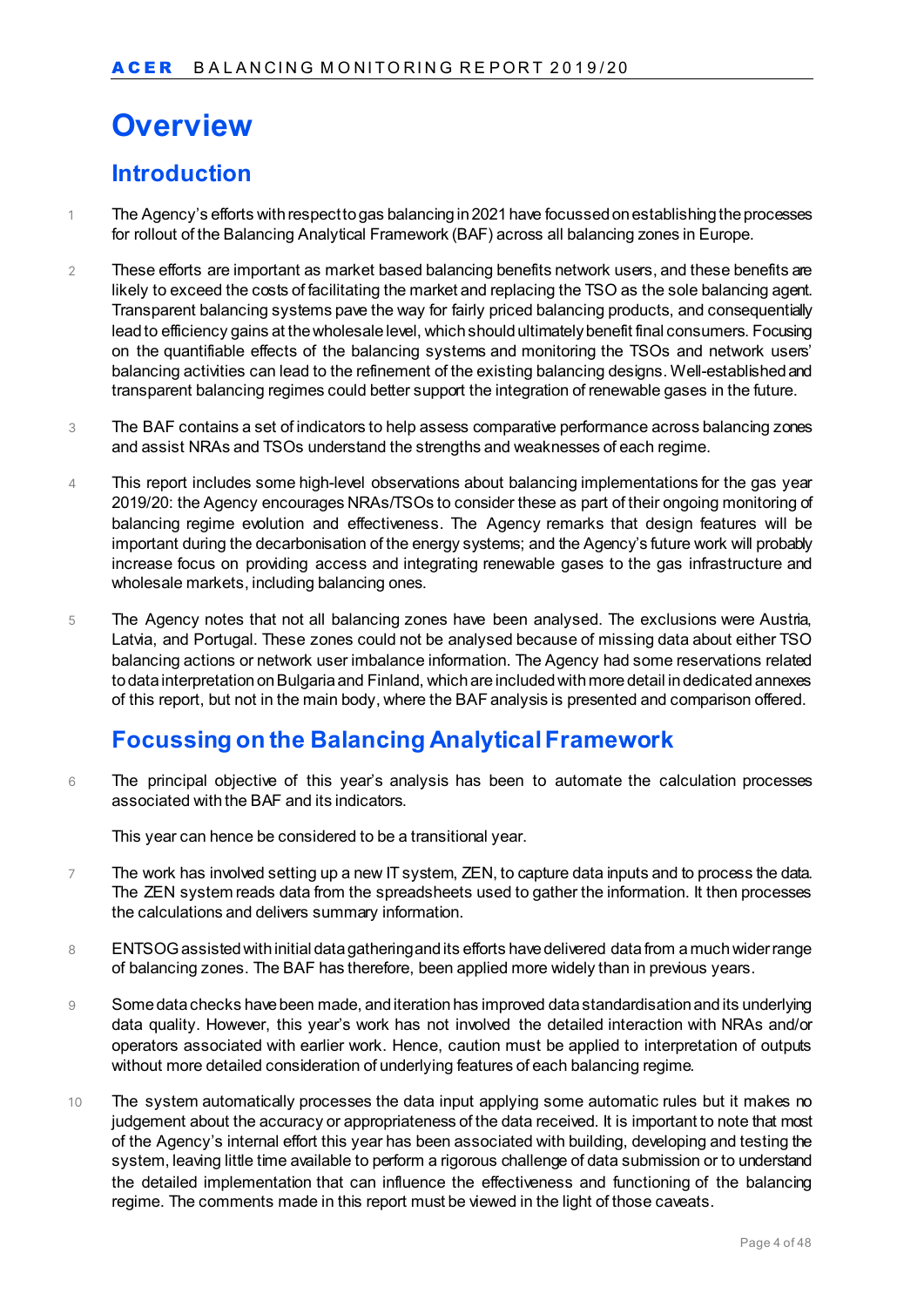# <span id="page-4-0"></span>**Scope**

- $11$  $11$  This review has been wide (covering 22 balancing zones  $^1$ ). The assessment of each balancing zone has not been as deep as the Agency's previous assessments. Nevertheless, the indicators provide valuable pointers towards balancing zones that might need to be more thoroughly assessed by NRAs/TSOs.
- 12 Some balancing regimes were analysed but were not assessed as fully functioning including:
	- Greece No trading platform is evident;
	- Romania Several days of TSO balancing actions on both sides of the market with inverted prices; this might reflect either a very sophisticated market place or a strange outcome.
- 13 Furthermore, even the limited analysis and data-driven reviews conducted this year suggest that some other regimes include features that warrant analyses, even when code-compliant. Efficiency gains related to the implementation solutions adopted may emerge in:
	- Italy The use of storage tools<sup>[2](#page-4-2)</sup> side by side with short-term standardised products and high levels of long and short imbalances subject to cash-out, compared to other balancing zones;
	- France The availability of the linepack service (GRTgaz's Alize, Teréga's SET) partly<sup>[3](#page-4-3)</sup> undermines the incentive of network users to balance themselves fully on a daily basis;
	- Germany High levels of costs visible in balancing, although these might be justified in the context of wider benefits of the variant 2 information model insofar as it supports competition amongst gas suppliers and which might be the subject of a cost-benefit assessment;
	- Croatia Pricing effects may result from the combination of illiquid balancing market and default imbalance pricing rules that may create instability;
	- Lithuania Where the system is apparently always short, necessitating only TSO balancing buys, and where the balancing regime may be distorted via facilities that allow network users to trade after the end of the gas day;
	- Hungary Still using two trading platforms which is likely to fragment short term market liquidity and transparency of price formation;
	- Czech Republic Where most imbalance cash-outs are avoided via an after the day trading of linepack flexibility whereby, effectively, network users are allowed to trade after the end of the gas day;
	- Spain Where the data submission shows that the TSO uses only within-day (WD) title products for balancing, yet some aspects raise questions about the need to refine the TSO's balancing policy $^4\!;$  $^4\!;$  $^4\!;$
	- United Kingdom (Northern Ireland) Where only balancing services are used for TSO balancing;
	- Slovakia Where very limited TSO balancing actions are fragmented across balancing platform trades and balancing services rather than being focussed on the trading platform;
	- Slovenia Where outcomes may be distorted by wide imbalance price differentials which give rise to a bias towards balancing sells as opposed to discrete periods within year when balancing buys are dominant;

-

<span id="page-4-1"></span> $1$  Additional zones of Finland and Bulgaria were not included in the main analysis chapter but are included as annexes.

<span id="page-4-2"></span> $2$  TSOs in other zones may have similar tools in place (e.g.: storage, operational balancing agreement, linepack, etc.) but the Agency could not verify this in the timeframe of this report. See section 4.2.2 for more details.

<span id="page-4-3"></span> $3$  The linepack service applies only on those days when the TSO does not take balancing actions, but network users do not know when this happens, therefore the incentive is only partly undermined.

<span id="page-4-4"></span><sup>4</sup> More details are provided in section 4.2.1.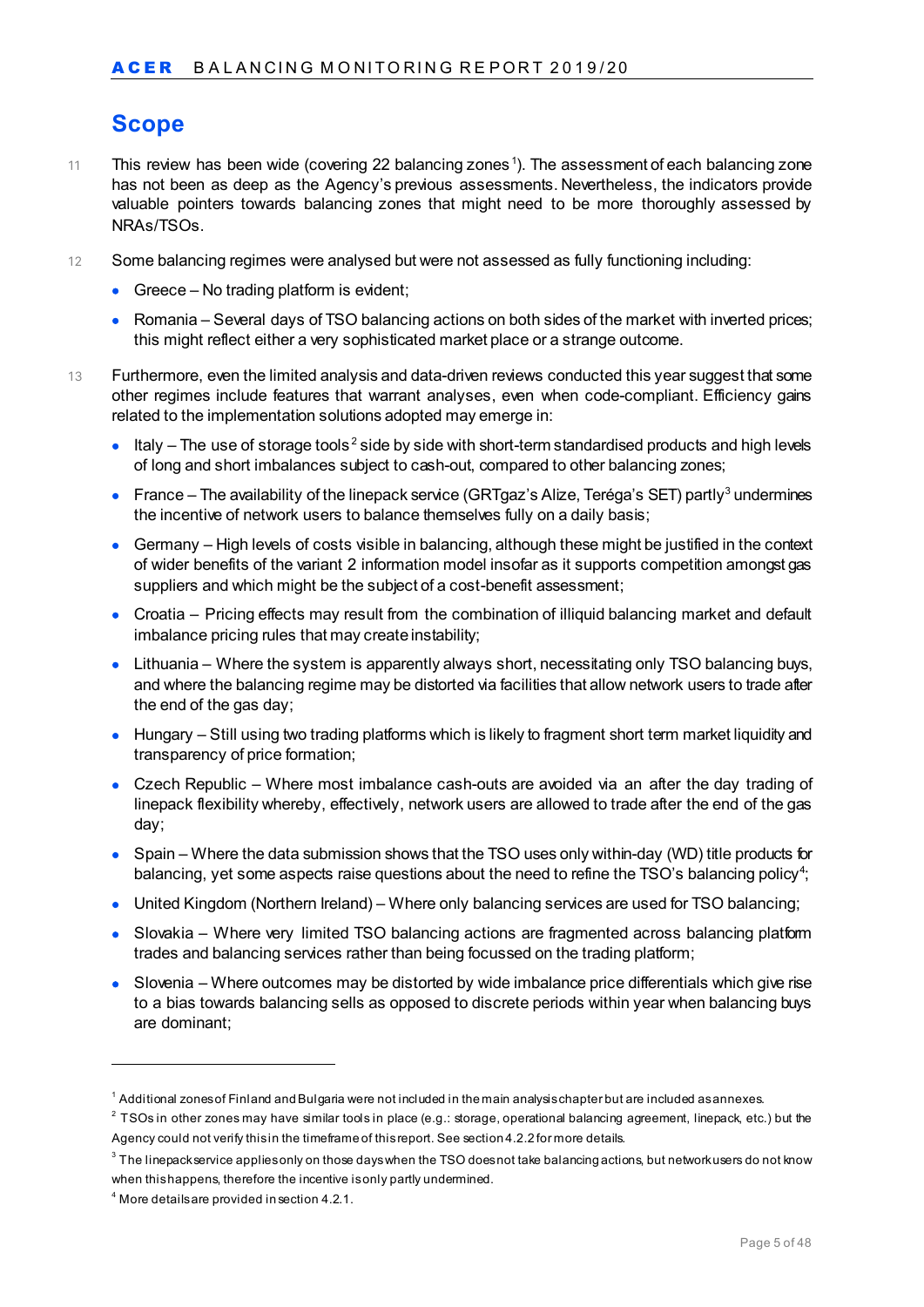- Latvia-Estonia Where the TSO balancing actions are dominated by system sells;
- Ireland Where the TSO balancing actions are dominated by system sells;
- Denmark-Sweden –Where imbalance levels are much higher than observed in our analysis in earlier years.
- 14 Time has not permitted interaction with NRAs/TSOs this year, given the priority to get the ZEN ITsystem up and running. The findings above are derived from a cursory analysis. It is likely that other balancing regimes not mentioned above may also have features that imply some sub-optimality.
- 15 Thus the analysis singularly based on indicators from this year suggests that some implementations may, following further assessmentcomplementing the one based on indicators, be evolved to maximise the benefits of an efficient implementation of the Balancing Code.
- 16 Specifically, many balancing regimes remain highly dependent on balancing services. A key objective of the Balancing Code is that TSOs and network users transact in the same market, supported by a trading platform. Experience suggests that the market will deliver the flexible gas as and when required by network users, provided that the regime is sufficiently transparent. Appropriate transparency facilitates the discovery of a fair price for balancing gas and helps deliver appropriate cash-out exposure. Excessive differentials between long and short positions should be avoided to prevent driving unacceptable risk and costs for network users. The cash-out exposure has to be sufficient but proportionate and applied to imbalances that can be forecasted to an appropriate accuracy.
- 17 The Agency notes that progress has, and continues, to be made. However, the Agency notes that a few countries may be non-compliant with specific provisions of the Balancing Code $^5$  $^5$ . Whilst this year's analysis has been focussed on an assessment of effectiveness, it might be desirable to review compliance in a future study to complement an effectiveness-based analysis driven by the BAF. This would involve a more detailed consideration of underlying local circumstances and the full set of daily data (including the provision of linepack information).
- 18 The Agency sees two significant strands of activity (which do not exclude each other) that could support better balancing regime implementation in the upcoming years:
	- The first strand would involve enhancing the ZEN application; this could, for example, include access to the data and outputs to facilitate individual NRA/TSO assessment of its regime's performance compared with others;
	- The second strand would be for ACER to perform further studies with increased interaction with NRAs/TSOs/stakeholders to better understand the local specificities of balancing regime implementations and therefore the extent to which compliance and design choices are contributing to deliver efficient outcomes from a consumer perspective. In this respect:
		- The provision of quantitative information on the full set of instruments (e.g. storage, operational balancing agreement, linepack, etc.) that TSOs use to balance the network would allow a more complete mapping about the TSOs' residual role in balancing and capture its related cost. Related cost information at present is mostly only available for balancing services and actions. More information, for example about linepack, would allow to track possible cost transfer between balancing and transmission services.
		- A comprehensive description of TSOs' balancing policy and incentives, and their evolution over time, would allow to spread learnings across the EU and provide for their refinement over time in order to improve design efficiency across the EU.

-

<span id="page-5-0"></span> $^5$ Commi $\,$ sion Regulation (EU) No 312/2014 of 26 March 2014 establishing a Network Code on Gas Balancing of Transmission Networks:<https://eur-lex.europa.eu/legal-content/EN/TXT/PDF/?uri=CELEX:32014R0312&from=EN>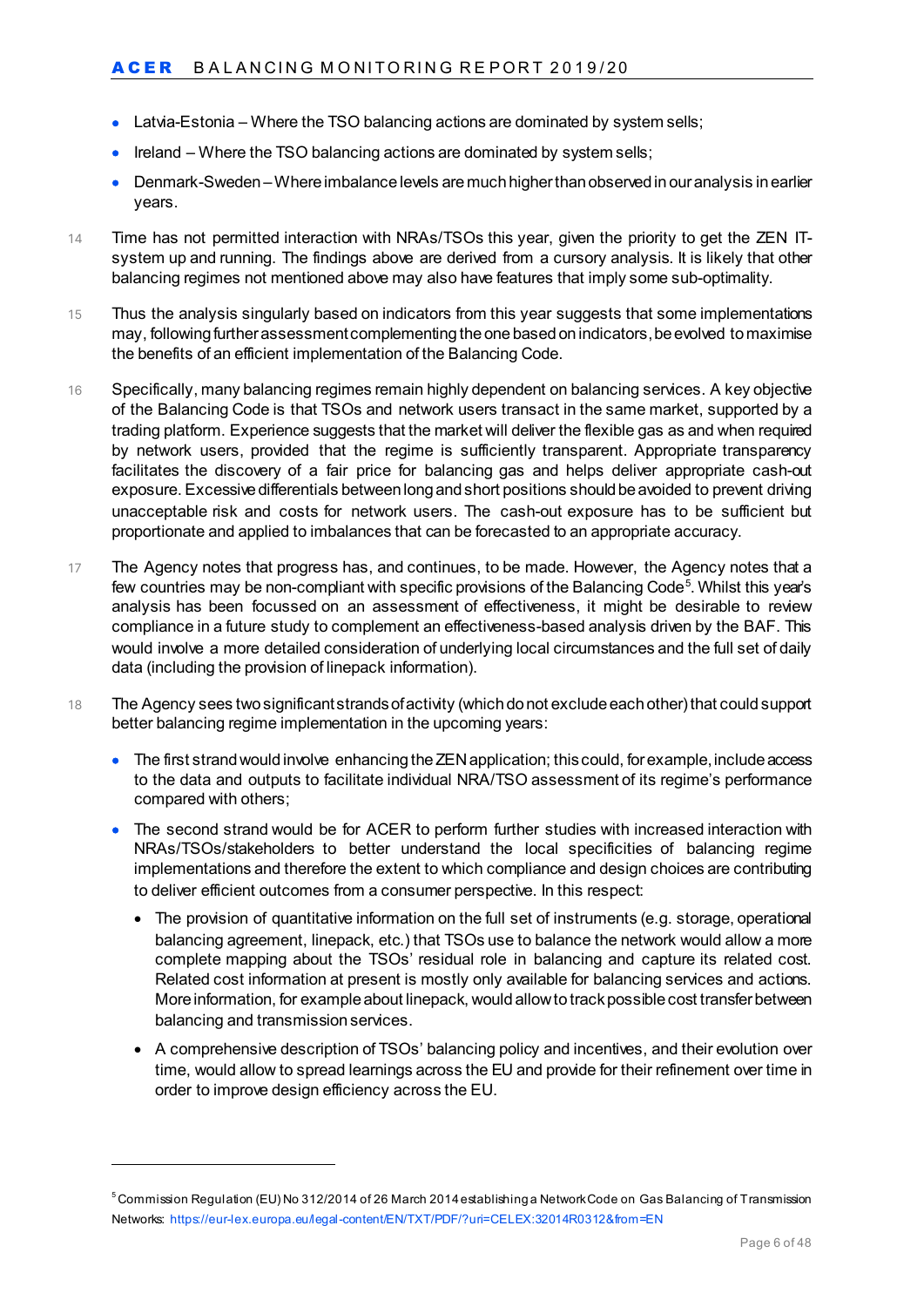19 The Agency welcomes stakeholder feedback to inform the establishment of a relevant work programme to apply in this area.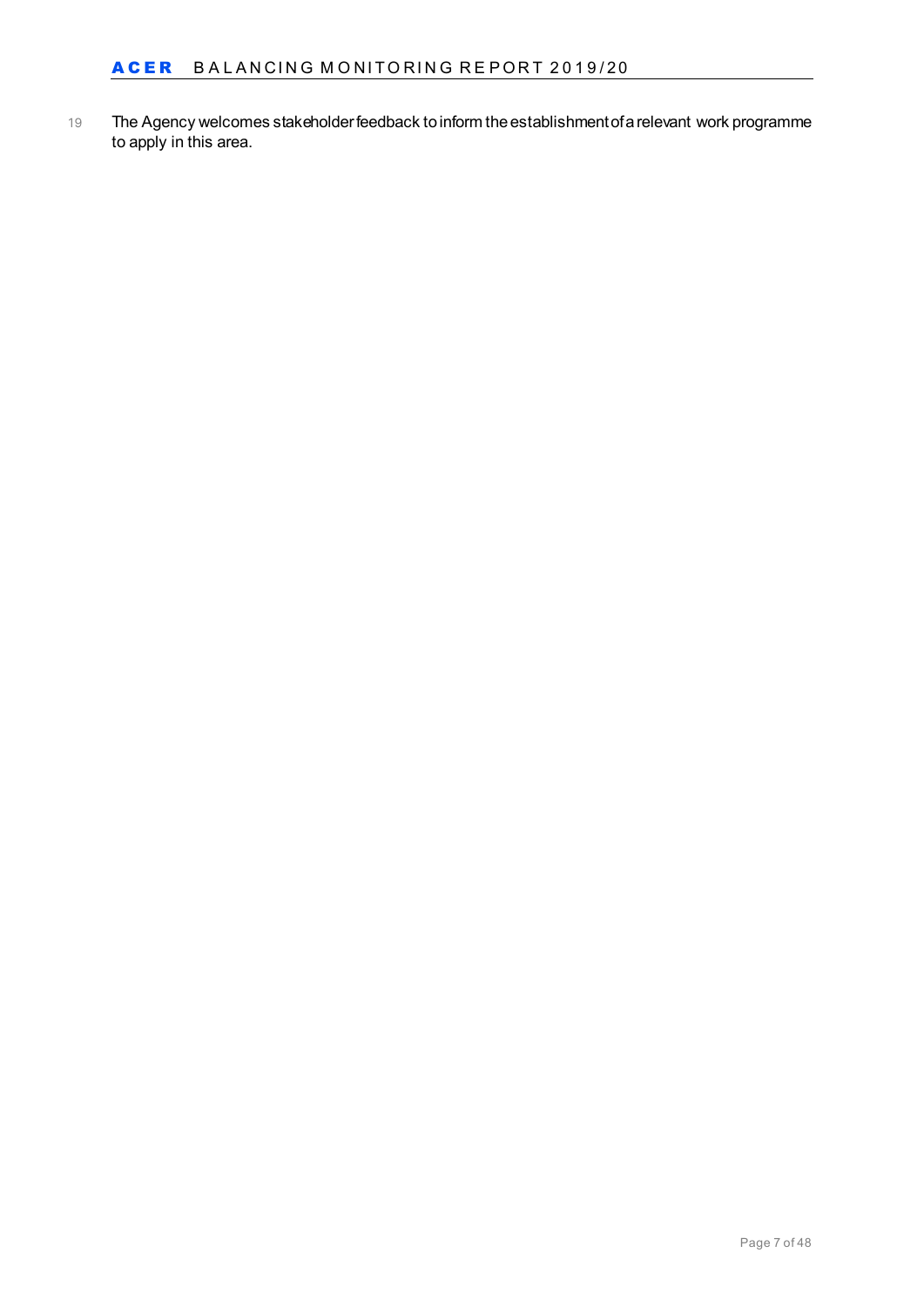# <span id="page-7-0"></span>**1. Introduction**

This year's activities have been focussed on extending the application of the Balancing Analytical Framework  $(BAF)^6$  $(BAF)^6$  to a wider range of balancing zones.

The activities have focussed on the development of an IT system (ZEN) to support the calculation of the indicators defined in the BAF. In parallel with this activity, the Agency has appreciated ENTSOG and its members' efforts to deliver the base data. The base data supports the derivation of the indicators. The base data and the indicators have informed the commentaries in this report.

ZEN has been used to derive the indicators and these have subsequently been processed to deliver the substantive outputs included in this report.

The Agency has analysed the indicators, and particularly the comparability of indicators across balancing zones, to inform the commentary included in this report.

### <span id="page-7-1"></span>**Reading guide**

-

This report provides some background to the history of implementation monitoring and previous reports (Chapter 2), a description of the activities undertaken this year (Chapter 3), the outputs and analysis (Chapter 4) and closes with some conclusions and outline of possible next steps (Chapter 5).

<span id="page-7-2"></span><sup>&</sup>lt;sup>6</sup> The BAF was introduced in ACER's Second Balancing Implementation Monitoring Report (<u>ACER Report on the implementation</u> [of the Balancing Network Code \(Second edition\) Volume I.pdf \(europa.eu\)](https://extranet.acer.europa.eu/Official_documents/Acts_of_the_Agency/Publication/ACER%20Report%20on%20the%20implementation%20of%20the%20Balancing%20Network%20Code%20(Second%20edition)%20Volume%20I.pdf), entitled "2017 ACER Report on the Implementation of the Bal NC" and the BAF is covered under Part II and Annexes 2, 3, and 4 of this report.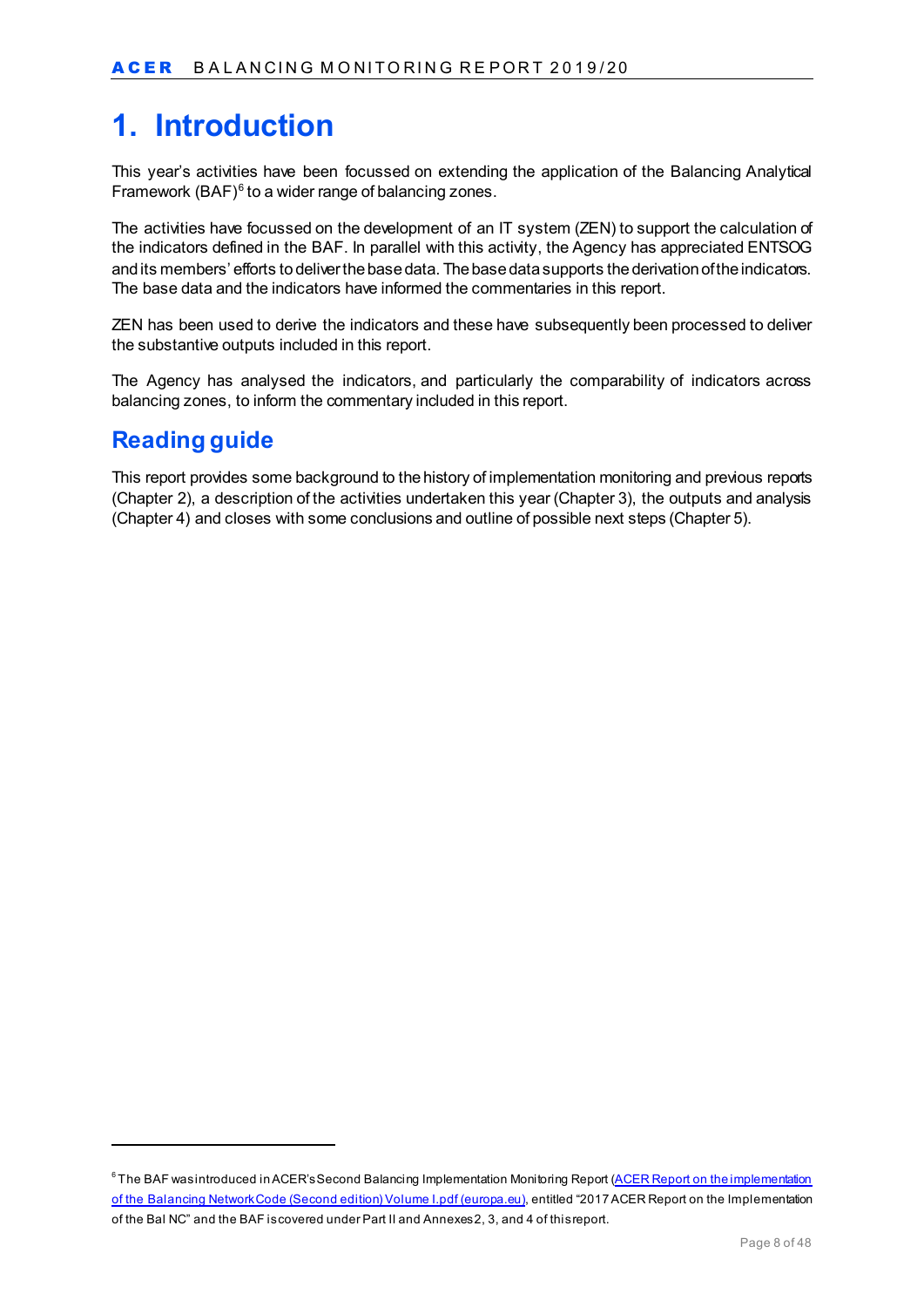# <span id="page-8-0"></span>**2. History and previous reports**

This section captures the experience of previous balancing monitoring reports as background information and for those looking for more in-depth analysis, although on less recent data, on some of the topics covered in the current report.

### <span id="page-8-1"></span>**2.1. First Implementation Report**

The first implementation report was published on  $7$  November 2016. This report<sup>7</sup> (with Technical Annexes [8](#page-8-4) ) focussed upon the delivery of specific components required by the Balancing Code. Its focus was about compliance.

On [9](#page-8-5) November 2016, a workshop<sup>9</sup> was held in Warsaw that focused upon information provision, daily imbalance charges and neutrality. Information provision is critical so that network users can manage their opportunities and exposures. The imbalance charges provide the critical incentive to ensure network users are close to having a daily balanced position. The neutrality regime ensures that net costs (or revenues) arising from the four main cash-flows associated with TSO sales/purchase of gas for residual system balancing and payments to, or monies received from, network user for daily imbalances or receipts in respect of daily imbalances are equitably redistributed to network users.

### <span id="page-8-2"></span>**2.2. Second Implementation Report**

The second implementation monitoring report was published in a two-volume report on 16 November 2017 (Volume I<sup>[10](#page-8-6)</sup> and Volume II<sup>[11](#page-8-7)</sup>). It introduced the Balancing Analytical Framework (BAF). The BAF is a tool to take basic daily data about the operation of the balancing regime and to derive some summary statistics, referred to as indicators. These indicators can be used to inform an assessment of a regime's effectiveness. The approach is explained in Volume I within Part II: Applying the Balancing Analytical Framework and Annex 2: Rationale for development of the balancing analytical framework. Part II of the report is dedicated not only to the explanation, but also to the application of this framework.

The rationale for the BAF and the definition of the indicators is not repeated in this report. However, the reader is encouraged to review the BAF explanation to ensure the best understanding of this report.

This report applied the BAF to seven balancing zones:

- United Kingdom (Great Britain) National Grid
- BeLux high calorific zone Fluxys
- Germany NCG

-

- Denmark Energinet.dk
- France GRTgaz Nord

<span id="page-8-3"></span><sup>7</sup> [http://www.acer.europa.eu/Official\\_documents/Acts\\_of\\_the\\_Agency/Publication/ACER%20Report%20on%20the%20implemen](http://www.acer.europa.eu/Official_documents/Acts_of_the_Agency/Publication/ACER%20Report%20on%20the%20implementation%20of%20the%20Balancing%20Network%20Code.pdf) [tation%20of%20the%20Balancing%20Network%20Code.pdf](http://www.acer.europa.eu/Official_documents/Acts_of_the_Agency/Publication/ACER%20Report%20on%20the%20implementation%20of%20the%20Balancing%20Network%20Code.pdf) 

<span id="page-8-4"></span><sup>8</sup> [https://extranet.acer.europa.eu/en/Gas/Framework%20guidelines\\_and\\_network%20codes/Documents/Annex%20II-](https://extranet.acer.europa.eu/en/Gas/Framework%20guidelines_and_network%20codes/Documents/Annex%20II-IV_2016_11_07_for_publication.pdf)[IV\\_2016\\_11\\_07\\_for\\_publication.pdf](https://extranet.acer.europa.eu/en/Gas/Framework%20guidelines_and_network%20codes/Documents/Annex%20II-IV_2016_11_07_for_publication.pdf)

<span id="page-8-6"></span><span id="page-8-5"></span><sup>9</sup> <https://acer.europa.eu/events-and-engagement/news/acer-and-entsog-organise-second-joint-workshop-gas-balancing-warsaw>  $10$  Volume 1:

[https://documents.acer.europa.eu/Official\\_documents/Acts\\_of\\_the\\_Agency/Publication/ACER%20Report%20on%20the%20im](https://documents.acer.europa.eu/Official_documents/Acts_of_the_Agency/Publication/ACER%20Report%20on%20the%20implementation%20of%20the%20Balancing%20Network%20Code%20(Second%20edition)%20Volume%20I.pdf) [plementation%20of%20the%20Balancing%20Network%20Code%20\(Second%20edition\)%20Volume%20I.pdf](https://documents.acer.europa.eu/Official_documents/Acts_of_the_Agency/Publication/ACER%20Report%20on%20the%20implementation%20of%20the%20Balancing%20Network%20Code%20(Second%20edition)%20Volume%20I.pdf)

<span id="page-8-7"></span> $11$  The individual country assessment sheets were included in Volume 2:

[https://acer.europa.eu/Official\\_documents/Publications/BAL\\_IMR%202020\\_Country%20Assessment%20and%20Methodologic](https://acer.europa.eu/Official_documents/Publications/BAL_IMR%202020_Country%20Assessment%20and%20Methodological/BAL_IMR_2020_vol-II.pdf) [al/BAL\\_IMR\\_2020\\_vol-II.pdf](https://acer.europa.eu/Official_documents/Publications/BAL_IMR%202020_Country%20Assessment%20and%20Methodological/BAL_IMR_2020_vol-II.pdf)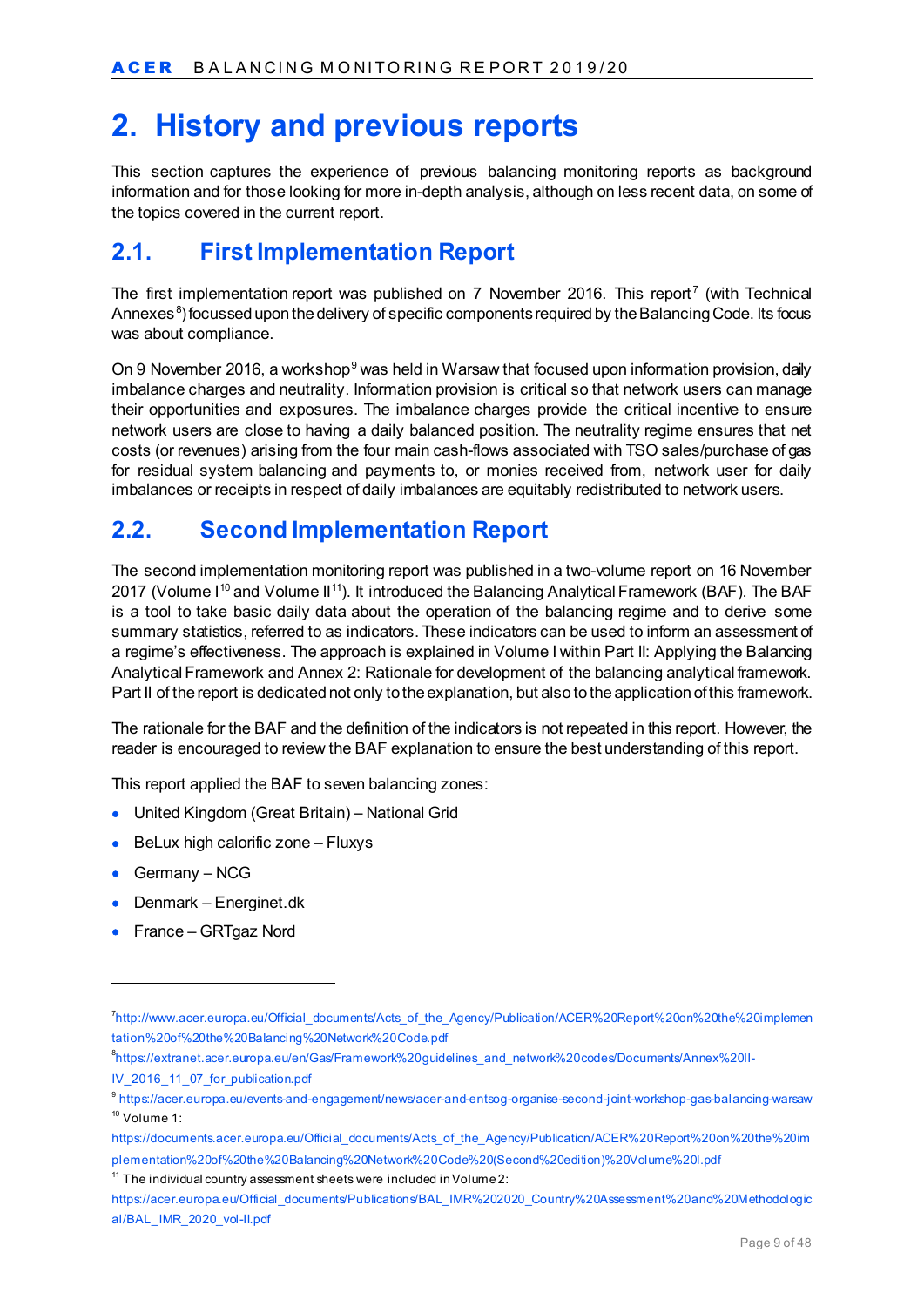- Slovenia Plinovodi
- Spain Enagás GTS<sup>[12](#page-9-2)</sup>

The report also paid particular attention to operational balancing and information provision.

During 2017, a particular focus of attention was within-day obligations. On 15 May 2017, a workshop<sup>[13](#page-9-3)</sup> was held in Brussels to consider within-day obligations and the efficacy of within-day regimes where they are assessed as necessary. Whilst within-day obligations may have merit to avoid excessive TSO balancing costs, it is important that within-day obligations do not generate major costs that might not be obvious but which are internalised within network users' underlying business costs.

After publication of the report, an ACER-ENTSOG workshop<sup>[14](#page-9-4)</sup> was held in Vienna. This workshop explored the definition and role of the BAF as a tool to compare the effectiveness of balancing regime implementations. It explored that the underlying neutrality cash flows need careful analysis and assessment to ensure that the overall financial outcomes are consistent with intended outcomes and policy intent. The net cash flow position should generate small redistributions; if the effects are considerable, then it is likely to indicate inappropriate incentives to drive efficient network user balancing and hence system management. It also explained that there is merit in having data about linepack changes on the system. These linepack changes should be compared with those that might be expected to result from TSO and network user activities within the balancing regime to ensure alignment between the commercial and physical reality associated with the balancing regime implementation. The workshop explored the merits of network users having access to an appropriate amount of linepack flexibility. This would ensure the most effective outcomes from a consumer perspective. The first step on this journey is to have linepack data made available so that it can be compared with the outcomes implied by the commercial functioning of the balancing regime.

## <span id="page-9-0"></span>**2.3. Third Implementation Report**

The third implementation monitoring report<sup>[15](#page-9-5)</sup> was published on 6 August 2018. This report assessed more balancing zones using the BAF including:

- Italy Snam Rete Gas
- Hungary FGSZ

-

- Poland high calorific zone Gaz-System
- Czech Republic NET4GAS

The report also reassessed UK (Great Britain) and Denmark to provide additional comparators and continuity given their inclusion in the previous report.

On 12 June 2018, a joint ACER-ENTSOG workshop was held in Brussels. It focussed on the importance of information provision particularly non-daily metered (NDM) demand.

### <span id="page-9-1"></span>**2.4. Fourth Implementation Report**

<span id="page-9-2"></span> $12$  The network code in Spain entered into force in October 2016: the TSO provided a complete data-set relevant for the BAF from 1 October 2016 till 31 March 2017, which implied thatthe data could not be used for comparative analysis for the period from 1 October 2015 to 30 September 2016.

<span id="page-9-3"></span><sup>1</sup>[3https://nra.acer.europa.eu/Events/ACER-Workshop-on-Within-Day-Obligations-In-the-context-of-Gas-Balancing-Code](https://nra.acer.europa.eu/Events/ACER-Workshop-on-Within-Day-Obligations-In-the-context-of-Gas-Balancing-Code-implementation/default.aspx)[implementation/default.aspx](https://nra.acer.europa.eu/Events/ACER-Workshop-on-Within-Day-Obligations-In-the-context-of-Gas-Balancing-Code-implementation/default.aspx)

<span id="page-9-4"></span><sup>14</sup> <https://nra.acer.europa.eu/Events/3rd-joint-ENTSOGACER-workshop-on-Gas-Balancing/Documents/Forms/AllItems.aspx>

<span id="page-9-5"></span><sup>&</sup>lt;sup>15</sup>https://acer.europa.eu/Official\_documents/Acts\_of\_the\_Agency/Publication/ACER%20Report%20on%20the%20implementati [on%20of%20the%20Balancing%20Network%20Code%20\(Third%20edition\).pdf](https://acer.europa.eu/Official_documents/Acts_of_the_Agency/Publication/ACER%20Report%20on%20the%20implementation%20of%20the%20Balancing%20Network%20Code%20(Third%20edition).pdf)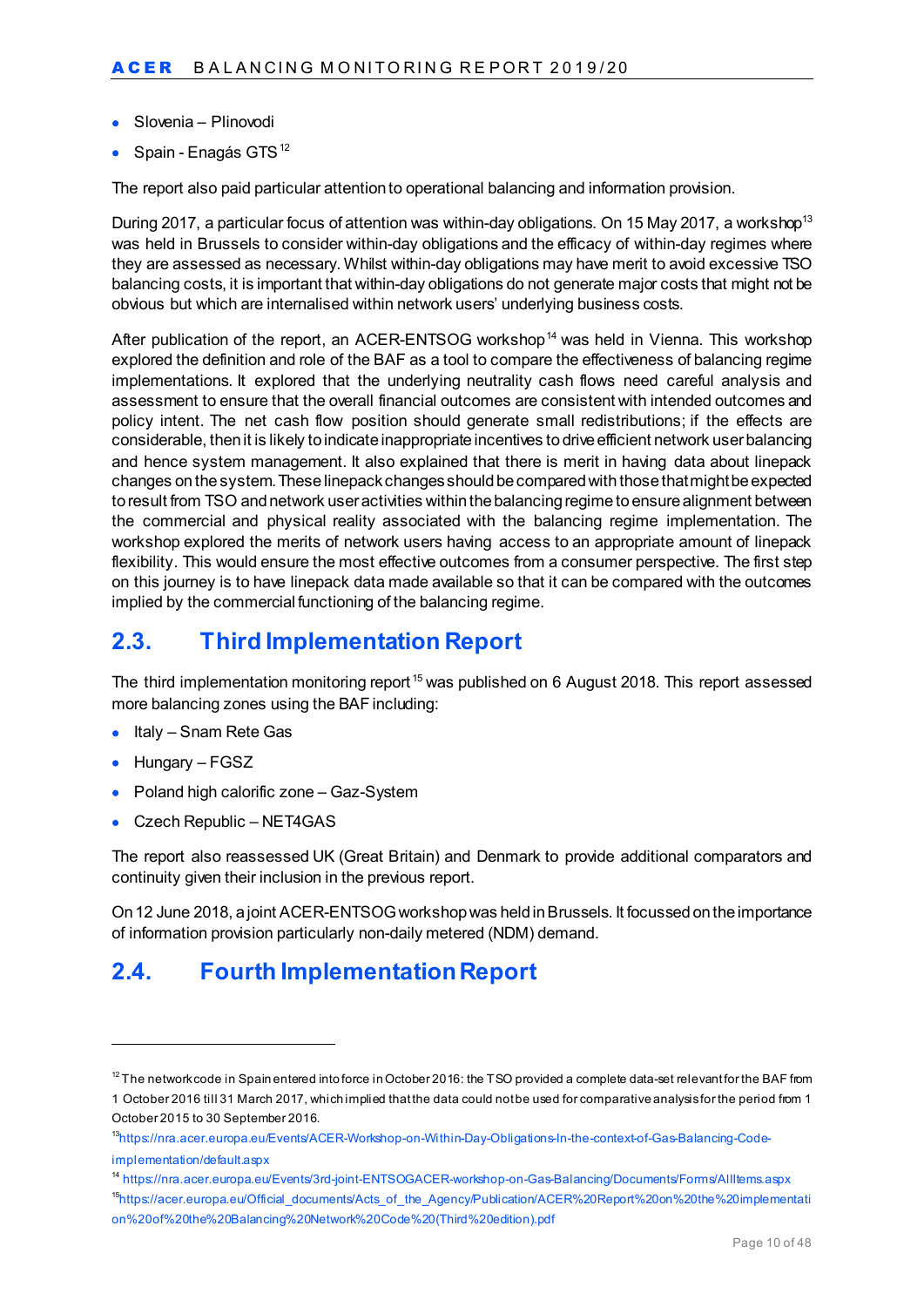The fourth report<sup>[16](#page-10-0)</sup> was published on 27 November 2020 and focussed on looking at the enabling of short-term gas markets after interim balancing measures. Whilst this did not involve application of the BAF, the report looked at several balancing zones with a focus on interim measures: the report identified that several balancing zones had terminated interim measures, but that others had maintained interim measures and that actions shall be taken to ensure compliance<sup>17</sup>.

-

<span id="page-10-0"></span><sup>1</sup>[6https://acer.europa.eu/Official\\_documents/Acts\\_of\\_the\\_Agency/Publication/ACER%20Report%20on%20enabling%20short](https://acer.europa.eu/Official_documents/Acts_of_the_Agency/Publication/ACER%20Report%20on%20enabling%20short-term%20gas%20markets%20after%20interim%20balancing%20measures.pdf)[term%20gas%20markets%20after%20interim%20balancing%20measures.pdf](https://acer.europa.eu/Official_documents/Acts_of_the_Agency/Publication/ACER%20Report%20on%20enabling%20short-term%20gas%20markets%20after%20interim%20balancing%20measures.pdf)

<span id="page-10-1"></span><sup>&</sup>lt;sup>17</sup> Balancing zones that had terminated all interim measures: Germany, Lithuania, Poland, Romania, and Sweden; balancing zones that had only kept tolerances: Ireland; balancing zones that had kept balancing platforms and interim charges: Greece and Slovakia; balancing zones that kept other interim measures: Bulgaria and UK (Northern Ireland); balancing zones that have not terminated transitory measures: Portugal; balancing zones formerly subject to derogation Estonia, Finland, Latvia. Beyond the interim measures, other aspects of code compliance have been reviewed.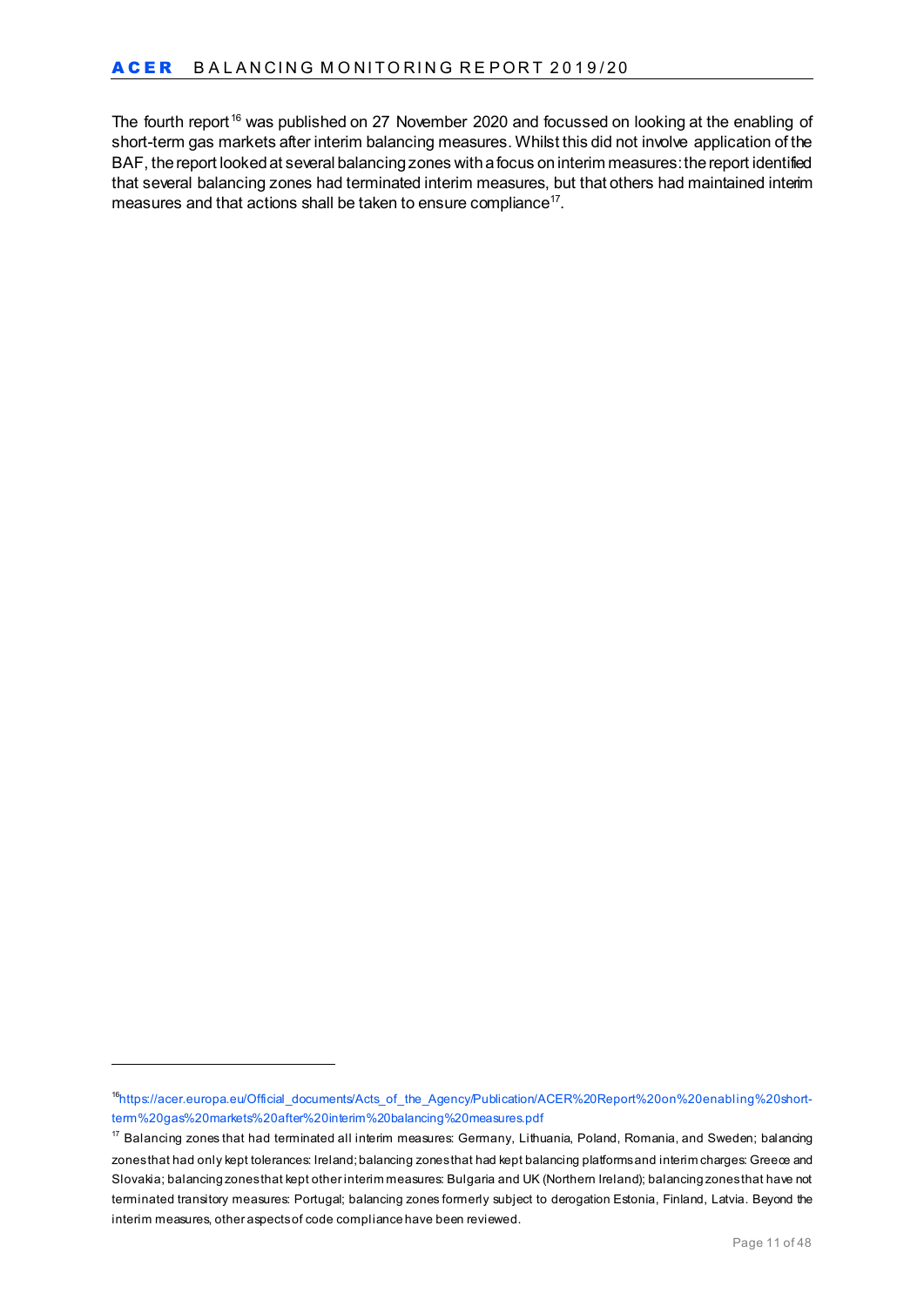# <span id="page-11-0"></span>**3. This year's approach**

Stakeholders have welcomed the insights that have arisen from using the BAF. NRAs have indicated that the BAF has helped assess the effectiveness of their balancing regimes. Therefore, this year's approach extends the application of the BAF.

The work this year has involved three activities:

- The development of a central IT system to process the input data and derive the indicators;
- The gathering of information for a much wider range of balancing zones;
- The derivation of the indicators and some initial comparisons.

### <span id="page-11-1"></span>**3.1. Central IT system set up**

The primary objective of this year's activities has been to establish the necessary IT infrastructure to support a much wider application of the BAF.

The new central system, ZEN, has been created to process data and derive the indicators. ZEN creates a central repository to store multi-year data for all balancing zones and is intended to improve the efficiency of data processing and the ease of BAF indicator production. It also creates opportunities to extend previous analyses. For example, it will be possible to investigate individual balancing regime performances over several years.

Thus, considerable efforts have been expended in developing ZEN and testing it to ensure all indicators are correctly calculated. These efforts left less opportunity for detailed analyses of individual regime performance. Nevertheless, the report makes some relevant observations about individual regime performance informed by the BAF indicators obtained from the ZEN outputs.

### <span id="page-11-2"></span>**3.2. Data acquisition**

-

An aspiration of this report was to increase the number of balancing regimes assessed.

The Agency and ENTSOG developed a data collection spreadsheet to provide inputs to the ZEN system. The data items in the spreadsheet have evolved since the initial formulation of the BAF. For example, the data collected now involves information about market volumes and domestic volumes. These are explored to a limited extent in the analysis part of this report.

ENTSOG has worked with its members to secure data from a much wider range of balancing zones than had previously been analysed. The result is a much wider range of balancing zones for inclusion in the analysis. ENTSOG has worked closely with the Agency and its members to deliver a significant increase in both the number of balancing regimes and the quality of the underlying data. The Agency thanks ENTSOG and its members for its efforts.

At the same time, the process and interaction with ENTSOG has exposed some major data errors that have been corrected. For example, some data were originally submitted without comprehensive validation. Where the Agency doubted information ENTSOG was notified and some updates have been provided. There has been no consistent pattern to the data anomalies. Several sources have acknowledged data errors<sup>[18](#page-11-3)</sup>. The Agency calls TSOs and ENTSOG to implement a proper data validation process in the cases where it is still missing.

<span id="page-11-3"></span> $18$  For example, one respondent indicated that "after careful review, some inconsistencies were found due to automatic retrieval of data from the TSO's systems". Regrettably, the integrity and value of this report depends upon the underlying data quality of the inputs. The report must therefore, be read in this context.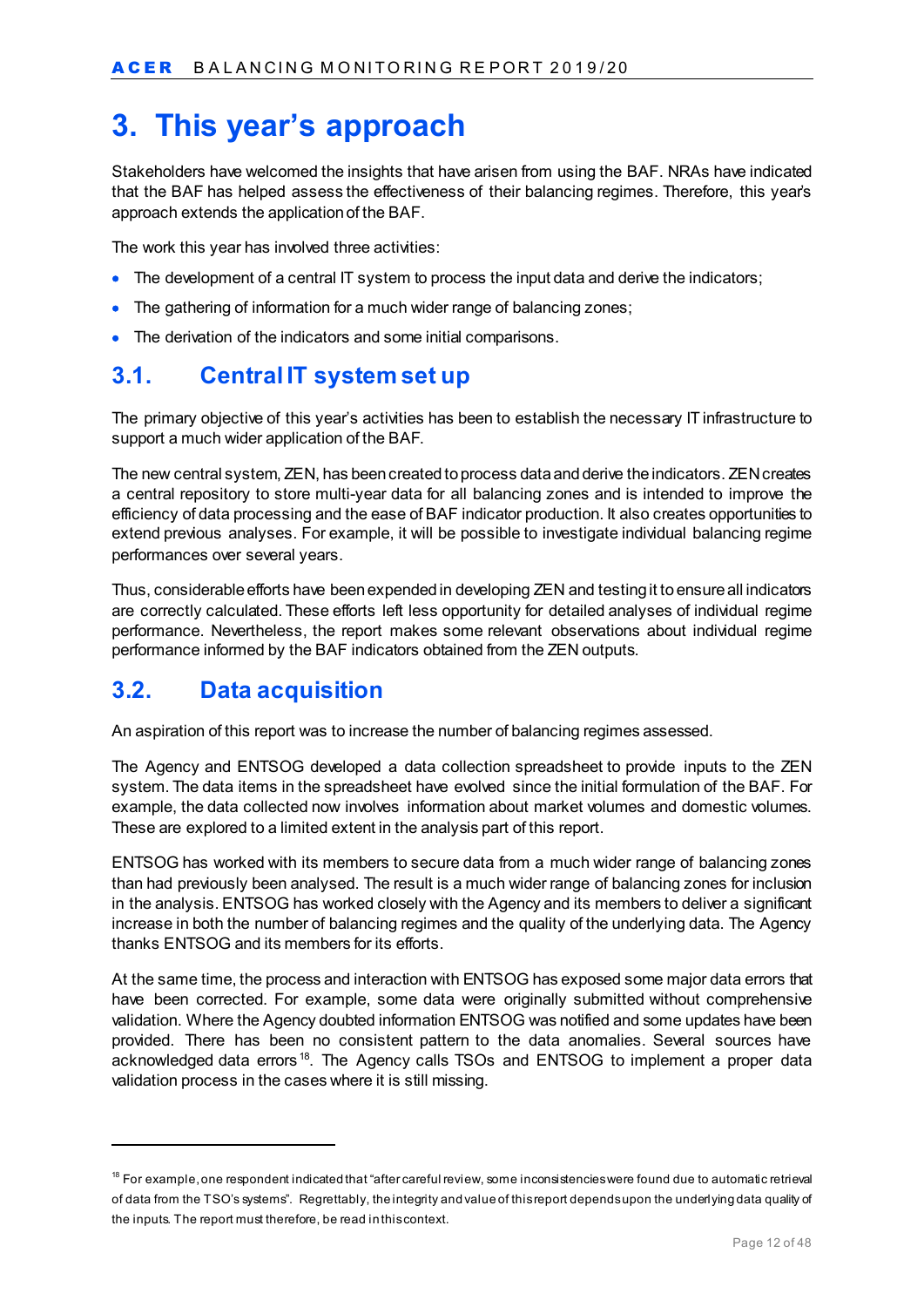## <span id="page-12-0"></span>**3.3. Indicators and comparative analysis**

Data was received in respect of 27 balancing zones.

The focus of this year's analysis is on the gas year 20[19](#page-12-1)/2020<sup>19</sup>.

Whilst progress is still being made in some balancing zones, an assessment was made that the BAF would not yield meaningful information in respect of the following balancing zones:

- Bulgaria Whilst some limited data was supplied, the original TSO data corresponded solely to quantities associated with balancing services but without any prices being included or any indication of any TSO balancing activity associated with a trading platform. The market data provided monthly price formation and no evidence of a properly formed daily price. It is therefore unclear that any meaningful information can be derived from the submission, although a commentary on the Bulgarian national system data is provided in a dedicated annex;
- Finland Some late information was supplied but only from 1 January 2020 onwards. The data demonstrates tiny TSO actions (representing 0.005% of market volume) and very large network users' imbalances (around 48% of market volumes) $^{20}$  $^{20}$  $^{20}$ . These numbers are out of line and cannot be compared with other regimes. It is unclear that any meaningful conclusion can be drawn from the data supplied.
- Latvia Data from 1 January 2020 associated with the Latvia-Estonia merged balancing zone was supplied and has been included within the analysis. Data specific to Latvia was supplied covering the period 1 October 2019 to 31 December 2019 but it did not include any information related to TSO balancing activity. The submission only included references to balancing services and with no data to confirm their use. Imbalances were provided but implied that network users were either all long or all short on each day. It is unclear that any meaningful information can be derived from the submission. However, as aforementioned, Latvia is represented elsewhere in this report.
- Portugal No indication of any TSO balancing action is included in the submission<sup>[21](#page-12-3)</sup>.
- Austria The supplied data indicated that there were no imbalances on any day during the analysis period. This is a consequence of the regime whereby network users are prohibited from having an imbalance because of interventions to remove that possibility. Thus, the current Austrian regime does not reflect essential features of the Balancing Code and hence, no meaningful interpretation of the Austrian regime can be made using the BAF, although the Agency notes that it is intended that Austria will have a compliant regime from 1 April 2022<sup>22</sup>.

-

<span id="page-12-1"></span><sup>&</sup>lt;sup>19</sup> This covers the period 1 October 2019 to 30 September 2020.

<span id="page-12-2"></span> $20$  See Annex 3, which displays some of the data and derivatives.

<span id="page-12-3"></span><sup>&</sup>lt;sup>21</sup> Presently, Portugal is phasing out the transitory measures, in place until September 2021. The TSO is buying cushion gas in the market and performing balancing actions and reserve gas lent by network users that is handed back to them by the TSO, among other measures. Despite the still incomplete implementation, the NRA reports two important milestones: the MIBGAS trading platform has started operation for the Portuguese VTP on 16 March 2021, and in the same month the NRA approved a revision of the balancing rules in order to comply with Balancing Code.

<span id="page-12-4"></span> $22$  Following a comprehensive stakeholder process [\(https://www.e-control.at/en/marktteilnehmer/gas/weiterentwicklung](https://www.e-control.at/en/marktteilnehmer/gas/weiterentwicklung-bilanzierungsmodell)[bilanzierungsmodell\)](https://www.e-control.at/en/marktteilnehmer/gas/weiterentwicklung-bilanzierungsmodell), the Austrian NRA has redesigned the gas market model [\(https://www.e](https://www.e-control.at/en/recht/bundesrecht/gas/verordnungen#p_p_id_com_liferay_journal_content_web_portlet_JournalContentPortlet_INSTANCE_3Ds9EHzUKHax_)[control.at/en/recht/bundesrecht/gas/verordnungen#p\\_p\\_id\\_com\\_liferay\\_journal\\_content\\_web\\_portlet\\_JournalContentPortlet\\_IN](https://www.e-control.at/en/recht/bundesrecht/gas/verordnungen#p_p_id_com_liferay_journal_content_web_portlet_JournalContentPortlet_INSTANCE_3Ds9EHzUKHax_) [STANCE\\_3Ds9EHzUKHax\\_](https://www.e-control.at/en/recht/bundesrecht/gas/verordnungen#p_p_id_com_liferay_journal_content_web_portlet_JournalContentPortlet_INSTANCE_3Ds9EHzUKHax_) ) to make it compliant with the Balancing Code by October 2021. In this respect, the major change would be the establishment of an integrated balancing of transmission and distribution level. See page 30 of: [https://www.acer.europa.eu/Official\\_documents/Acts\\_of\\_the\\_Agency/Publication/ACER%20Report%20on%20enabling%20sho](https://www.acer.europa.eu/Official_documents/Acts_of_the_Agency/Publication/ACER%20Report%20on%20enabling%20short-term%20gas%20markets%20after%20interim%20balancing%20measures.pdf) [rt-term%20gas%20markets%20after%20interim%20balancing%20measures.pdf](https://www.acer.europa.eu/Official_documents/Acts_of_the_Agency/Publication/ACER%20Report%20on%20enabling%20short-term%20gas%20markets%20after%20interim%20balancing%20measures.pdf)

The propagation of COVID-19 in Austria has caused delays to the implementation to the new gas market model, now expected to enter into force on 1 April 2022.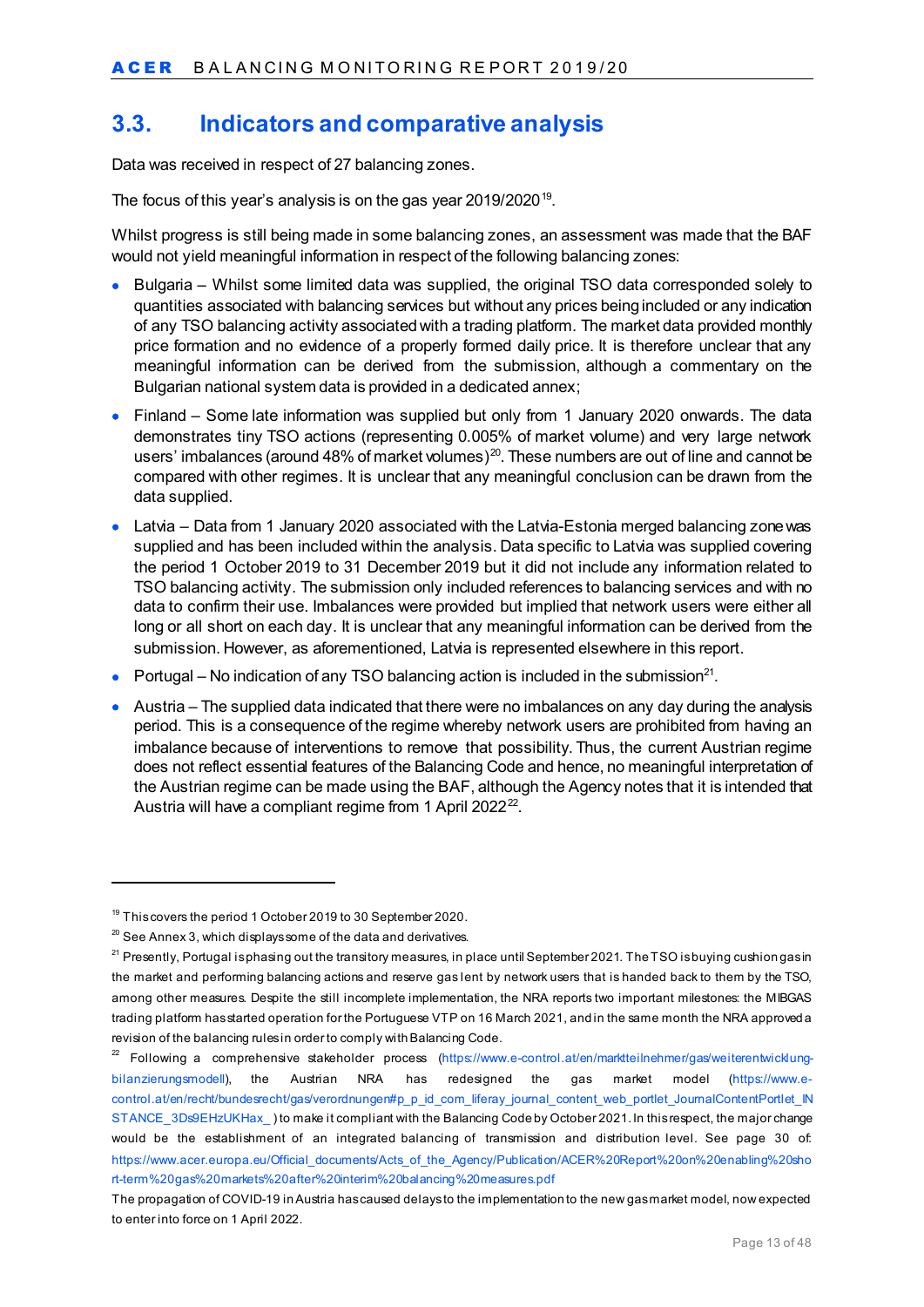The Agency notes the progress that has already taken place, or is anticipated, in each of the above zones. The Agency calls upon the relevant TSOs and NRAs to ensure that the remaining shortcomings are addressed timely and looks forward to being able to include these zones in subsequent monitoring reports, where progress will be addressed.

The analysis in Chapter 4 is therefore, based on 22 balancing zones. Building upon the experience of earlier years, a selection was made of the most instructive indicators, which are presented in Chapter 4.

A full assessment requires a far more detailed consideration than has been possible within this report. Specifically we note that:

- Indicators for a single country may be connected and might need to be assessed together;
- Some indicators may signal issues, some values might only raise issues when carefully considered in the context of their interaction with other indicators;
- Indicators cannot be assessed without reference to the underlying policy decisions that have influenced the design of the regime.

The numerical values of a wider set of indicators are included in Annex 2. The abbreviated names of the zones are indicated in an Annex 1.

### <span id="page-13-0"></span>**3.4. New balancing zones analysed**

This year's analysis includes seven balancing zones that have not previously been analysed using the BAF.

These are Slovakia (SK), Romania (RO), Northern Ireland (UK-NI)<sup>23</sup>, Lithuania (LT), Greece (EL), Croatia (HR), and Latvia-Estonia joint balancing zone (LV-EE). Finland (FI) and Bulgaria (BG) sit in Annexes 3 and 4, and not in Chapter 4 of the report, where the comparative analysis is carried out, for the reasons explained in the previous paragraph and detailed in the respective annexes. In previous year's work, the Agency has interacted with NRAs $^{24}$  $^{24}$  $^{24}$  to ensure a good understanding of the key features of the balancing regime. This ensures that local features, which may significantly influence indicators, are well understood to facilitate interpretation. This interaction also explored the basis for data provision and helped to ensure that appropriate data was analysed.

Due to time constraints and focus on establishing the IT-system, the same interaction has not happened for the newly analysed zones and so the indicators cannot be considered as robust as in the earlier reports of the Agency. Nonetheless, some general observations have been made in the analysis section. These may be worthy of consideration by the relevant NRAs/TSOs as they progress towards delivering efficient balancing regimes. The Agency would welcome future interaction with NRAs/TSOs to explore the underlying features and operation of these balancing regimes.

-

<span id="page-13-1"></span> $^{23}$  Whilst this may be the last time that UK data is reflected in these series of reports, it is noted that UK-NI is still making use of interim measures as observed in the earlier report.

<span id="page-13-2"></span><sup>&</sup>lt;sup>24</sup> And often TSOs and/or market operators.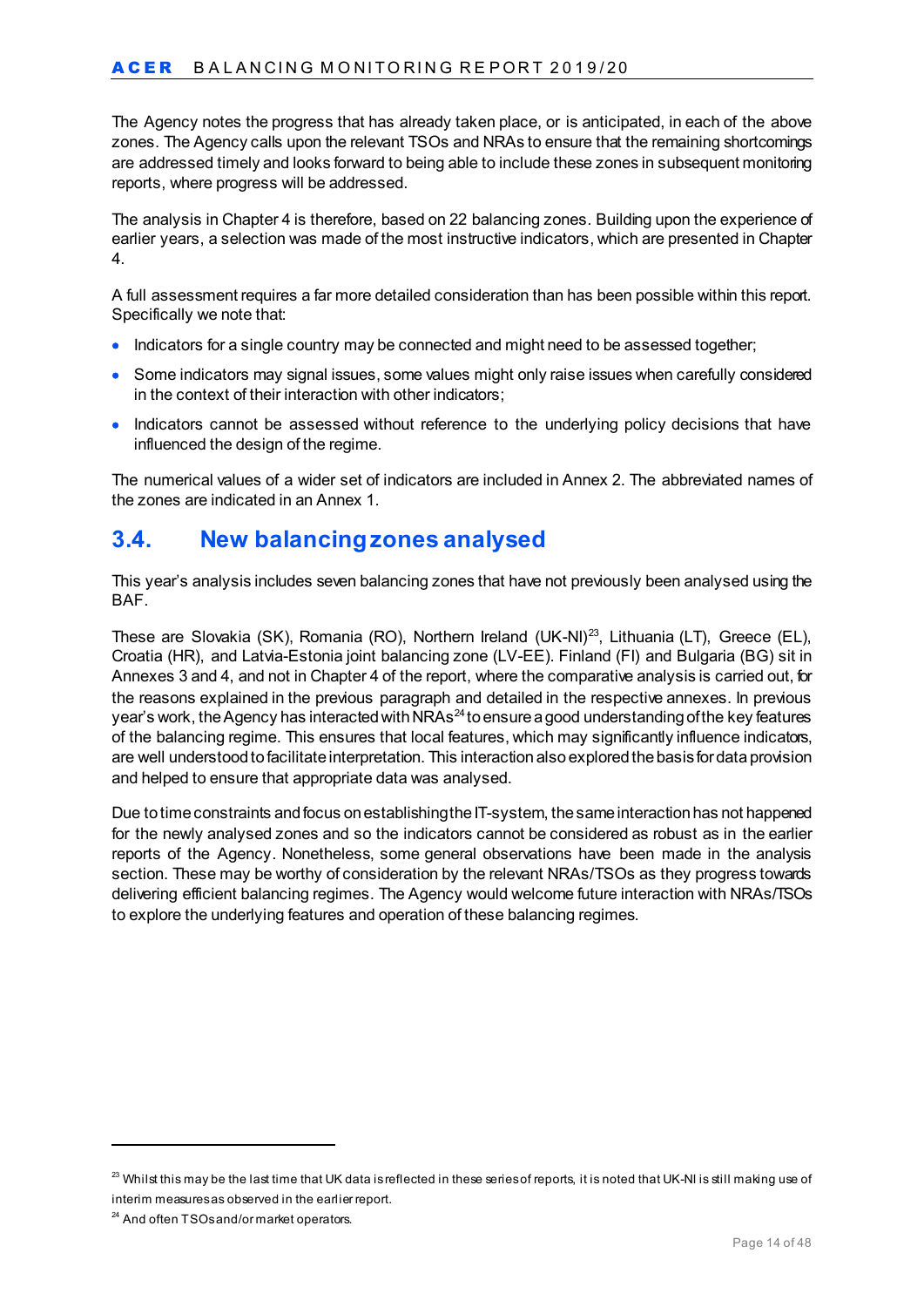# <span id="page-14-0"></span>**4. Analysis**

This chapter provides the main graphics and commentary about the balancing zones assessed in the comparative analysis part of this report. Tables of the numeric values of key indicators are included in Annex 2.

The analysis explores some of the key indicators and pays particular attention to the more extreme values observed. These key indicators belong to four distinctive groups:

- Firstly, four indicators appraise the residual role of the TSO and hence, describe the level, the frequency and the average price spreads concerning the TSOs' buy and sell actions.
- Next to it, three additional indicators form an impression of the network users' balancing activity looking at the imbalance quantities of the network users, the average imbalance prices and price spreads, in order to understand the different incentives network users might face within the different EU balancing regimes.
- The third group of indicators contains a single indicator: the net adjusted neutrality. The indicator explains the net payments charged or credited to network users, with a caution on high values.
- At last, linepack indicators could not be explored in this report absent sufficient data, but some initial findings have been still shared in Annex 5.

Insufficient time has been available to explore in depth the detailed design of some of the implementations analysed using the BAF for the first time. This is particularly important where embryonic markets are developing and all features of the anticipated balancing regimes might not be fully implemented or operational. Examples might include early days of full access to customers and the phased transition towards market and TSO use of trading platforms.

A number of indicators are normalised to facilitate comparison. For example, some indicators are expressed relative to market volumes. The underlying data input to the BAF includes market volume and domestic volume. This chapter first considers the relationship between market and domestic volumes and provides some explanation for the differences between these values.

Subsequent sub-sections provide graphical representation and commentary upon TSO balancing activity, imbalance cash-outand neutrality. The section concludes with some comments about linepack.

### <span id="page-14-1"></span>**4.1. Market volumes versus domestic volumes**

Data has been gathered for both market volumes and domestic volumes.

Market volumes correspond to flows of gas coming into the relevant transmission system from all sources (for example indigenous production, injection from storage facilities, cross-border flows from other balancing zones and importation at the European border).

Domestic volumes correspond to consumers' offtakes of gas.

On any day, the volume entering the zone (entry) would normally be expected to be greater than the domestic volume (that part of the demand associated with consumption by users within the balancing zone).

The domestic volume relative to market volume shows significant variability, with the main differences arising from storage, transit, injection of gas into distribution networks, and TSO operational gas.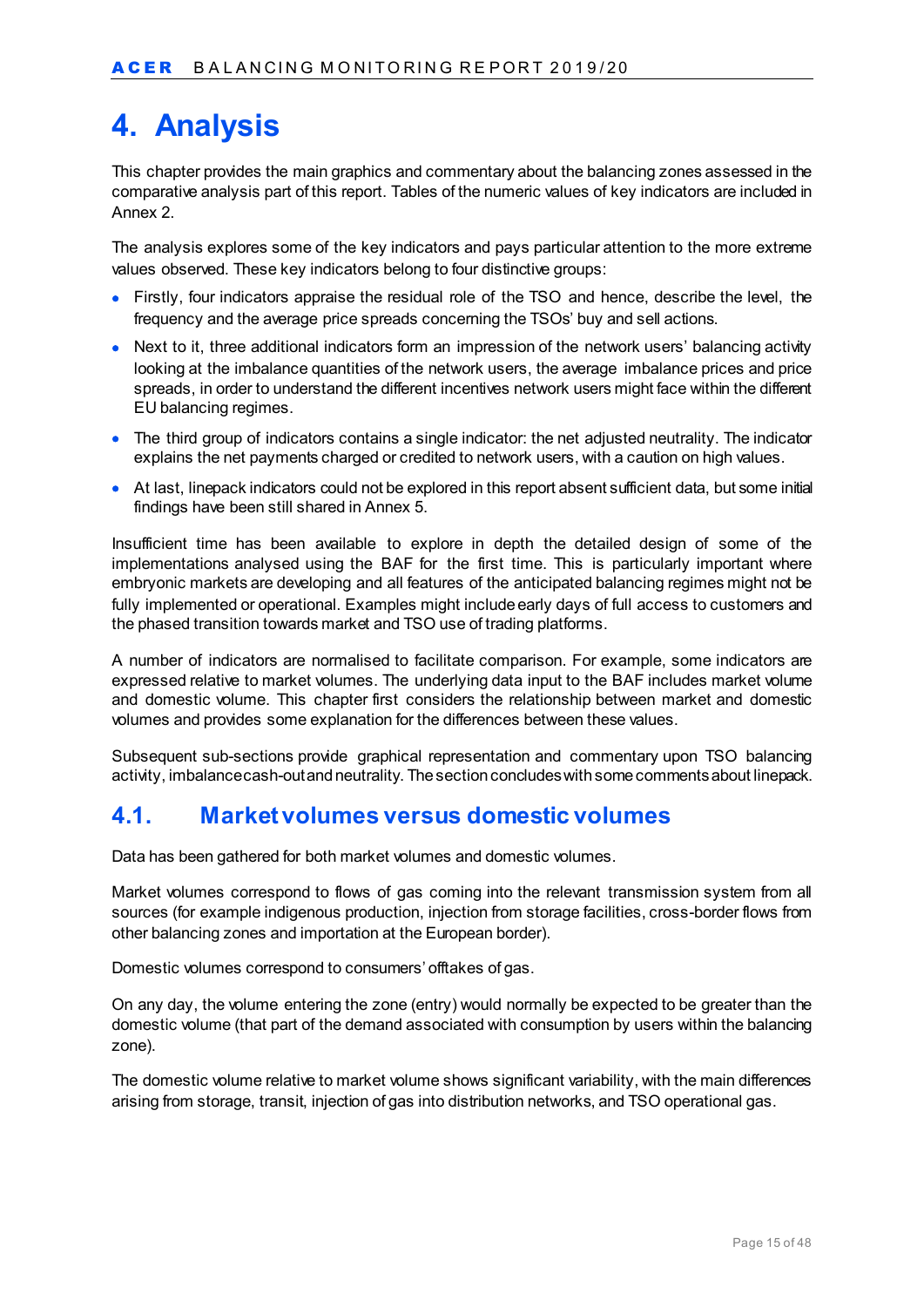<span id="page-15-2"></span>



The balancing rules apply to all network users' entries to (entry) and offtakes from (exit) the system. Balancing zones can also include distribution zones. It is important to understand the cash flow redistributions that occur in neutrality, particularly when inter-balancing zone comparisons are being made. In this report, some indicators are based upon the market volume measure<sup>[25](#page-15-0)</sup>, although in some circumstances similar indicators based upon domestic volumes may assist interpretation.

In some circumstances, the difference between market volumes and domestic volumes may be quite considerable. It is therefore important to understand some of the circumstances that influence the determination of these two values, e.g.:

- Transit several different forms of transit exist:
	- Entry from outside Europe to first cross-border point;
	- Cross-border to cross-border flows;

-

- Entry from third countries to the EU to exit to third countries to EU (e.g. Lithuanian flows from Belarus to Kaliningrad);
- Export from EU gas resources (e.g. Netherlands gas export to other EU Member States);
- Export to non-EU destinations (e.g. Latvian exports from Inčukalns used as a storage vessel for non-EU sourced gas and demand);
- TSO own use these flows can either be within or outside of the commercial arrangements of the balancing regime;
- Storage typically injection into storage facilities is not included in domestic volumes;
- Entry within the distribution zones gas injected within the distribution zones may not be reflected in market volumes. These quantities may be significant, particularly with increases in biogas entry $^{26}$ .

The size of the market may be relevant to the amount of sophistication/cost that a market can support. Sophistication rarely comes without costs and so regime design choices need to be carefully exercised.

<span id="page-15-0"></span> $^{25}$ This is consistent with the requirement within Article 30 of the Balancing Code, which implies that the neutrality charge shall be proportionate to the extent the network user makes use of the relevant entry or exit points. Thus, the market volume metric provides a good proxy for the volumes that will be subject to neutrality.

<span id="page-15-1"></span><sup>&</sup>lt;sup>26</sup> For example, in Denmark, biogas entry into the distribution zone represents approximately 20% of domestic consumption.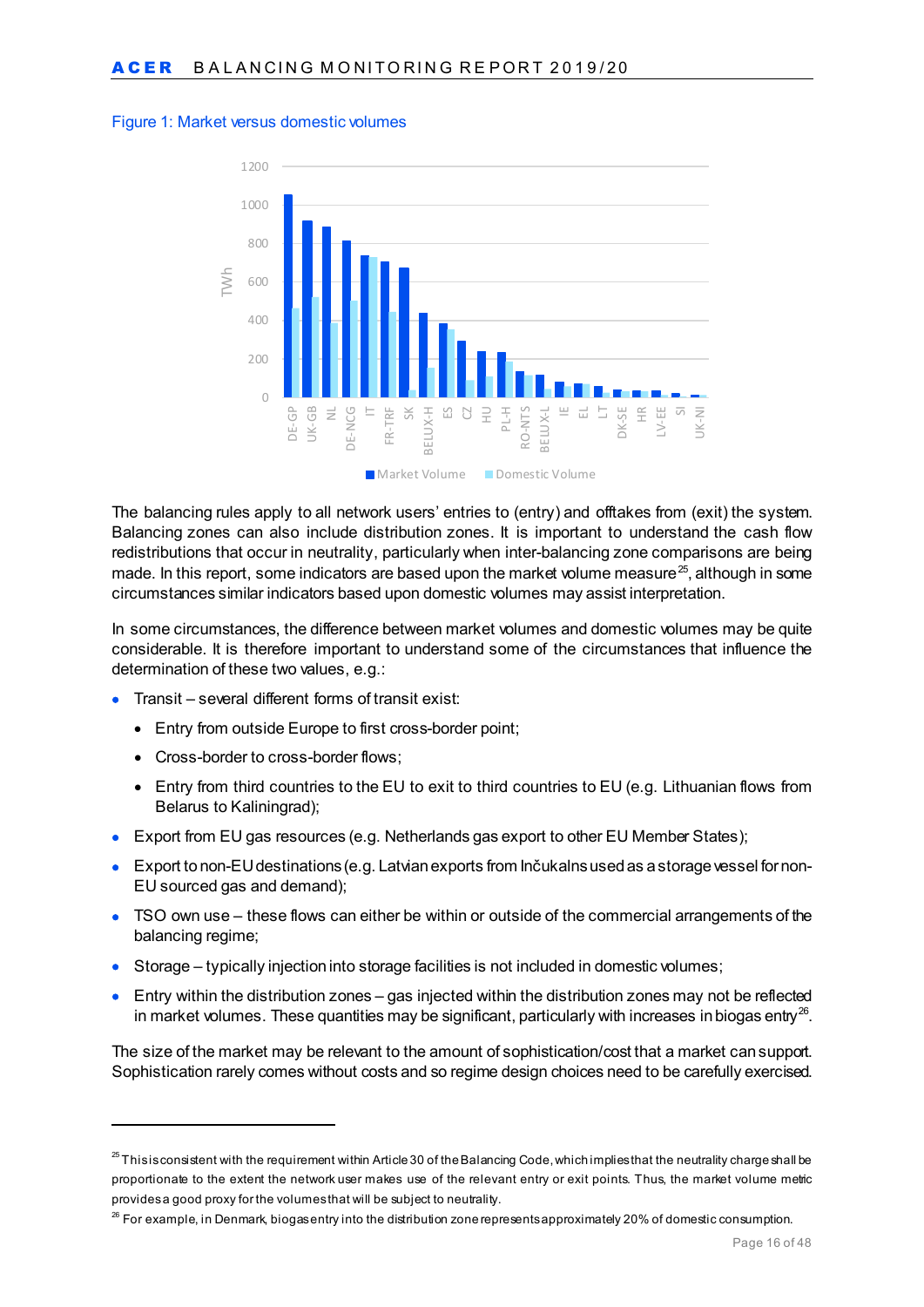### <span id="page-16-0"></span>**4.2. TSO balancing**

#### <span id="page-16-1"></span>**4.2.1. Product ranges**

The data indicates that there are several balancing zones that still appear to have access to, or make extensive use of, balancing services. The following table captures the type of products used by the TSOs during the analysed period (built on the information available to the Agency). A detailed comparison of the share of balancing services over total balancing is out of the scope of this year's report.

#### **Balancing zone WD Title DA Title Locational and/or temporal Balancing serv ices** BELUX-H Yes BELUX-L Yes CZ Yes Yes DE-GP Yes Yes Yes DE-NCG Yes Yes Yes Yes DK-SE Yes ES Yes FR-TRF Yes GR Yes Yes HR Yes HU Yes IE Yes IT Yes LT Yes Yes LV-EE Yes Yes NL Yes Yes PL-H Yes Yes RO Yes SI Yes Yes SK Yes Yes Yes UK-GB Yes UK-NI Yes

#### <span id="page-16-2"></span>Table 1: Product types used during the analysis period

Some balancing zones have a very extensive range of product types declared in the information supplied. For example, the German NCG zone has 31 different products defined (although eight were unused and the overall share of TSO's balancing system via balancing service is only 0.07%). Polish H-cal zone has six different products with within-day (WD) and day-ahead (DA) products being distinguished as separate. Its product range includes access to trading platforms in both the Czech (Net4Gas) and German (GASPOOL) zones. It uses a tiny amount of balancing services to supply a discrete part of the network with a dedicated supply obtained from an adjacent zone.

Whilst, superficially, regimes relying mainly on WD title products might be assessed as favourable, it is important to recognise that a more sophisticated range of products might be necessary in some networks. Furthermore, it is important that the WD title market delivers for both network users and the TSOs. For example, in Spain, the TSO is allowed to rely on the market when there is a risk that the network operation can be compromised, that is, when the linepack (or its forecast) enters into the 'surveillance range' or 'alert range'. In the surveillance range, the TSO may decide not to resort to WD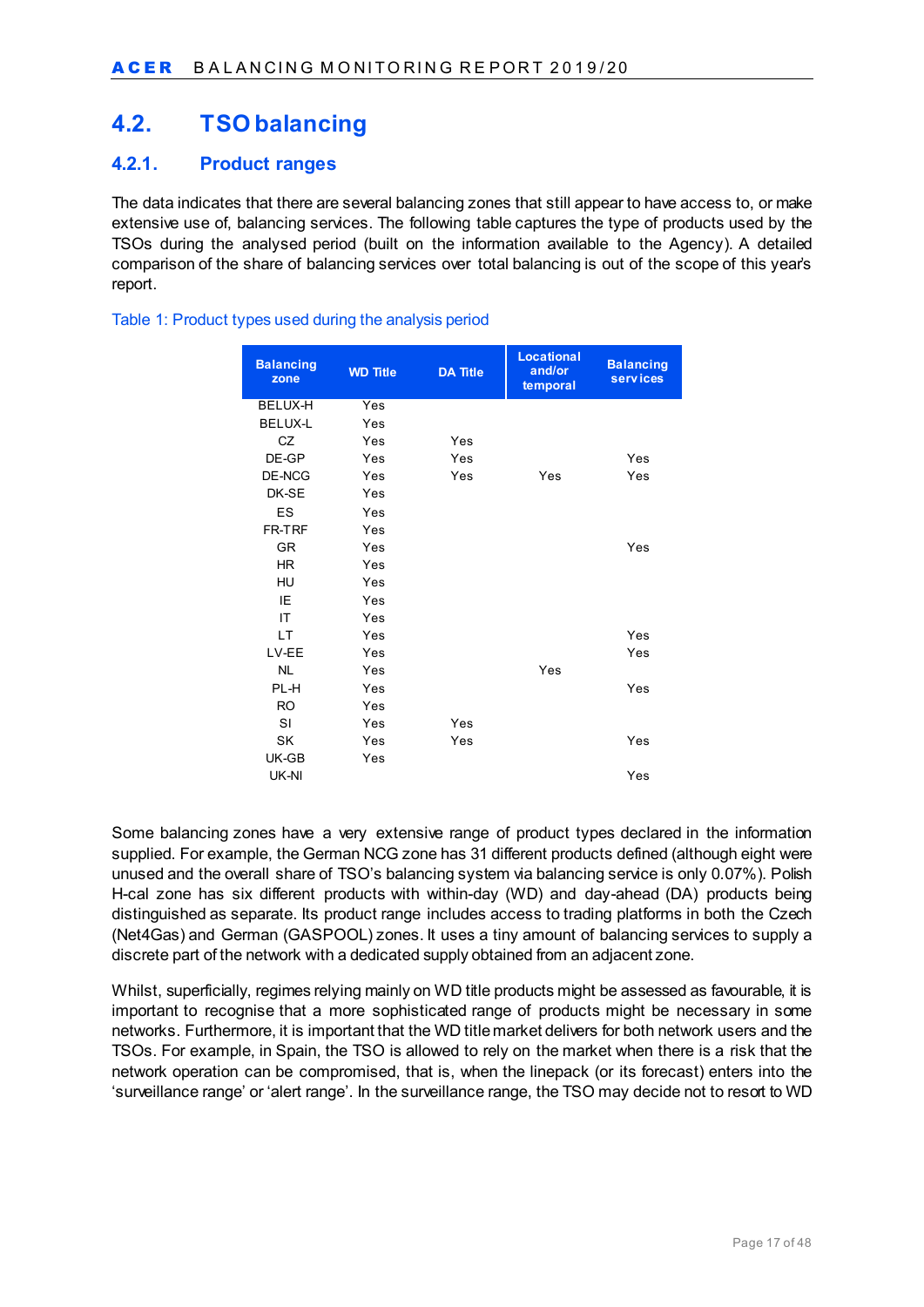products<sup>[27](#page-17-1)</sup> if their prices are not deemed convenient. This happened on 26 August, when indeed the TSO decided not to buy the WD gas product it had initially requested.

The Agency notes that specific aspects of the TSOs' balancing policy shall evolve over time, also depending on market liquidity and information provision: for example, whether the TSO must notify the market before taking action or not<sup>[28](#page-17-2)</sup>, up until to the point where the TSO's activity becomes residual and fully blends into the network users' trades without endangering network stability. The Agency highlights this example to encourage policy learning across the EU balancing systems.

It is notable that the supplied data implies that trading platforms are not operational, or at least not used for TSO balancing in all zones. This is the case in United Kingdom-Northern Ireland. Greece is in a similar position and used both a balancing platform and balancing services during the year and often on the same day. Whilst balancing actions are rare in Slovakia, it is notable that TSO balancing actions have been split across trading platform, balancing platform, and balancing services. In the aforementioned cases, urgent attention needs to be applied to foster liquidity on relevant trading platforms and for the TSO to learn how best to use that tool.

Hungary appears to have two different platforms for TSO balancing, which may fragment liquidity and have consequences in respect of price formation.

#### <span id="page-17-0"></span>**4.2.2. Key indicators**

The following indicator seeks to compare the relative level of TSO balancing actions.



<span id="page-17-3"></span>Figure 2: Total balancing action quantities as a share of market volume

From this graph, the following can be observed:

-

• NCG has the highest level of balancing action against this indicator. The German regime features the variant 2 information model option, where users are balanced against a DA forecast of NDM demand. This may be a contributory factor. However, the higher balancing action quantities

<span id="page-17-1"></span> $27$  When the linepack enters into these ranges during the gas day, DA actions would not be effective to modify the network balance. The TSO can otherwise use DA or locational products, and balancing services (as a last resort), which are all available in its merit order.

<span id="page-17-2"></span> $28$  It is preferable that the TSO remainsanonymous, which is easier when markets become liquid. However, in the early stages of the balancing market development, it may be meaningful that the TSO announces when it trades to ensure that the market can respond with the requested volumes.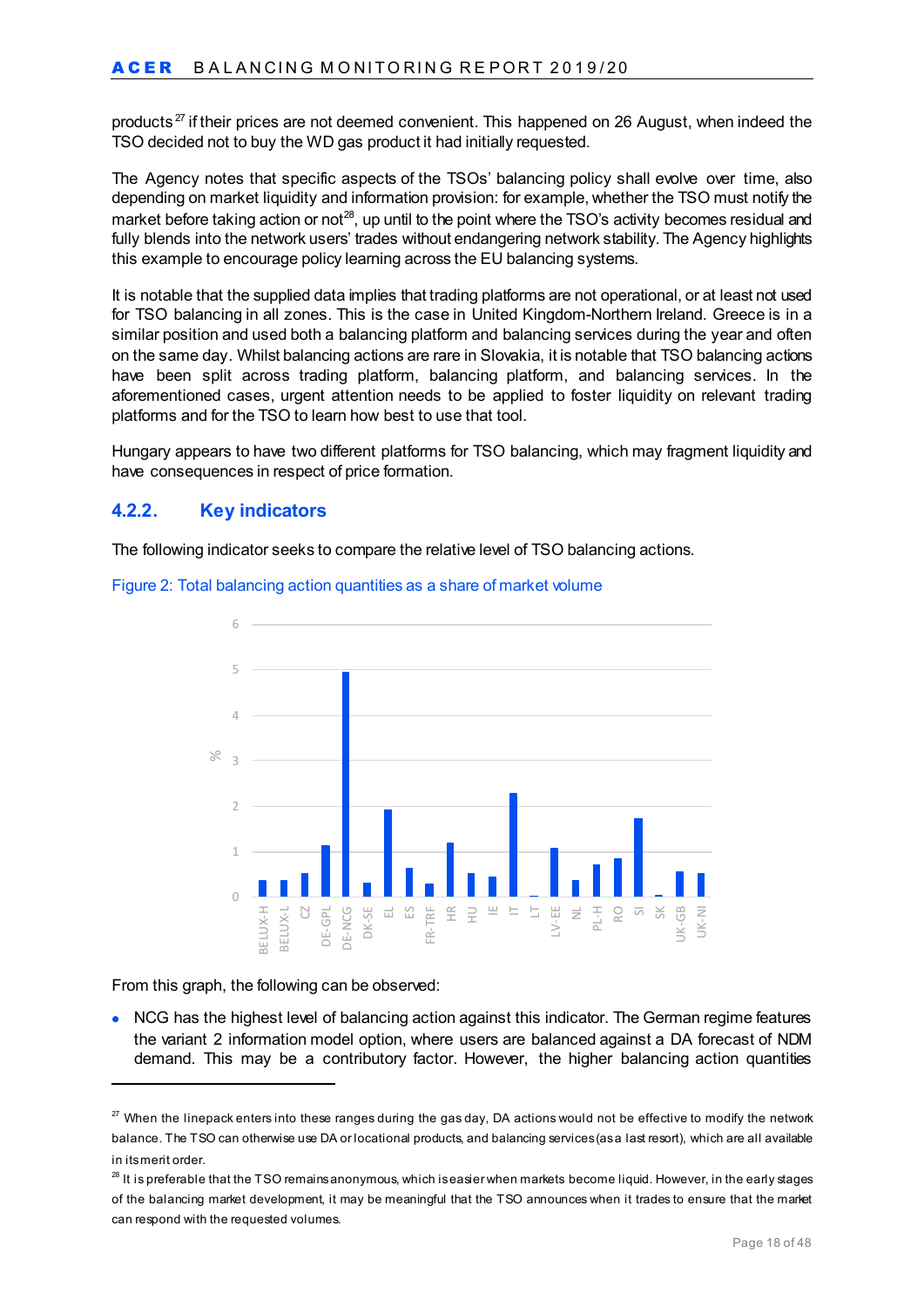percentage in DE-NCG is notably higher than the DE-GP (GASPOOL) value and may warrant further analysis.

- IT The indicator here only captures balancing action quantities transacted on the trading platform. The TSO continues to have rights to nominate on storage with the sourcing of such gas priced in a storage market, where both users and the TSO can exchange gas $^{29}$  $^{29}$  $^{29}$ . The pricing is defined after the day via an auction clearing process, although network users have to bid prices on the relevant gas day, in which the TSO uses the service. The activity of the TSO in the storage market is small compared to its activity in the title market<sup>[30](#page-18-1)</sup>, however, this implies a fragmentation of the market between WD trading platform and the separate 'in store' market.
- Some of the zones new to the BAF display significantly high (Croatia (HR), Slovenia (SI) and Greece (EL)) or low (Lithuania (LT)) values. Whilst this may be partly attributable to emerging markets in these zones, further analysis is warranted.

The following indicator captures the extent to which TSO actions are asymmetric between buys and sells.



#### <span id="page-18-2"></span>Figure 3: Total balancing buy action quantities as a share of total buy & sell quantities

From this graph, the following observations stand out:

-

• Lithuania (LT) has only TSO balancing buy actions. The underlying reasons warrants analysis. The TSO has taken balancing buy actions on 205 days, although the total quantities are exceptionally small when compared to the market and domestic volume information supplied in the data received.

<span id="page-18-0"></span> $^{29}$  Other balancing zones may have been less than transparent about their full range of tools that the TSO can access to procure gas outside the title market (e.g. storage, operational balancing agreements with other zones, linepack, etc.). The Agency could not investigate further in the timeframe of this year's report. Thus, the case of Italy might not be the only one, but simply the one on which the NRA and TSO have provided higher transparency allowing regulatory assessment. In all these cases, it is worth reminding recital (5) of the Balancing Code: *"The merit order is constructed so that transmission system operators will procure gas taking account of both economical and operational considerations, using products that can be delivered from the widest range of sources, including products sourced from LNG and storage facilities. The transmission system operators should aim to maximise the amount of their gas balancing needs through the purchase and sale of short term standardised products on the short term wholesale gas market."* Hence, the Agency encourages Italy as well as other countries to closely monitor and assess how the varioussources may decrease balancing through STSPson the wholesale market. In this respect, ARERA has set up a system of incentives, which it periodically monitors and fine-tunes, along the needs.

<span id="page-18-1"></span> $30$  Just over 11% of the TSOs activities on the trading platform.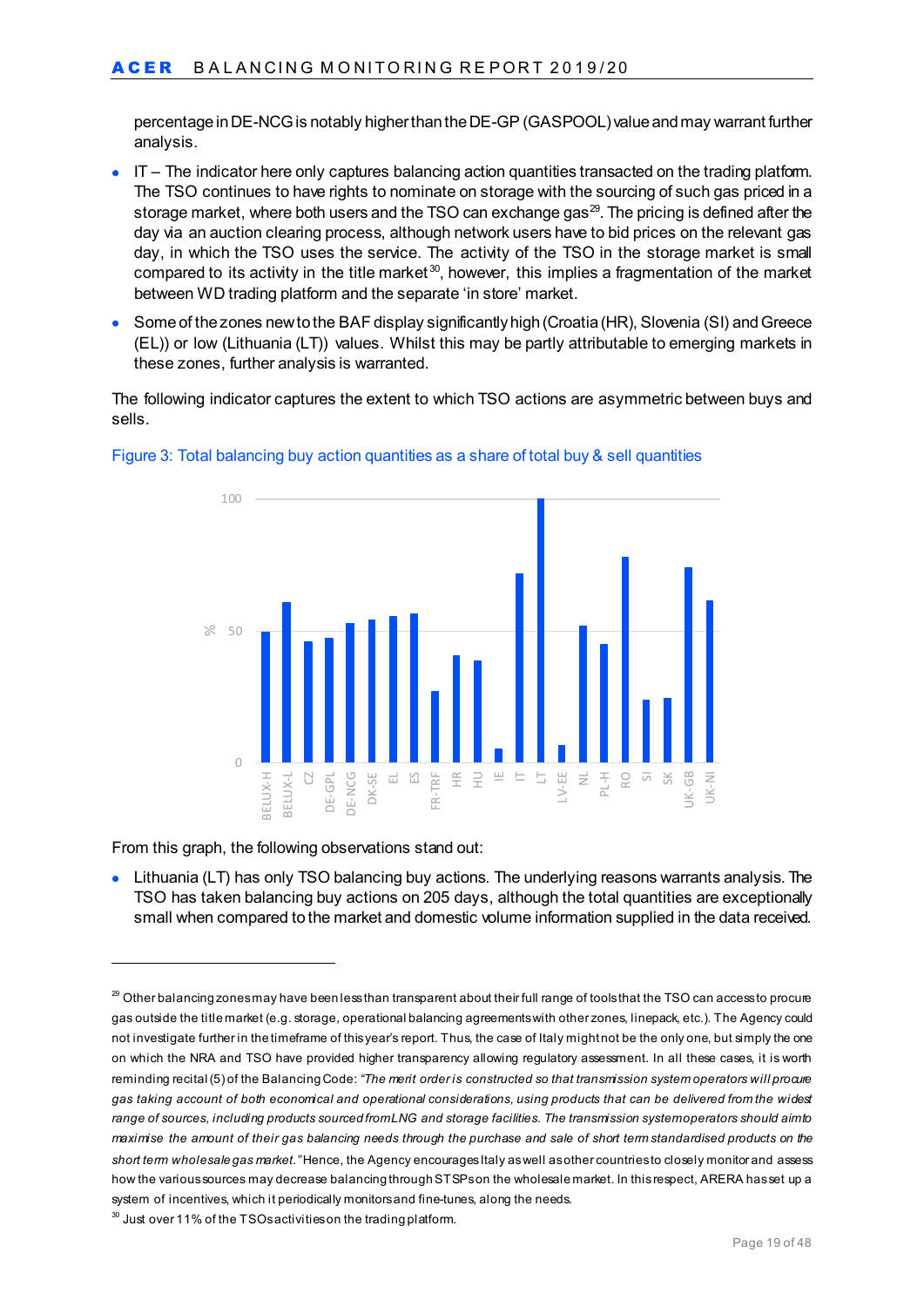- Italy (IT), Romania (RO) and Great Britain (UK-GB) have buys representing more than 2/3 of balancing action activities. This might warrant further analysis, given that a modest propensity towards slightly more sells than buys might imply a greater security of supply;
- The balancing actions of Ireland (IE) and Latvia/Estonia (LV-EE) are heavily biased towards sells and it warrants further scrutiny why the system might be so consistently long. The bias is so large that it might imply some dysfunctionality within the balancing incentive for network users.



<span id="page-19-1"></span>Figure 4: Number of days when balancing actions took place

This indicator provides insight as to the number of days in which the TSO was active in its residual balancing role.

From this graph, the following can be observed:

-

- Several zones indicate that balancing actions are taken on every day. Whilst this should not necessarily be automatically considered to be a poor outcome, such instances warrant consideration. Actions on every day may be a natural consequence of the regime design rather than as an absolute requirement to take actions because of the state of the system. Additionally, TSO actions taken every day have a merit as far as they generate market based transactions that might help ensure that the cash-out prices are set by reference to a value associated with short term flexibility value on the day.
- For Belgium and Luxembourg, the Belux-H and Belux-L zone outcomes are a natural outcome of the regime design. The imbalance associated with the network users' community aggregated commercial position arising on one day is corrected early in the following day by a balancing action to offset the previous days' imbalance. So, if yesterday in aggregate the user community was 50 GWh long, then today a balancing action would be taken to sell 50 GWh to offset yesterday's imbalance. The Belgian regime features a WD obligation and so balancing actions are also taken for WDpurposes when the users in aggregate exceed an acceptable imbalance (defined by a 'green zone'). The Belux-H and Belux-L WD actions occurred on 33 and 44 days respectively.
- For the Netherlands, which incorporates a continuous balancing regime with no daily cash-out, WD balancing actions were taken on 159 days $^{31}$ .
- Poland (PL-H) displays balancing actions every day. The balancing policy applied seeks to remedy the aggregate commercial balance of network users from the previous day and so one action per day is taken in the WD title market to offset the previous day's imbalance. Additionally, there is a

<span id="page-19-0"></span><sup>&</sup>lt;sup>31</sup> More details on the Dutch balancing zones are explained in the dedicated case exploration at page 27.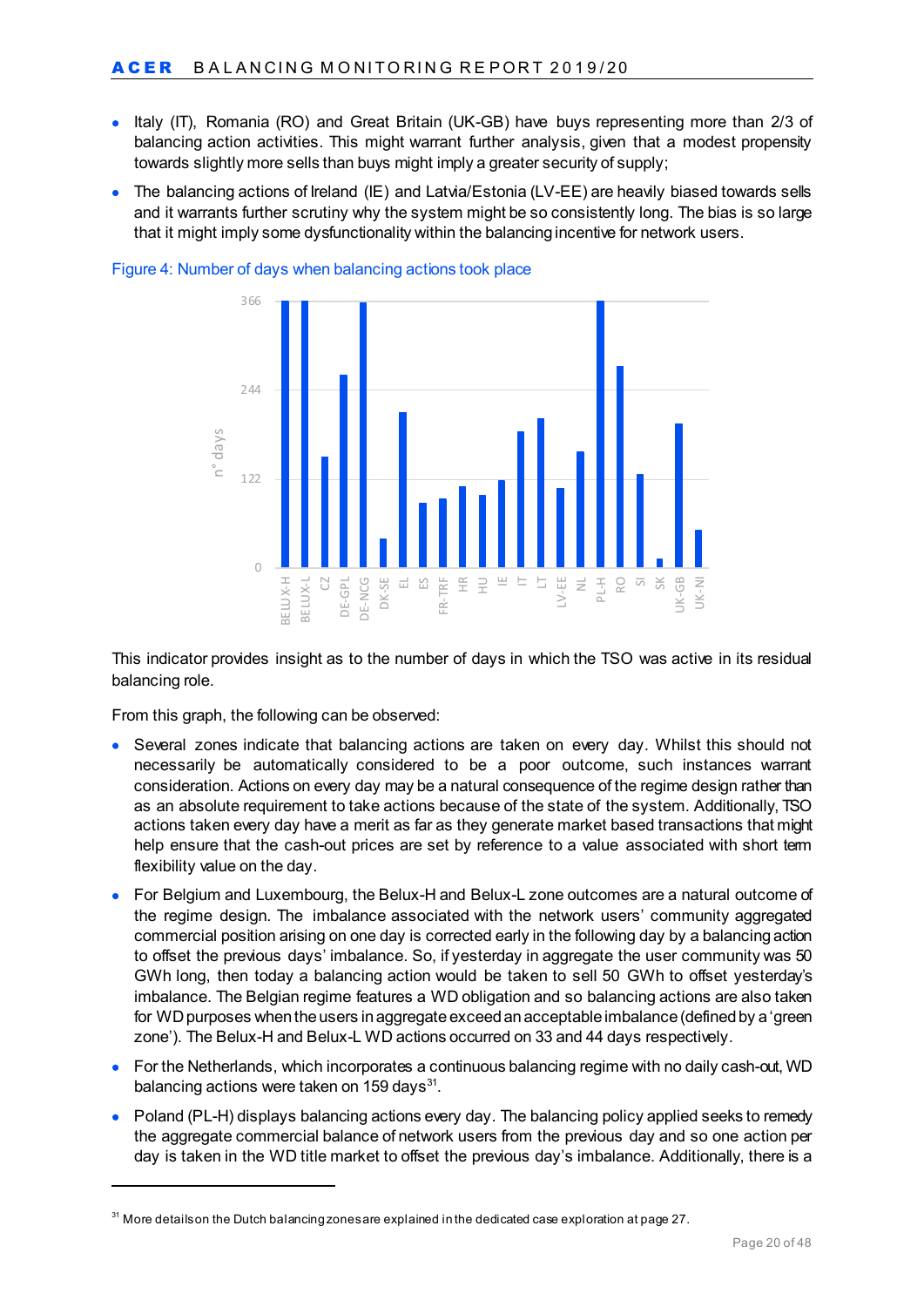tiny use of balancing services on every day in the year (in total 3 GWh for the full 2019/20 gas year) to supply a small and entirely separate part of the network from an adjacent balancing zone.

• This is the first time Slovakia (SK) has featured in the BAF analysis. It displays rare balancing actions, but this may well reflect that there is tiny domestic demand and that most of the other flows are associated with transit, which, as a requirement derived from legacy arrangements, ensures that nominations at entry to and exit from the system are matched. The actions are spread across a balancing platform, a trading platform, and balancing services. This may not be consistent with focussing liquidity in one single place accessible to both network users and the TSO.



#### <span id="page-20-1"></span>Figure 5: Average buy-sell price spread of TSO balancing gas

The indicator is designed to provide a comparison of pricing levels associated with TSO balancing actions. A separate graphic is shown to illustrate the difference between the average buy and average sell price calculated over the analysis period $32$ .

-

<span id="page-20-0"></span> $32$  The average spread is calculated by subtracting the yearly weighted averages daily prices of TSO balancing buys minus averages daily prices of TSO balancing sells. This methodology has been selected because the TSO does not buys or sells each day: therefore, a daily spread calculation is not possible. Thus, the spread showed might be determined by seasonal pricing and system balancing needs' patterns. The weighting reflects the energy content of the relevant transactions on each day.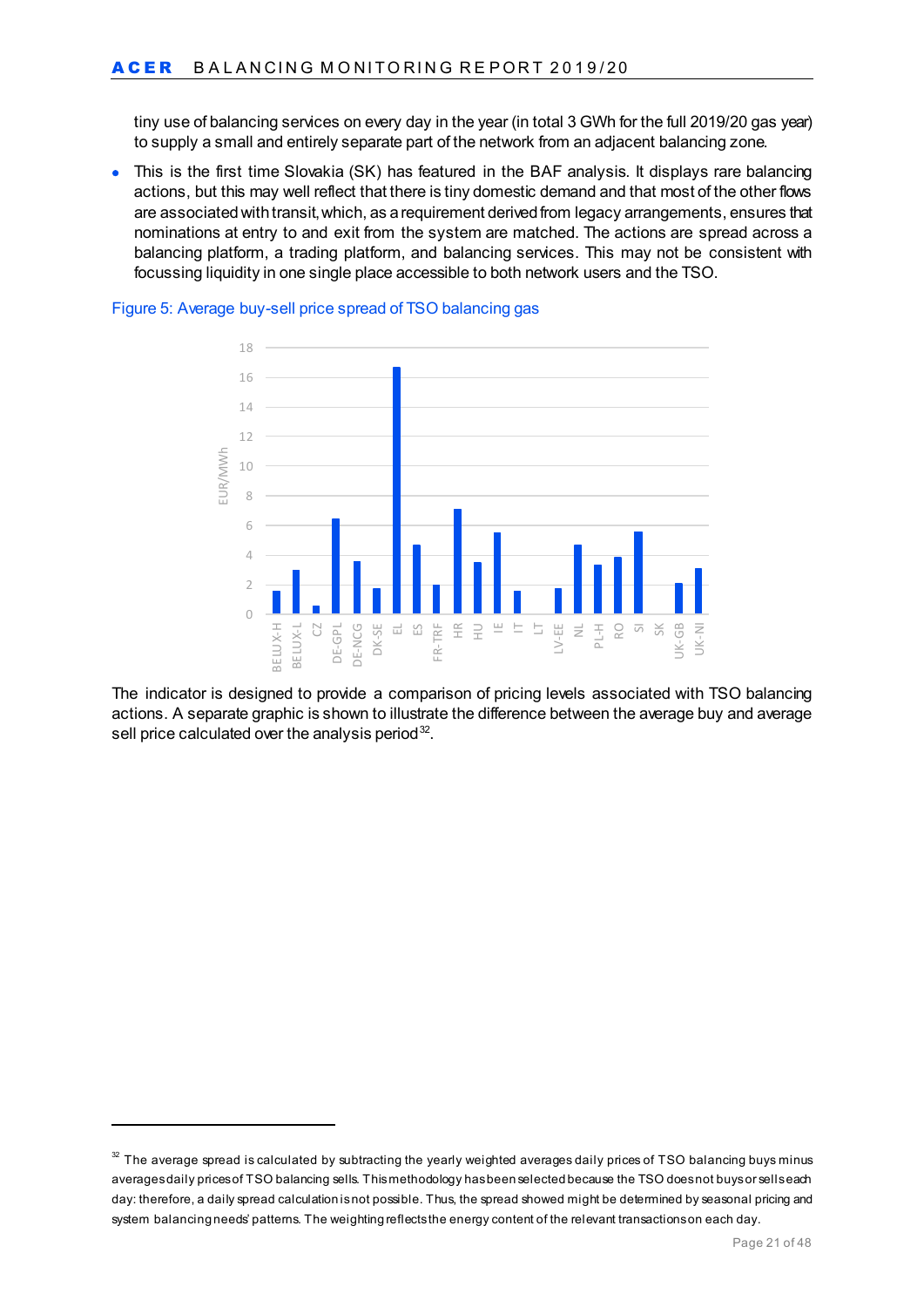

#### <span id="page-21-2"></span>Figure 6: Average TSO balancing gas buy-sell spread

From these two graphs, the following observations stand out:

- Greece (EL) is analysed for the first time and it displays a remarkable variation in price between balancing action buys and sells. Its prices may be heavily influenced by balancing services prices (with an average price of 26.25 EUR/MWh) compared with an average balancing platform price of 19.54 EUR/MWh). The average price for DA balancing platform sales is 5.83 EUR/MWh, against a WD value of 5.18 EUR/MWh. The outcomes may reflect an emergent but still highly illiquid shortterm market dependent upon a balancing platform rather than a trading platform;
- Croatia (HR) is also being analysed for the first time. The prices here display significant differences between buys and sells. This may reflect an underlying lack of liquidity on the trading platform with extreme prices observed (e.g. 35.38 EUR/MWh buy on 23 March and sell prices several times less than 5 EUR/MWh);
- Germany GASPOOL (DE-GP) also displays a wide buy-sell spread. Much of this is associated with a strong seasonal pattern to the TSO balancing actions with mostly buys occurring in the winter (higher price periods) and sells in the summer (lower price periods). This might suggest an issue elsewhere in the regime, perhaps an inherent seasonal bias associated with NDM allocations, given that the variant 2 model is applicable;
- Slovenia (SI) also displays a wide differential. The DA buy average is 15.24 EUR/MWh, whereas the WD buy average is 12.60 EUR/MWh. This counter intuitive outcome may warrant further analysis. The pattern of actions is also rather skewed with far more sell days than buy days and long periods within the analysis period associated with only buy actions or only sell actions.

#### <span id="page-21-0"></span>**4.2.3. TSO Balancing action conclusions**

Some regimes are still reliant on balancing platforms or balancing services. Many regimes make substantial use of balancing services, although those that have been able to establish and subsequently use trading platforms have generally found them to be adequate to support the TSO's balancing requirements. The data also suggests that many TSOs are now using little more than the WD title market for their balancing actions, which could be interpreted as a good sign.

### <span id="page-21-1"></span>**4.3. Imbalance**

User imbalances will be closely related to their ability to forecast demands and their ability to respond to demand changes. The Balancing Code contemplates three types of NDM information model and the extent of imbalances should be assessed accordingly.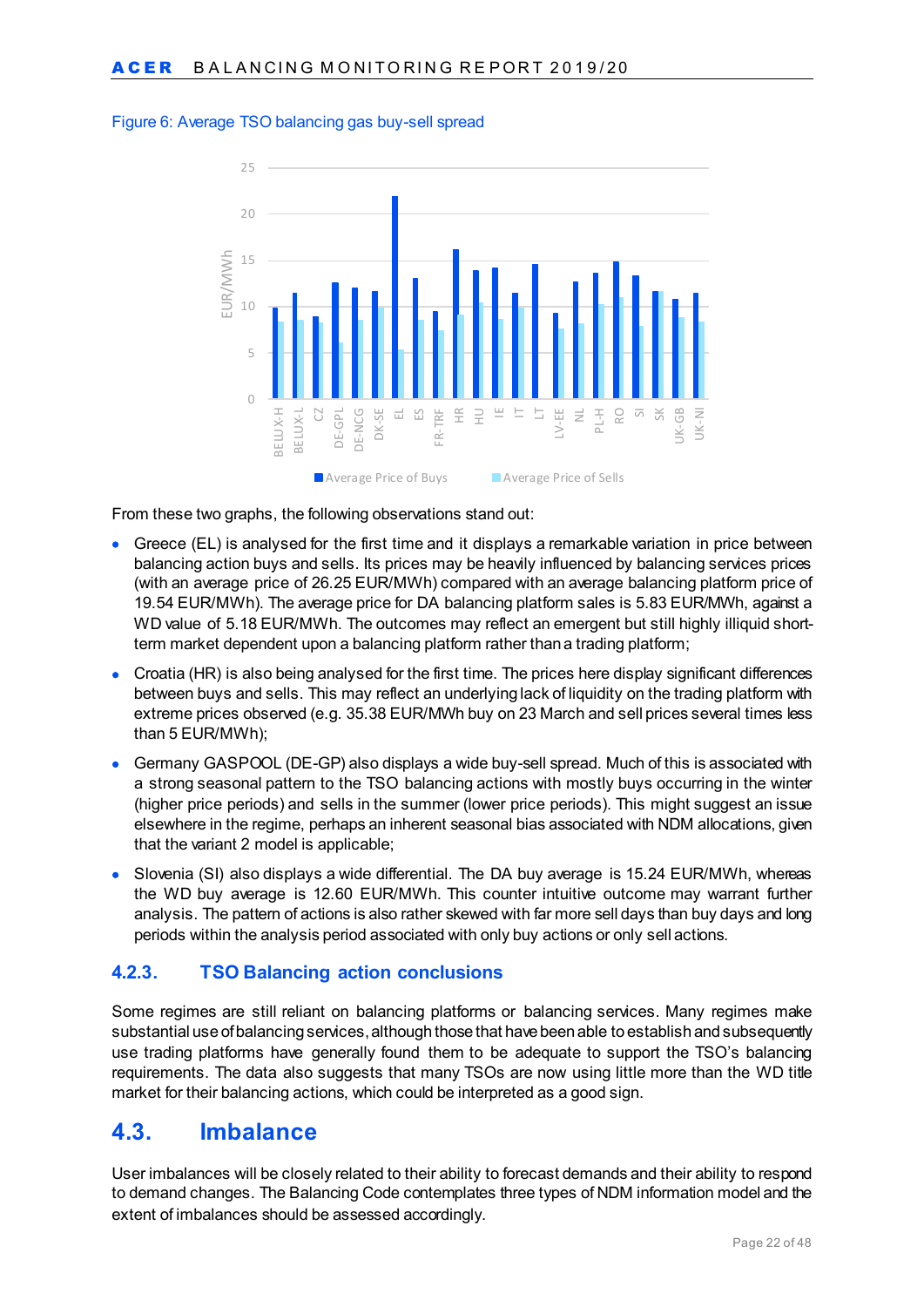For example, the use of variant 2 (whereby NDM allocations are fixed at DA) should be expected to lead to lower levels of imbalance, but a likely consequence is increased TSO balancing. This demonstrates why some of the elements of the regime cannot be considered in isolation.

Inaccurate demand forecasts will create higher network user imbalance exposures. Demand forecasting was a focus of the 2018 Agency's activity<sup>[33](#page-22-1)</sup>. The availability of accurate and timely information to support network user risk management needs to be considered when comparing observed imbalance levels in different zones.

#### <span id="page-22-0"></span>**4.3.1. Key indicators**

The following indicator is designed to provide a normalised metric for the scale of network users' imbalance.



#### <span id="page-22-2"></span>Figure 7: Total imbalance quantities as a share of market volume

From this graph, the following can be observed:

-

- Denmark/Sweden (DK/SE) is a joint balancing zone across the two countries, although the Swedish component is relatively small. The imbalance performance here of more than 10% is larger than seen in earlier analyses, where imbalance levels around 4.7% in 2015/16 and 7.1% in 2016/17 were observed in the Danish zone. According to the Danish NRA, the reason may be related to a temporary decrease in domestic gas production, which makes the imbalances relative to the market volumes higher.
- Italy (IT) looks to be the only outlier amongst the bigger gas countries and may warrant analysis. There may, for example, be merit in trying to better understand the extent of network user imbalance that might be attributable to NDM forecasting errors.
- Croatia (HR), Romania (RO-NTS) and Greece (EL) are new to this year's analysis. The underlying features of their regimes have not thoroughly been researched and assessed in the context of the BAF. Some scrutiny from, or dialogue with, the NRAs would be appropriate to better understand what might be going on.

<span id="page-22-1"></span><sup>33</sup> See June 2018 Workshop material[: https://www.acer.europa.eu/Events/3rd-joint-ENTSOGACER-workshop-on-Gas-](https://www.acer.europa.eu/Events/3rd-joint-ENTSOGACER-workshop-on-Gas-Balancing/default.aspx)[Balancing/default.aspx](https://www.acer.europa.eu/Events/3rd-joint-ENTSOGACER-workshop-on-Gas-Balancing/default.aspx)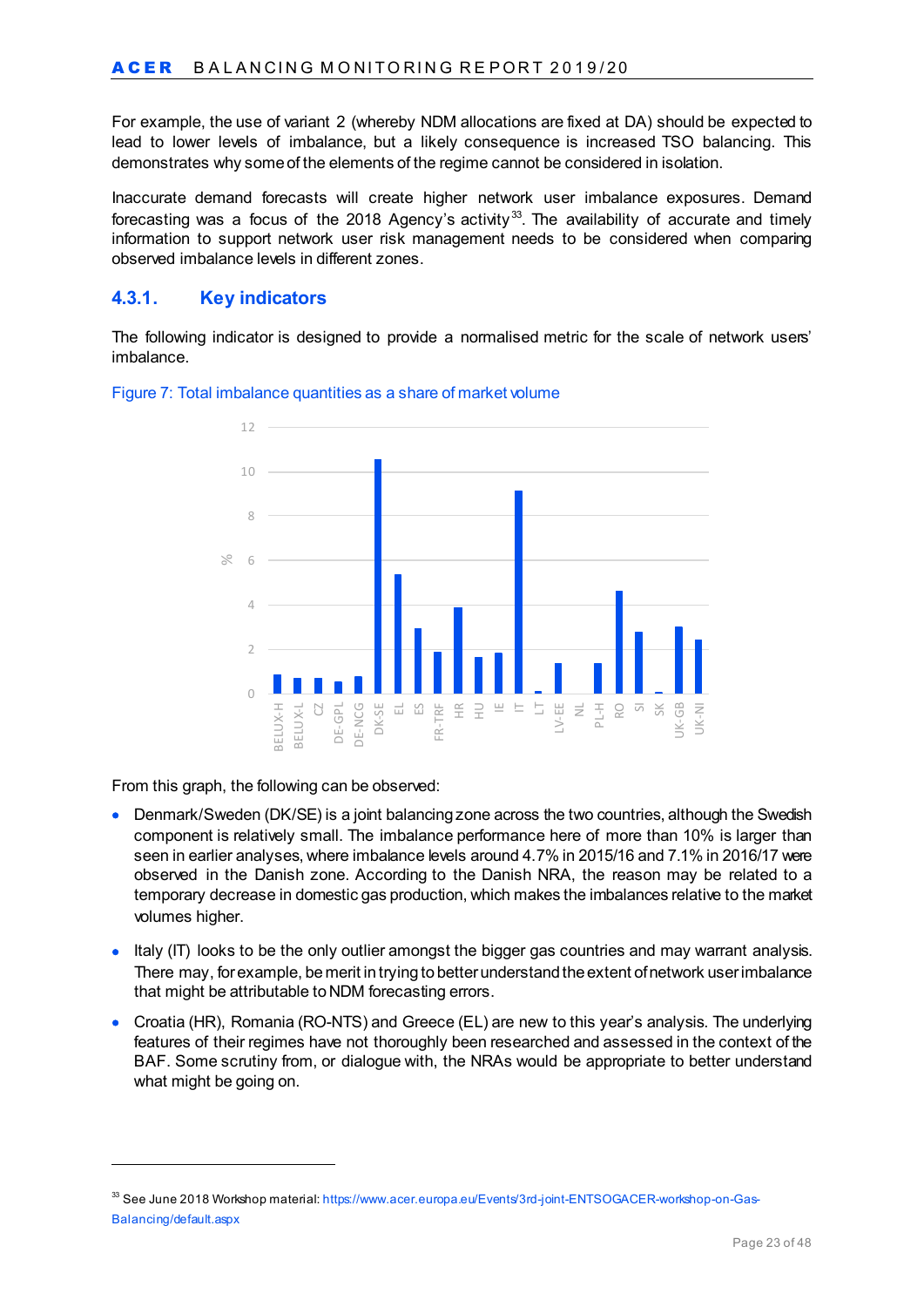- Spanish (ES) imbalances were revised downwards in a second data submission in response to a question raised by the Agency. The original data submission had been based on individual shippers, whereas the subsequent submission was reflecting balancing groups.
- Lithuania (LT) has minimal imbalances, although it is understood that this has been influenced by the existence of opportunities to trade 'after the day' and so to eliminate user imbalance exposure. This is expected to continue into 2021, although it is contrary to gas trading principles established by the Balancing Code.
- Netherlands has zero imbalances reflecting its continuous balancing regime, whereby users carry over imbalance from one day to the next but have a responsibility to manage their cumulative imbalance on a continuous basis.

The following indicators consider the average prices for imbalance gas paid by network users.



<span id="page-23-0"></span>Figure 8: Average imbalance cash out prices

<span id="page-23-1"></span>Figure 9: Average buy-sell spread on imbalance cash out prices

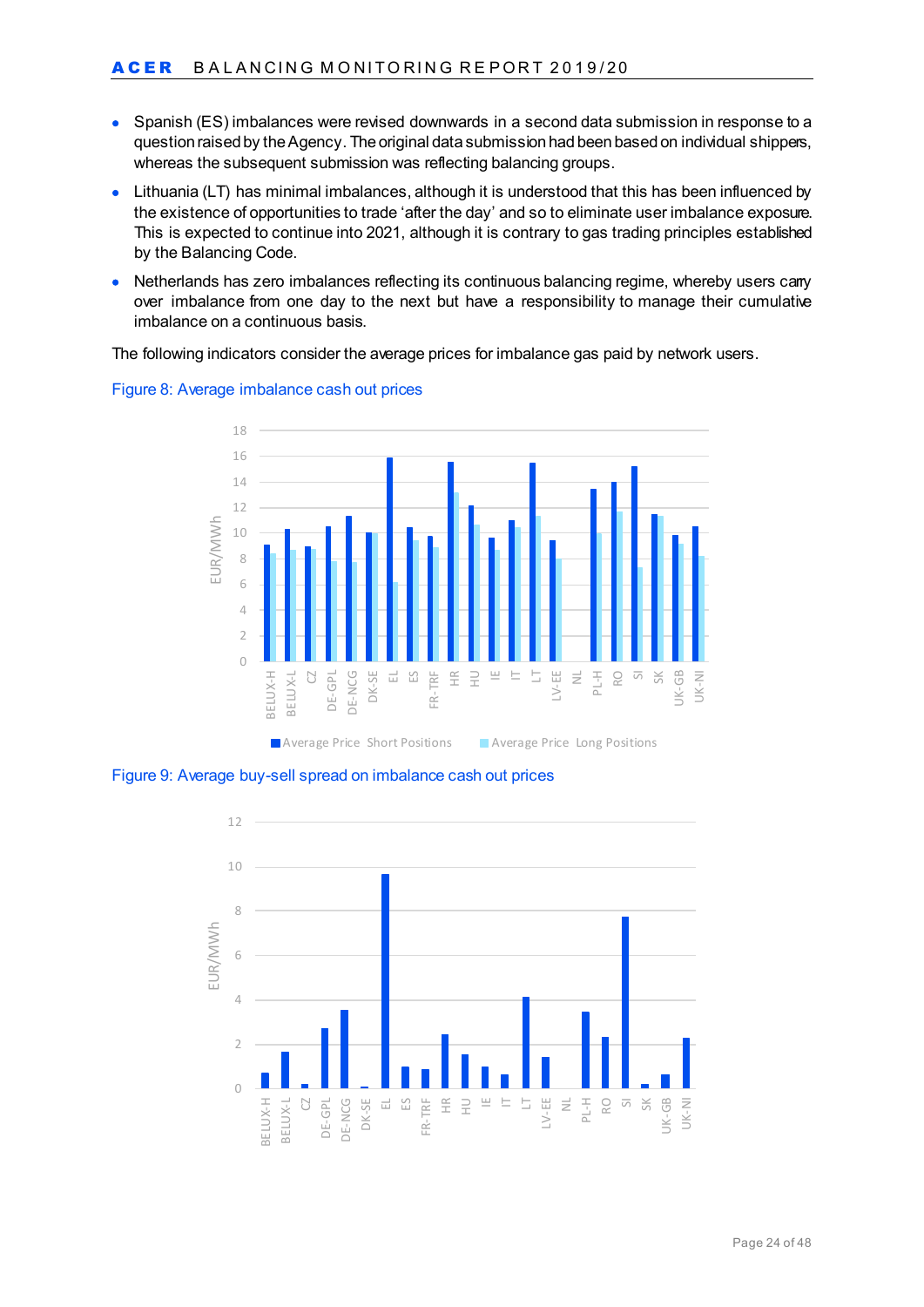From these two graphs, the following observations stand out:

- Greece (EL) displays the highest and lowest average imbalance cash-out prices for short and long positions. This is likely to be a consequence of the prices of the TSO's balancing actions. As has been mentioned earlier, these may be related to unreliable prices associated with the TSO's distress rather than being properly formed on a trading platform.
- Slovenia (SI) indicates a wide differential between short and long position cash-out average prices. An explanation is provided in Case Exploration 1.
- In some zones, for example Poland (PL-H) and Lithuania (LT), the wide differential may be associated with the use of a large 'small adjustment' (in the case of these two countries 10%).
- The Croatian (HR) imbalance cash-out prices are notably high and may warrant further analysis. The data implies price inversions taking place on several days. For example, the period 20 to 23 July yielded some remarkable price inversion effects, whereby the cash-out price for long positions was significantly higher than the cash-out price for short positions. For example, network users were paid 16.15 EUR/MWh for long positions, whereas those that were short only had to pay 9.15 EUR/MWh. Such extraordinary pricing could lead to physical instability in the system. It is likely that these effects arise from days when the market does not trade and so there is no reference point to use in the cash-out price determination. Thus, a method is needed, often referred to as default cashout pricing rule. The default price setting rules may warrant review. Furthermore, the reasons for the underlying lack of liquidity on the trading platform needs to be assessed and, if appropriate and to the extent possible, remedies developed.
- Czech Republic (CZ) exhibits a very low differential that may be attributable to generally lower cashout price differentials and the scope for network users to use after the day adjustments to mitigate cash-out exposures.
- Denmark/Sweden (DK-SE) exhibits very low daily price differentials, which may be a reason for very small average price short/long position differential in that zone and which may also be a cause of the large imbalance volumes identified earlier in this report.
- Netherlands (NL) regime involves continuous imbalance for users. It features no cash-out. Thus, the BAF cannot identify any costs or revenues associated with imbalance cash-out. This, however, should not be interpreted as saying users have no imbalance costs; rather that those costs that would otherwise be associated with daily imbalance cash-out are internalised within the network users' businesses. Some remarks on the Dutch approach is provided in Case Exploration 2.

#### <span id="page-24-0"></span>**4.3.2. Imbalance conclusions**

Analysis of imbalances needs to consider key underlying features of the balancing regime, particularly the information provision model, the timing and accuracy of forecast information available to network users and the rules associated with the calculation of imbalance cash-out prices.

The imbalance cash-out prices deliver the primary incentive on network users to balance. The incentive needs to be sufficiently large to drive behaviours but not so strong that it drives unwarranted costs and risks into network users' businesses.

High imbalance price spreads warrant analysis: when they are not determined by the seasonal price variation of wholesale markets, they may indicate a too high small adjustment or not liquid enough markets.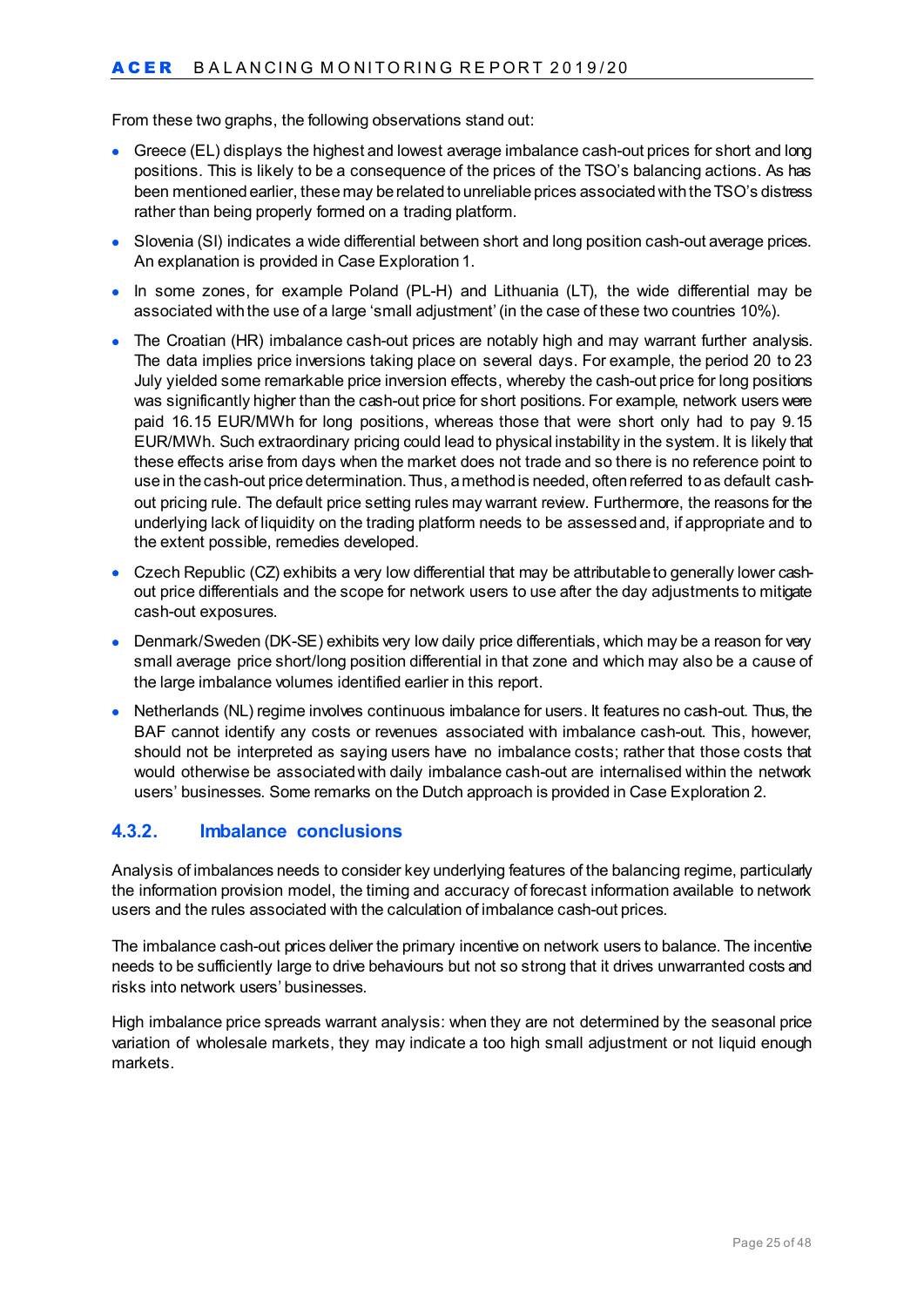#### <span id="page-25-0"></span>**4.3.3. Case exploration 1 – Slovenian high cash out price differential**

The following graphics might provide some insight into the Slovenian (SI) situation:



<span id="page-25-1"></span>Figure 10: Slovenia - Network users' imbalance cash out

This shows asymmetry between long and short positions with greater proportional long positions in the summer.

Additionally, the information supplied implies that cash-out price differentials are large (by comparison with many other counties). This is attributable to both relatively high levels of 'small adjustment' and balancing action prices far away from the market.

The cash-out prices are illustrated in the following graph:

<span id="page-25-2"></span>



The combined effect of imbalance quantities and cash-out prices investigated at a daily granularity explains the large variation between the average prices paid and received for imbalance short and long positions.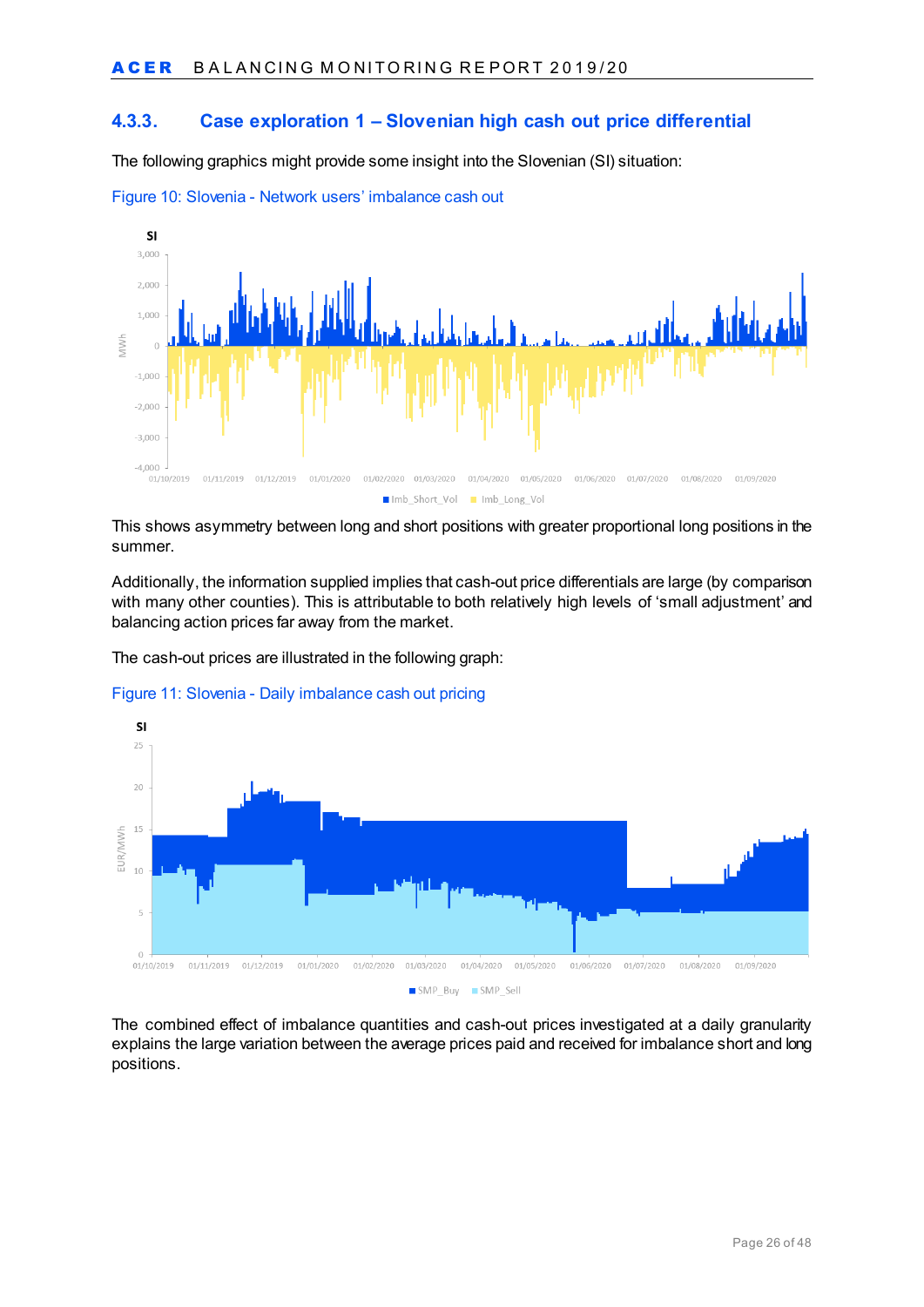| SI                  | <b>Annual</b><br><b>Quantity</b> | <b>Share of</b><br>annual<br>market | <b>Min</b><br>daily<br>quantity | <b>Average</b><br>daily<br>quantity | <b>Max</b><br>daily<br>quantity | Share of<br>activity | Average<br>price |
|---------------------|----------------------------------|-------------------------------------|---------------------------------|-------------------------------------|---------------------------------|----------------------|------------------|
|                     | <b>MWh</b>                       | $\frac{9}{6}$                       | <b>MWh</b>                      | <b>MWh</b>                          | <b>MWh</b>                      | $\frac{1}{2}$        | EUR/MWh          |
| <b>Shipper long</b> | 331.431                          | 1.82                                |                                 | 906                                 | 3.632                           | 65.3                 | 7.36             |
| Shipper short       | 176.505                          | 0.97                                |                                 | 482                                 | 2.433                           | 34.7                 | 15.11            |
| <b>Total</b>        | 507,936                          | 2.79                                |                                 |                                     |                                 |                      |                  |

#### <span id="page-26-2"></span>Table 2: Slovenia - Network users' imbalance cash out

#### <span id="page-26-0"></span>**4.3.4. Case exploration 2 – The Netherlands 'continuous imbalance' regime**

Whilst the Netherlands 'continuous imbalance' regime appears fundamentally different to that envisaged under the Balancing Code, its treatment of the end-of-day linepack mirrors the intent of the daily balancing cash-out.

The linepack service charge applied to the user's continuous imbalance position at the end of each gas day has an analogous effect to the cash-out price differential within the standard regime cash-out mechanism. Whilst no gas is cashed out in the Dutch regime, the incentive properties of the linepack service match those associated with the Balancing Code's imbalance cash-out. A charge is levied for each unit of imbalance position regardless of direction. In the Netherlands, this is defined by the linepack flexibility service (LFS) charge. The LFS charge is equivalent to the difference between the marginal buy price and the weighted average price (for short positions) and to the weighted average price and the marginal sell price (for long positions) used in the standard balancing model.

The balancing regime is characterised by a WD obligation that encourages network users to track a WD programme during the 24-hour gas day. The observed TSO balancing interventions are summarised in the following table and graphics.

#### <span id="page-26-3"></span>Table 3: The Netherlands - TSO balancing actions

| <b>NL</b>           | <b>Annual</b><br>quantity | Share of<br>annual<br>market | <b>Number of</b><br>days | <b>Average</b><br>daily<br>quantity | <b>Max daily</b><br>quantity | Share of<br>activ ity | <b>Average</b><br>price |
|---------------------|---------------------------|------------------------------|--------------------------|-------------------------------------|------------------------------|-----------------------|-------------------------|
|                     | <b>MWh</b>                | $\frac{9}{6}$                | days                     | <b>MWh</b>                          | <b>MWh</b>                   | $\frac{1}{2}$         | EUR/MWh                 |
| <b>System buys</b>  | 1.651.868                 | 0.19                         | 96                       | 17.207                              | 101.246                      | 52.0                  | 12.66                   |
| <b>System sells</b> | 1.526.954                 | 0.17                         | 78                       | 19.576                              | 221.396                      | 48.0                  | 8.04                    |
| <b>Total</b>        | 3,178,822                 | 0.36                         | 159                      |                                     |                              |                       |                         |

<span id="page-26-1"></span>

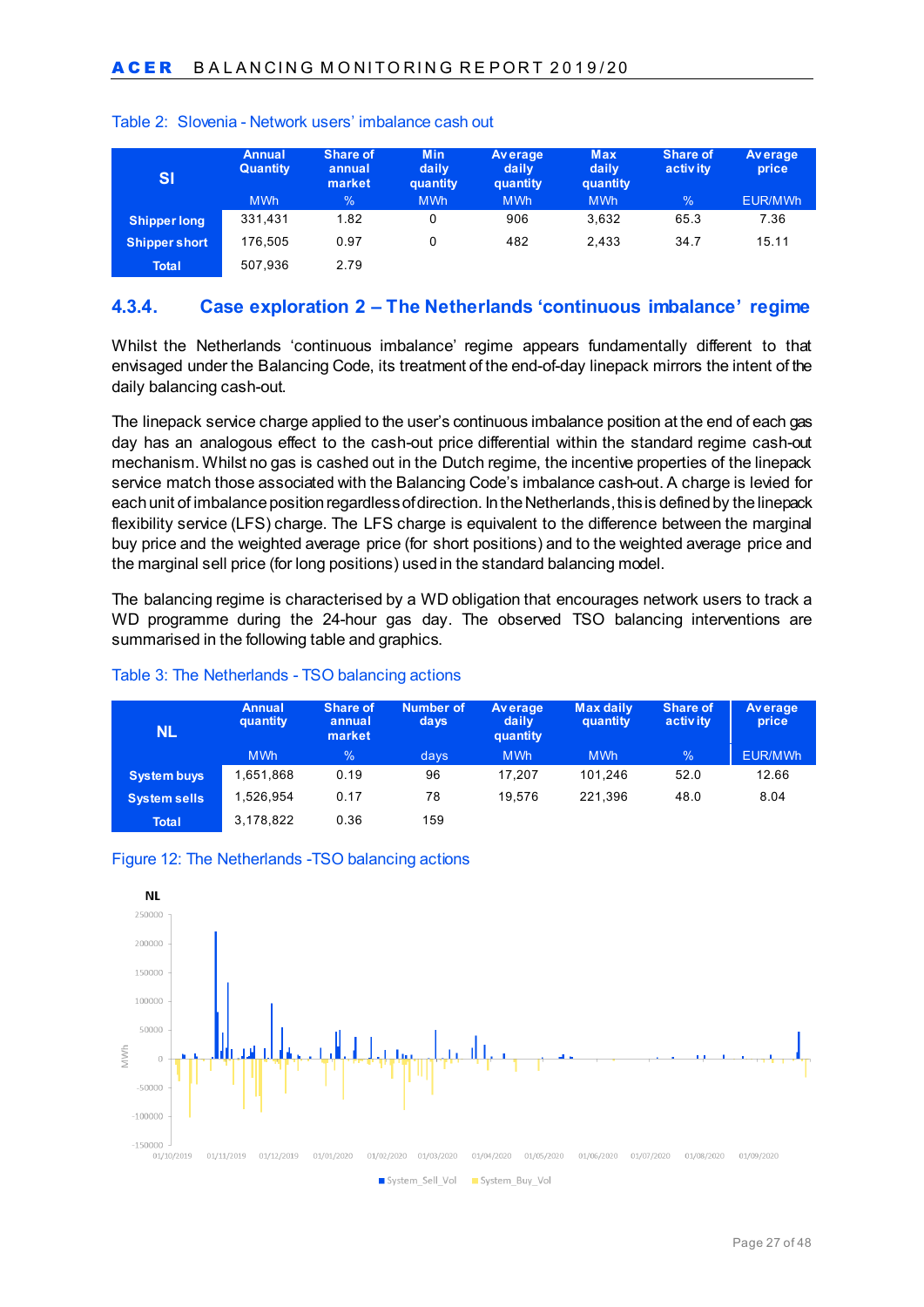The above demonstrates close to symmetric balancing requirements measured in quantities of buy and sell over the analysed period. The quantities are relatively small and generate low apparent costs, although some of the cost of the WD obligations may be internalised within the network users' businesses.

The usual format of the imbalance analysis under the BAF is replaced by the following analysis of the linepack flexibility service<sup>34</sup>. As mentioned above, the LFS charges can be interpreted as analogous to the differential prices applicable within a daily balancing cash-out regime.

| NL                       | Annual<br><b>Quantity</b> | Share of<br>annual<br>market | <b>Min</b><br>daily<br>quantity | <b>Average</b><br>daily<br>quantity | <b>Max</b><br>daily<br>quantity | <b>Share of</b><br>activ ity | <b>Average</b><br><b>LFS</b> charge<br>rate |
|--------------------------|---------------------------|------------------------------|---------------------------------|-------------------------------------|---------------------------------|------------------------------|---------------------------------------------|
|                          | <b>MWh</b>                | $\frac{0}{0}$                | <b>MWh</b>                      | <b>MWh</b>                          | <b>MWh</b>                      | $\frac{9}{6}$                | EUR/MWh                                     |
| <b>Shipper LFS long</b>  | 10,064,966                | 1.14                         | 7579                            | 27,500                              | 78.643                          | 63.1                         | 0.0370                                      |
| <b>Shipper LFS short</b> | 5,883,728                 | 0.67                         | 1810                            | 16.076                              | 54.919                          | 36.9                         | 0.0347                                      |
| <b>Total</b>             | 15,948,694                | 1.81                         |                                 |                                     |                                 |                              |                                             |

#### <span id="page-27-4"></span>Table 4: The Netherlands - Linepack flexibility service

<span id="page-27-3"></span>



The data suggests a modest tendency for network users to be more frequently long than short.

### <span id="page-27-0"></span>**4.4. Neutrality**

-

Both quantities and cash flows associated with TSO balancing and user imbalance are interrelated. The BAF therefore uses a range of indicators associated with neutrality that may yield insights into these interactions and to the overall financial effects of balancing regime functioning.

In this report, the net adjusted neutrality indicator<sup>[35](#page-27-2)</sup> has been selected for consideration. It indicates the net financial value per unit of market volume associated with all of the contributing cash flows arising from TSO balancing actions and user imbalance cash-outs. The value is adjusted to reflect the net

<span id="page-27-1"></span><sup>&</sup>lt;sup>34</sup> The linepack flexibility service (referred to as LFS in the table) charges network users a price which is charged on the quantity associated with the network user's cumulative imbalance position at the end of each day.

<span id="page-27-2"></span> $35$  A full description of this indicator is available in ACER's Second Balancing Implementation Report, p. 78:

[https://acer.europa.eu/Official\\_documents/Acts\\_of\\_the\\_Agency/Publication/ACER%20Report%20on%20the%20implementatio](https://acer.europa.eu/Official_documents/Acts_of_the_Agency/Publication/ACER%20Report%20on%20the%20implementation%20of%20the%20Balancing%20Network%20Code%20%28Second%20edition%29%20Volume%20I.pdf) [n%20of%20the%20Balancing%20Network%20Code%20%28Second%20edition%29%20Volume%20I.pdf](https://acer.europa.eu/Official_documents/Acts_of_the_Agency/Publication/ACER%20Report%20on%20the%20implementation%20of%20the%20Balancing%20Network%20Code%20%28Second%20edition%29%20Volume%20I.pdf)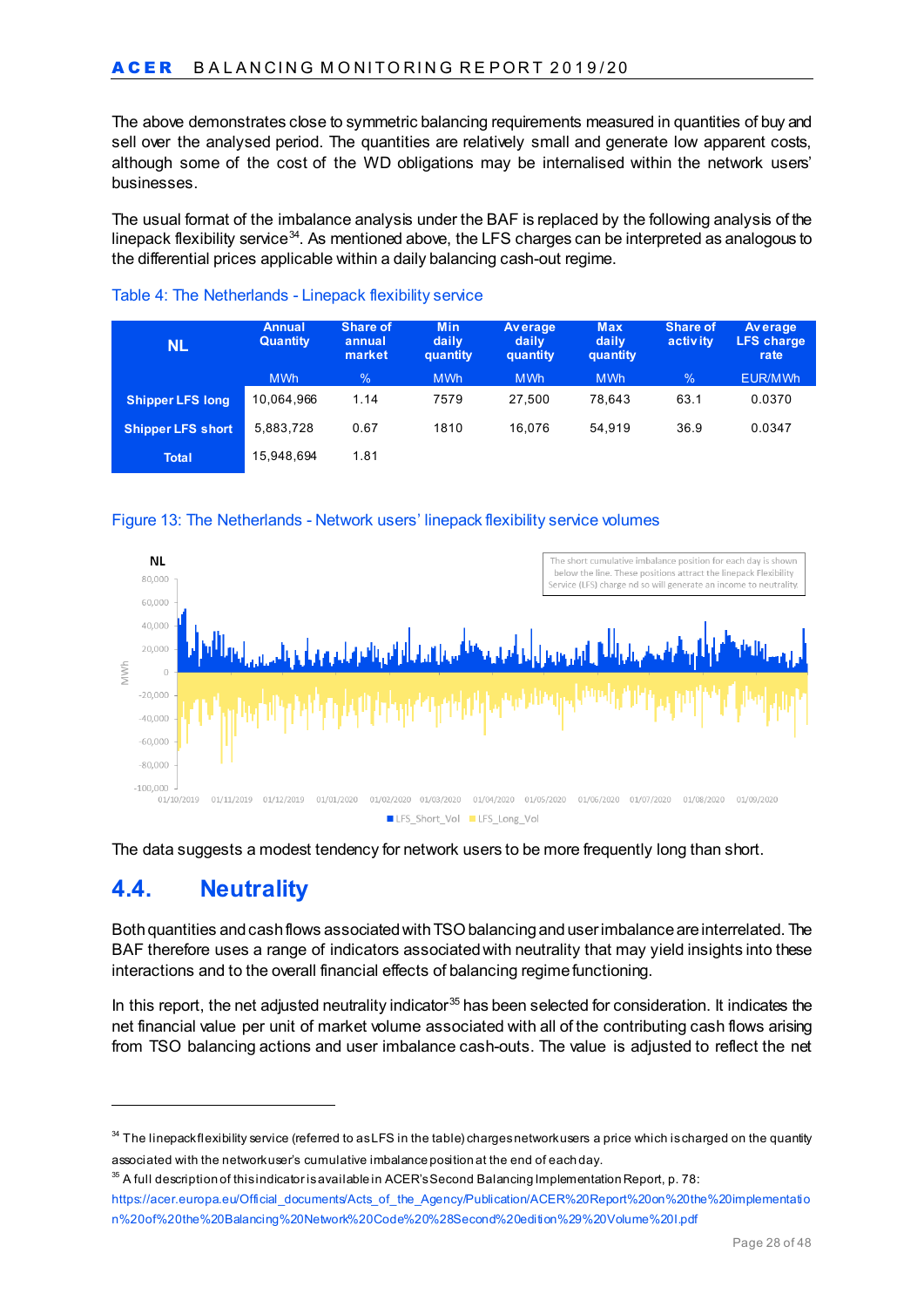acquisition or disposal of gas over the year. It therefore provides an indication of the credit or cost accruing to network users associated with the operation of the balancing regime over the year.

Negative values imply that users face a cost. Positive values imply users receive a credit. Both high and low net adjusted neutrality might warrant further study. However, it is far too simplistic to assess high credits as being good, or that higher costs are necessarily bad. Outliers warrant particular attention to ensure that the reasons for the outcome are known. Outcomes should be consistent with policy objectives, otherwise it might be desirable to contemplate the reform of the regime.

#### <span id="page-28-0"></span>**4.4.1. Key neutrality indicator**

The interactions within the balancing regime manifest in net costs or revenues that are either charged or credited to network users via neutrality. The following graph considers the key neutrality indicator, which indicates the net revenue per unit of throughput in the system. Thus, outcomes 'above the line' imply revenues (i.e. cash generation) within the system, whereas 'below the line' implies net costs that will be charged to network users.



<span id="page-28-1"></span>

From this graph, the following can be observed:

- Greece (EL) has been included in the analysis for the first time and has not been subject of any detailed analysis. The net adjusted neutrality indicator looks higher than might have been expected and this effect might be connected with the early days of market development, although greater scrutiny by the NRA/TSO in response to this report and its findings might be helpful.
- Slovenia (SI) has a substantial neutrality credit, implying a refund to network users. This may be attributable to exceptionally wide differentials between imbalance cash-out long and short positions and major price differentials associated with TSO purchases and disposals associated with its balancing actions. The interactions and consequences warrant further consideration.
- Romania (RO) sees an indicator value that might warrant further study. Both TSO balancing and imbalance cash-outs display more purchases by the settlement agent than sells, which leads to a net neutrality cost and cost to network users. The net adjusted neutrality indicator already reflects a revenue when the correction for the net volume has been taken into account.
- United Kingdom-Northern Ireland (UK-NI) also displays an apparent credit but this may be a consequence of the high price associated with balancing services gas buys, which may unduly influence the net adjusted neutrality calculation.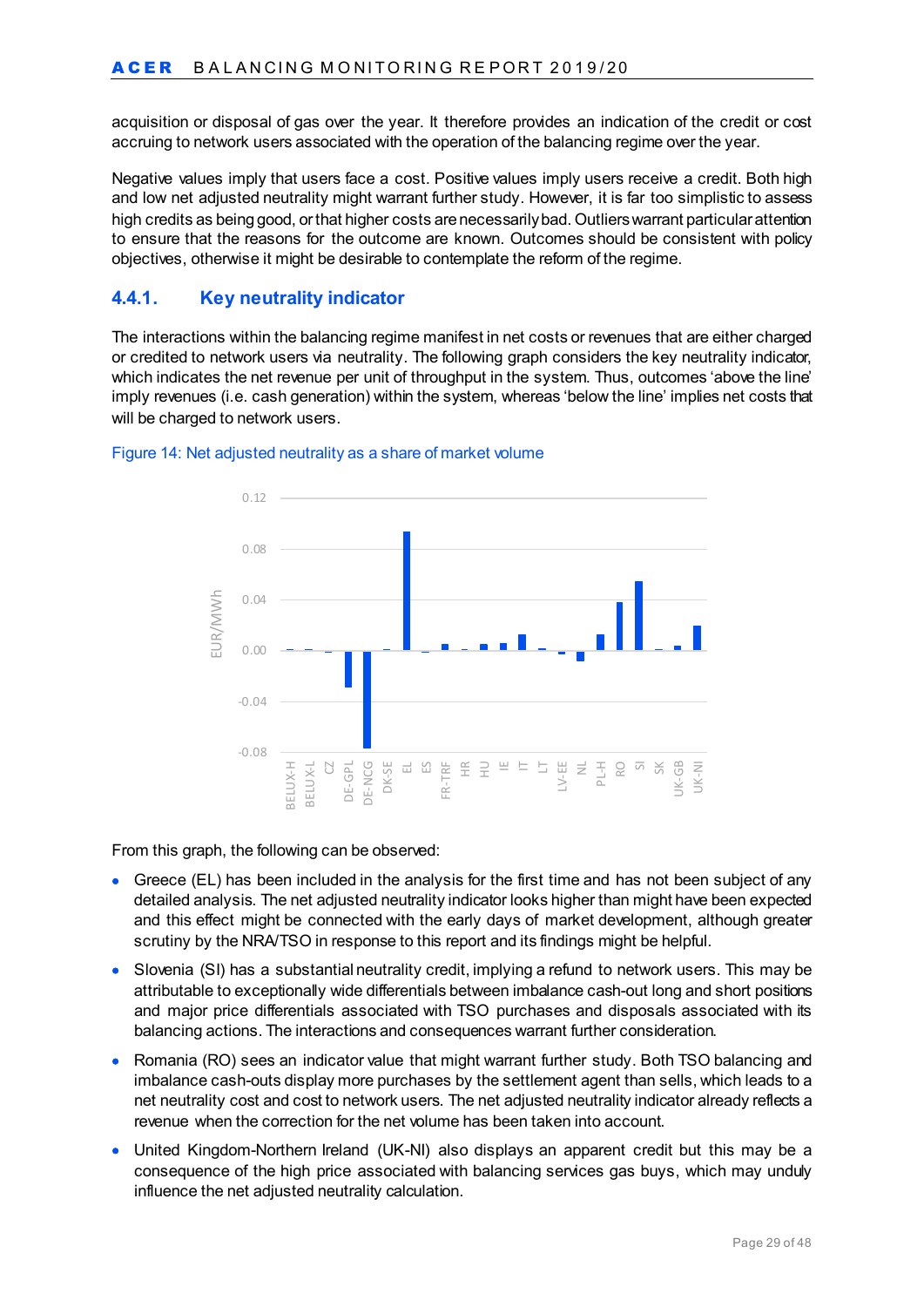• The two largest costs identified relate to the two German zones. The costs identified here represent an understatement of the costs of more than EUR 40 million in each zone, because the fixed costs of some balancing services costs are not included in the analysis. However, it would be wrong to conclude that the performance is poor without considering wider factors. The German balancing model uses the variant 2 NDM option, whereby that load is balanced against a DA target. This reduces burden on network users, who do not need to track these demands in any way during the gas day. Thus, the approach reduces costs and risks for network users but with an inevitable cost that is apparent via the neutrality charge, which results in a much higher market activity of the market area manager, which includes the costs associated with the balancing of the NDM sector. Such an approach is justified if the benefits of it are larger than the additional costs generated by the increase of the market area manager's costs embeddedin the neutrality costs.

#### <span id="page-29-0"></span>**4.4.2. Neutrality conclusions**

The full set of neutrality indicators inform assessment of the overall interactions and resultant cash flows in the balancing regime. Neutrality provides a useful start point to analyse visible costs in the regime. Excessively high or low net adjusted neutrality rates warrant particular attention.

Analysis of the net neutrality and net adjusted neutrality are likely to point at issues with the interactions between prices and quantities associated with TSO balancing actions and imbalance cash-out.

However, any analysis of these visible costs does not inform of the underlying costs of balancing, which might be internalised within network users' businesses.

NRAs and TSOs should be aware that these hidden costs exist. These are likely to exist where balancing regimes feature WD obligations that imply a very tight management of flows or where there are large imbalance cash-out exposures. These might drive unwarranted costs into network users' businesses unless the WD obligations or high cash-out differentials are duly justified.

This links to the amount of linepack flexibility that might be available and how this is made available to network users to access. Thus, NRAs and the market need to understand, to what extent network users have access to the inherent flexibility of the market and whether that is reasonably and efficiently made available to users within the operational limits of the transmission system.

### <span id="page-29-1"></span>**4.5. Linepack**

The BAF features a number of indicators associated with physical linepack positions. The operation of the commercial regime and physical system are interlinked. These matters have been explored in earlier reports and in interactions with wider stakeholders, including at workshops associated with the Agency's Balancing Code monitoring. A key idea within the Balancing Code is that users should have access to system flexibility where it is economically reasonable to provide that flexibility.

Many TSOs/NRAs have been reluctant to provide linepack data to support the BAF. Less than half of the respondents delivered linepack information to support this year's work. Furthermore, some data submissions were incomplete and included missing values, making their processing and interpretation difficult.

Data should be compared with the outcomes implied by the indicators associated with TSO balancing buys/sells and imbalance cash-out of network user long/short positions. These comparisons are vital to understand whether network users have appropriate access to system flexibility and how the TSO might be using network flexibility behind the scenes.

The Agency has provided a limited linepack analysis in Annex 5.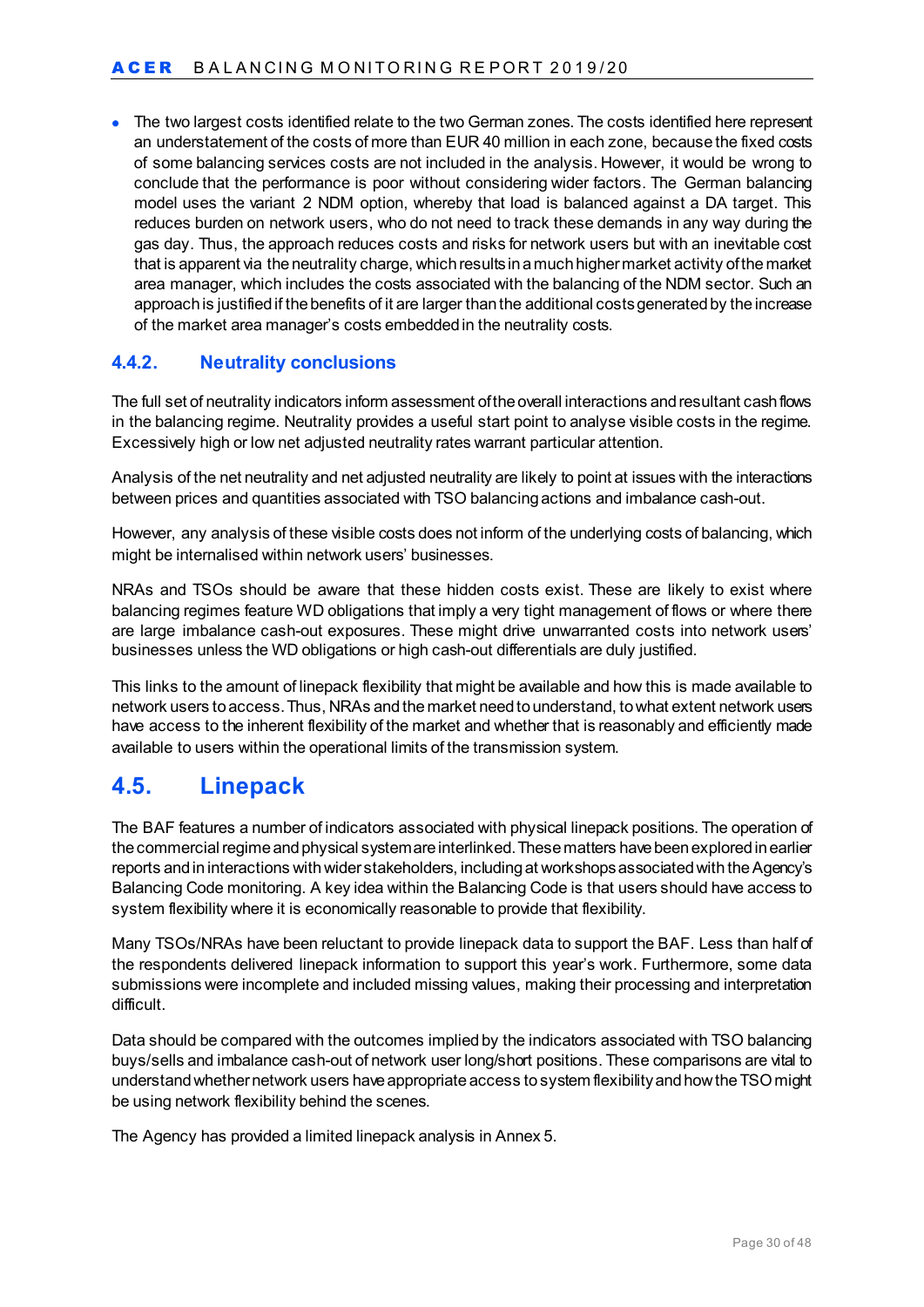#### <span id="page-30-0"></span>**4.5.1. Linepack conclusions**

Understanding linepack variation and its relationship with commercial balancing regime functioning is important to assess the efficiency of the balancing regime. In future years, this warrants a more careful consideration and we request that NRAs and TSOs prepare in time to supply the data to support this endeavour.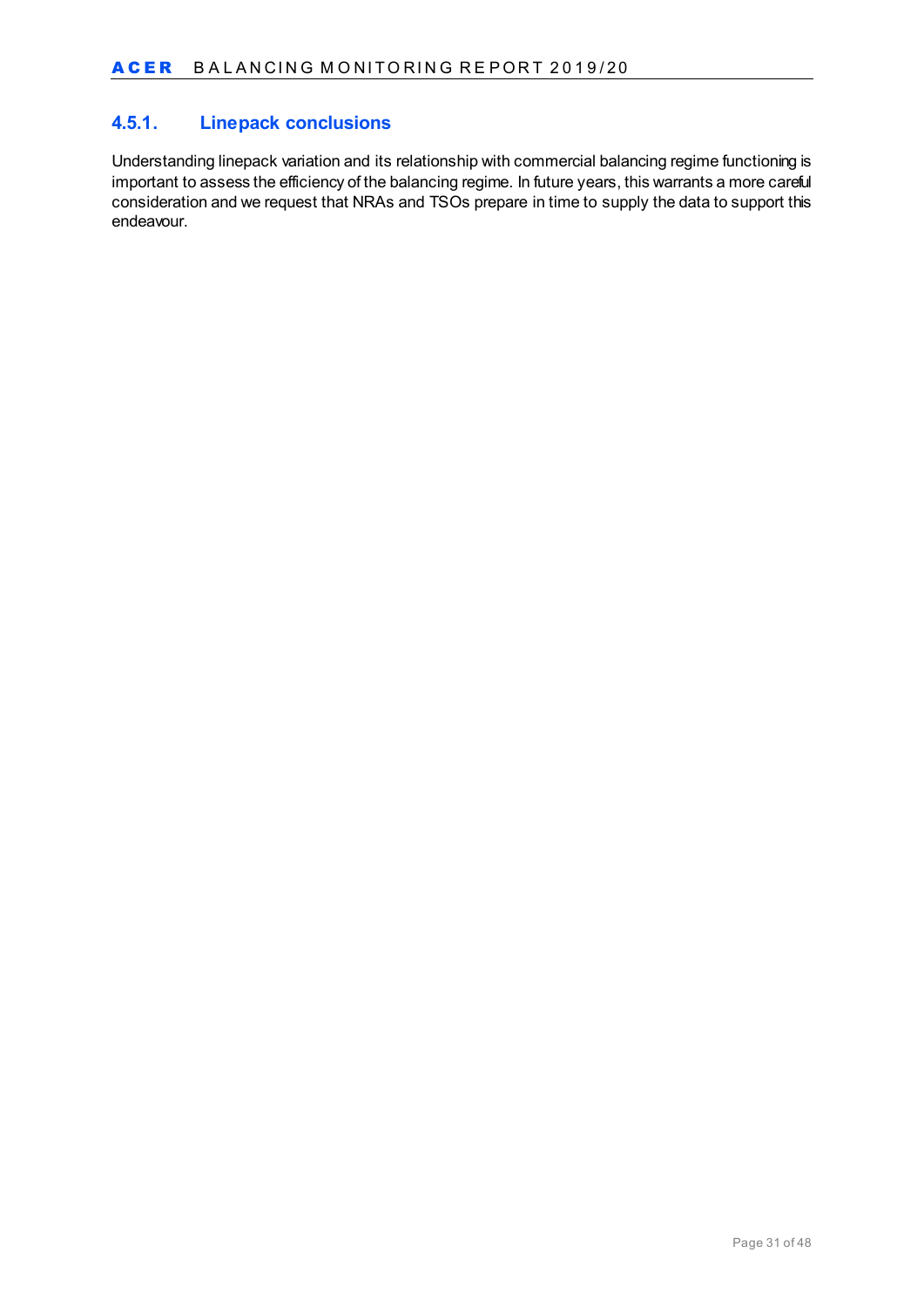# <span id="page-31-0"></span>**5. Conclusions and next steps**

This report captures efforts to systematise the BAF to better facilitate assessment of individual balancing regime performance and cross-balancing regime comparison.

The work and insights depend on consistency and accuracy of underlying data inputs. A meaningful interpretation requires robust underlying data inputs and an understanding of the choices made in the balancing regime implementation.

The analysis of indicators exposed many underlying issues, particularly with the new zones being assessed for the first time. However, a deeper understanding would require exploration with NRAs/TSOs.

The application of the BAF may help NRAs consider whether the national balancing regimes require refinement. It should not be assumed that key regime parameters (e.g. small adjustment in imbalance cash-out pricing, the performance of the information systems) should remain unchanged. As the market evolves, there may be opportunities to refine the design and/or certain parameters to deliver more efficient outcomes.

There may be merit in considering a more comprehensive review of individual balancing regime effectiveness in future years. This may involve three critical elements:

- Providing the full range of data inputs, including linepack;
- Ensuring the accuracy of the underlying data;
- Interacting with NRAs/TSOs to ensure a full understanding of the local market status and the specificities of individual regime implementations.

The Agency welcomes feedback on this report and solicits views about what next steps should be considered within its upcoming work programme.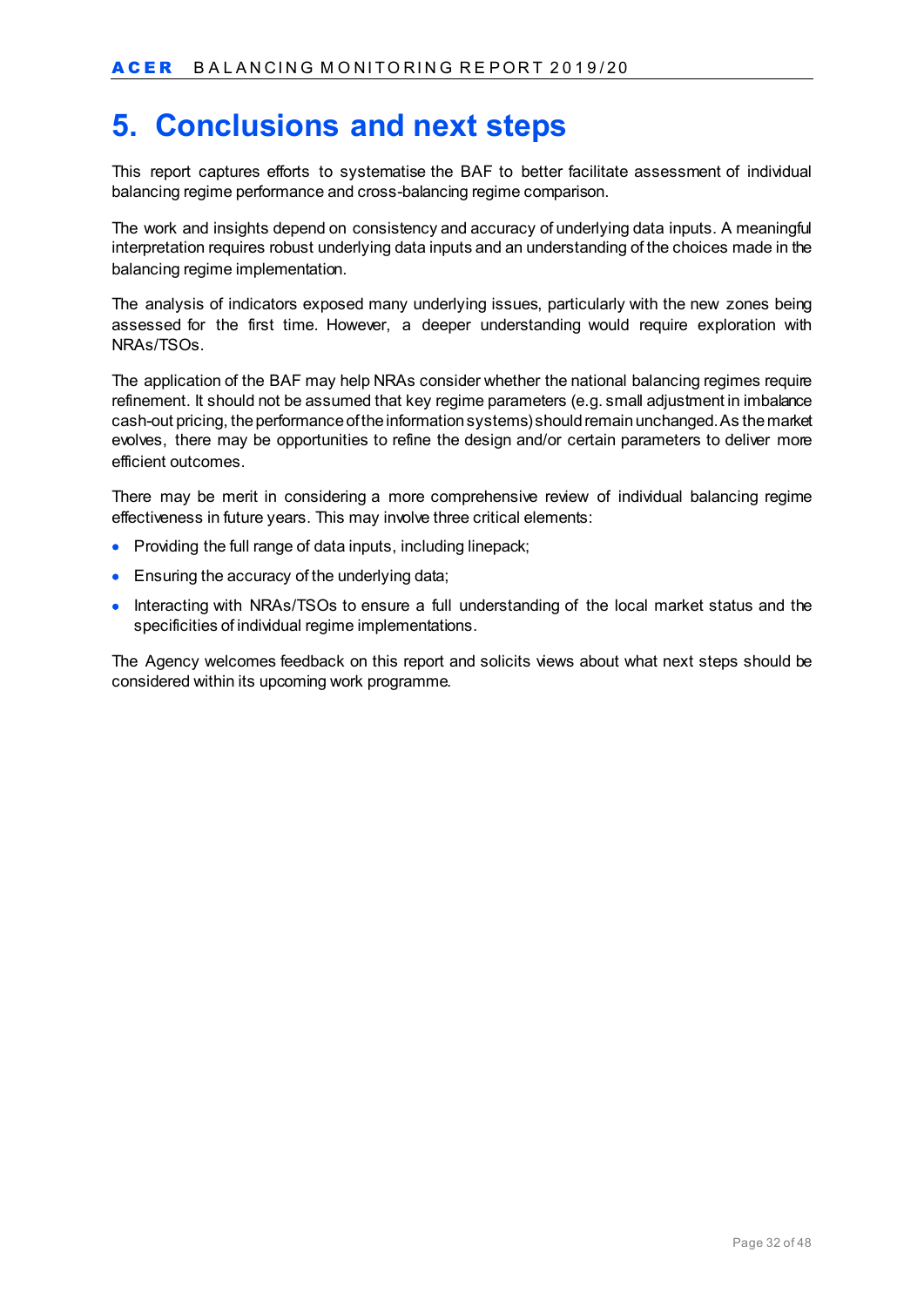# <span id="page-32-0"></span>**Annex 1: Balancing zones analysed**

#### <span id="page-32-1"></span>Table 5: Balancing zones analysed

| <b>Balancing zone list</b> | <b>Description</b>                | <b>Comments</b>                                                                                   |
|----------------------------|-----------------------------------|---------------------------------------------------------------------------------------------------|
| BELUX-H                    | Belgium-Luxembourg high-calorific | High-calorific part of the Belgium/Luxembourg system                                              |
| BELUX-L                    | Belgium-Luxembourg low-calorific  | Low-calorific part of the Belgium/Luxembourg system                                               |
| CZ                         | Czech Republic                    |                                                                                                   |
| DE-GP                      | Germany - GasPool                 |                                                                                                   |
| DE-NCG                     | German - NetConnectGermany        |                                                                                                   |
| DK-SE                      | Denmark-Sweden                    | Denmarkand Sweden's integrated balancing zone<br>analysed                                         |
| ES                         | Spain                             |                                                                                                   |
| FR-TRF                     | France - Trading Region France    | The full French balancing zone has been considered                                                |
| GR                         | Greece                            |                                                                                                   |
| HR.                        | Croatia                           |                                                                                                   |
| HU                         | Hungary                           |                                                                                                   |
| ΙE                         | Ireland                           |                                                                                                   |
| ΙT                         | Italy                             |                                                                                                   |
| <b>LT</b>                  | Lithuania                         |                                                                                                   |
| LV-EE                      | Latvia-Estonia                    | Joint balancing created on 1 January 2020                                                         |
| NL                         | Netherlands                       |                                                                                                   |
| PL-H                       | Poland high-calorific             | For GY 2019/20 only the Polish high-calorific<br>balancing zone is being analysed                 |
| <b>RO</b>                  | Romania                           | Only data relating to Romanian national transmission<br>system balancing zone has been considered |
| SI                         | Slovenia                          |                                                                                                   |
| SK                         | Slovakia                          |                                                                                                   |
| UK-GB                      | United Kingdom - Great Britain    |                                                                                                   |
| UK-NI                      | United Kingdom - Northern Ireland |                                                                                                   |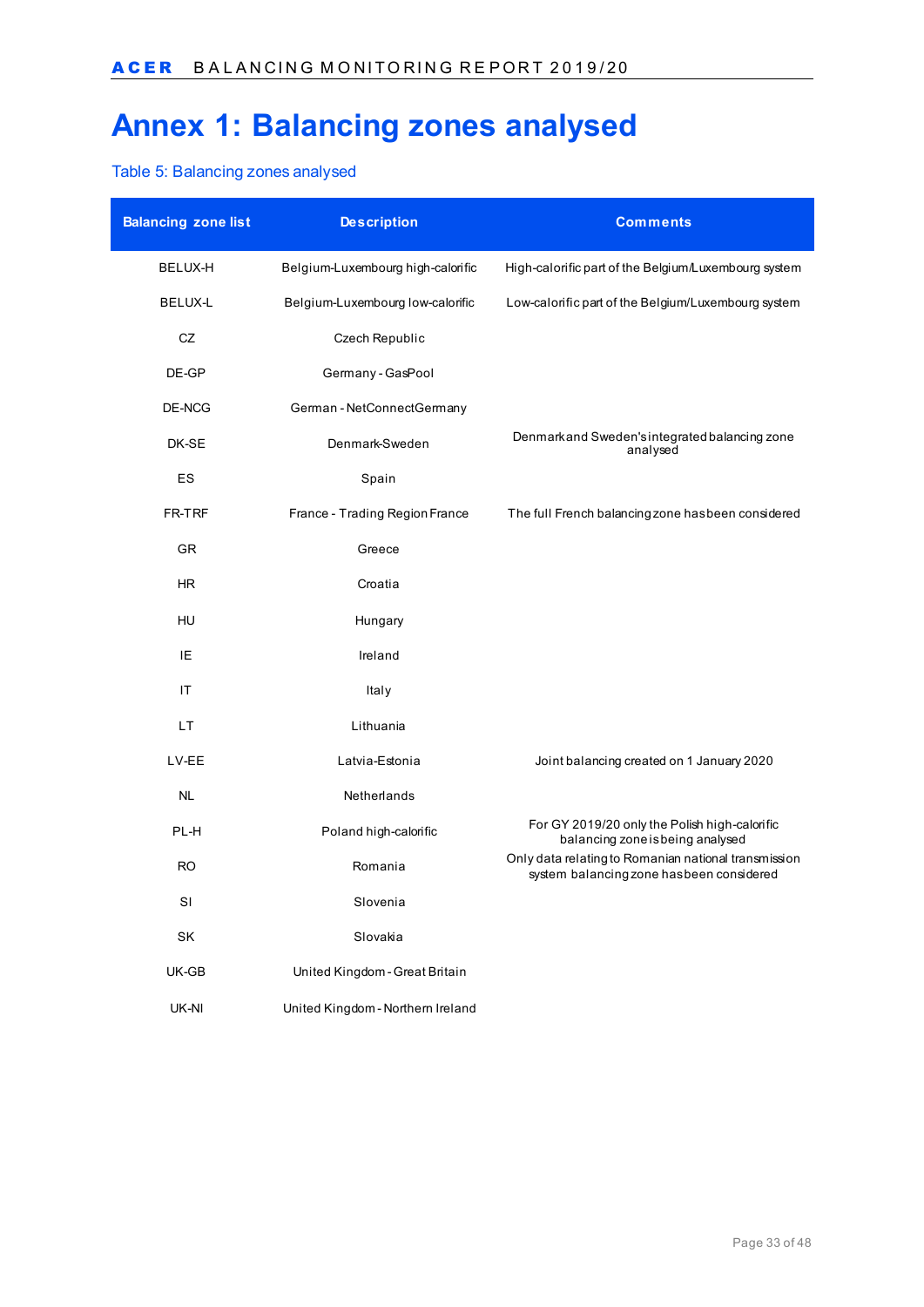# **Annex 2: Indicator values**

Table 6: TSO balancing actions

<span id="page-33-1"></span><span id="page-33-0"></span>

|                                               |                                 | <b>BELUX-H</b> | <b>BELUX-L</b> | CZ    | <b>DE-GPI</b> | <b>DE-NCG</b> | <b>DK-SE</b> |       |       | FR-TRI |       | нu    |       |        |       | .V-EE |       |               | RO    | s     | <b>SK</b> | <b>UK-GB</b> | UK-NI |
|-----------------------------------------------|---------------------------------|----------------|----------------|-------|---------------|---------------|--------------|-------|-------|--------|-------|-------|-------|--------|-------|-------|-------|---------------|-------|-------|-----------|--------------|-------|
| Total<br>balancing<br>action<br>quantities    | <b>GWh</b>                      | 1,604          | 408            | 1.488 | 11,812        | 40,332        | 123          | 1.329 | 2,410 | 1.920  |       |       |       | 16.600 |       | 361   | 3.179 | 1.673         | 1.131 | 314   | 223       | 5,025        | 83    |
| Total<br>balancing<br>action<br>quantities    | % of Zone<br>Entry              | 0.36           | 0.35           | 0.52  | 1.12          | 4.95          | 0.30         | 1.91  | 0.63  | 0.27   | 1.18  | 0.52  | 0.45  | 2.26   | 0.03  | 1.07  | 0.36  | $0.7^{\circ}$ | 0.85  | 1.73  | 0.03      | 0.55         | 0.52  |
| Total<br>balancing<br>buyaction<br>quantities | % of Buy&<br>Sell<br>Quantities | 49.5           | 60.9           | 45.5  | 46.9          | 52.6          | 54.2         | 55.4  | 56.5  | 26.6   | 40.3  | 38.4  | 5.3   | 71.5   | 100.0 | 6.6   | 52.0  | 44.9          | 78.0  | 23.8  | 24.5      | 73.9         | 61.4  |
| <b>Balancing</b><br>action<br>days            | Sum of Buy<br>and Sell<br>Days  | 386            | 367            | 159   | 284           | 693           | 39           | 217   | 89    | 106    | 111   | 100   | 121   | 187    | 205   | 109   | 174   | 563           | 305   | 129   |           | 200          | 51    |
| <b>Balancing</b><br>action<br>days            | Number of<br>days               | 366            | 366            | 152   | 264           | 364           | 39           | 213   | 89    | 95     | 111   | 100   | 120   | 186    | 205   | 109   | 159   | 366           | 277   | 129   | 13        | 199          | 51    |
| Average<br>price of<br>buys                   | EUR/MWh                         | 9.88           | 11.52          | 8.85  | 12.55         | 12.04         | 11.55        | 21.89 | 13.10 | 9.43   | 16.14 | 13.88 | 14.20 | 11.40  | 14.55 | 9.28  | 12.66 | 13.60         | 14.79 | 13.38 | 11.52     | 10.80        | 11.46 |
| Average<br>price of<br>sells                  | <b>EUR/MWh</b>                  | 8.35           | 8.56           | 8.29  | 6.12          | 8.46          | 9.80         | 5.28  | 8.45  | 7.42   | 9.02  | 10.39 | 8.69  | 9.88   | 0.00  | 7.58  | 8.04  | 10.30         | 10.98 | 7.80  | 11.58     | 8.77         | 8.41  |
| TSO buy<br>sell spread                        | EUR/MWh                         | 1.53           | 2.96           | 0.56  | 6.43          | 3.58          | 1.75         | 16.61 | 4.65  | 2.01   | 7.12  | 3.49  | 5.50  | 1.52   |       | 1.70  | 4.62  | 3.29          | 3.82  | 5.58  |           | 2.03         | 3.05  |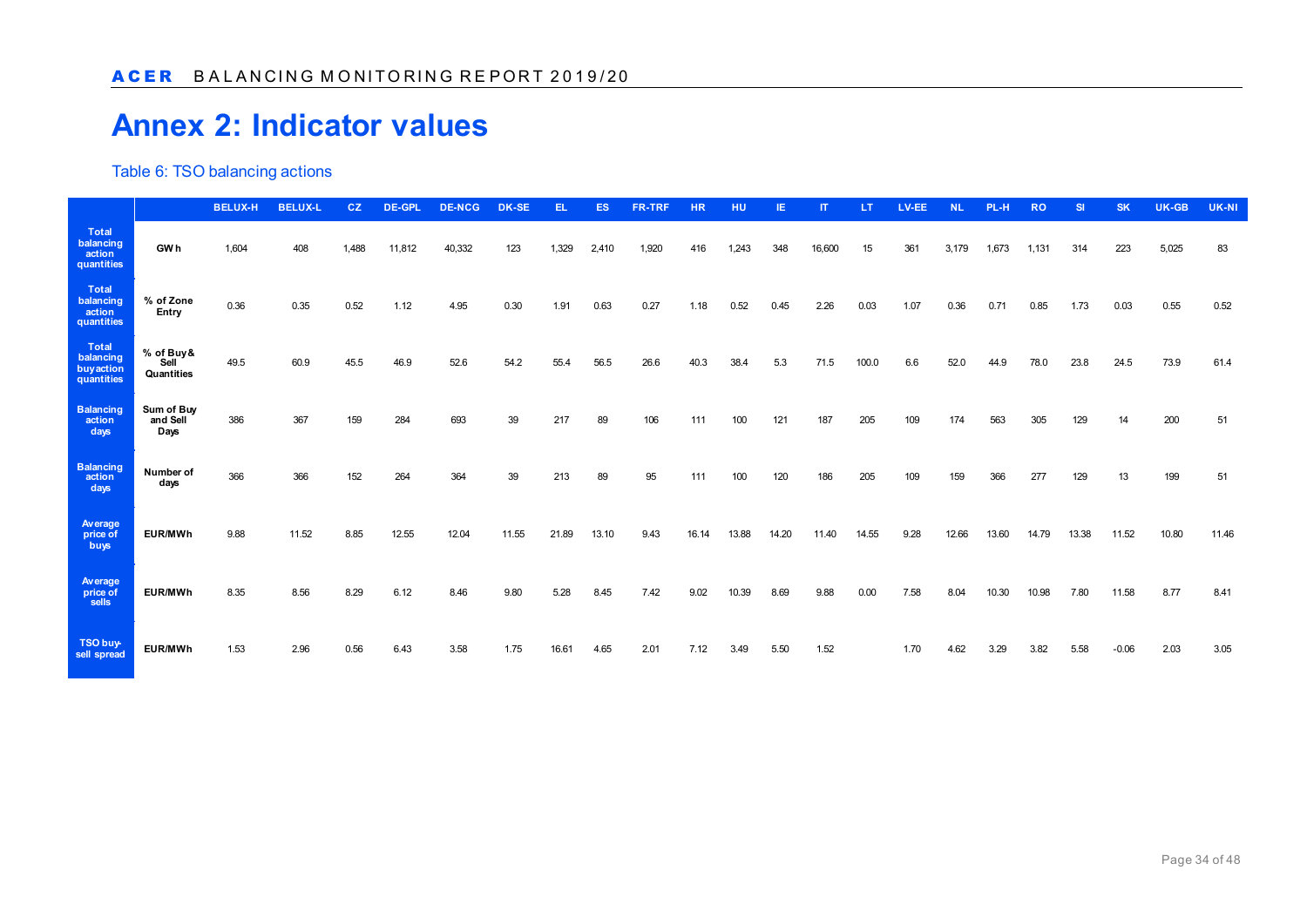#### ACERBALANCING MONITORING REPORT 2019/20

#### Table 7: Network users' imbalance cash out

<span id="page-34-0"></span>

|                                                |                                      | <b>BELUX-H</b> | <b>BELUX-L</b> | CZ.   | DE-GPL | DE-NCG | <b>DK-SE</b> | EL    | ES <sub></sub> | <b>FR-TRF</b> | <b>HR</b> | HU    |      |        |       | <b>LV-EE</b> |      | <b>PL-H</b> | <b>RO</b> | <b>SI</b> | <b>SK</b> | UK-GB  | UK-NI |
|------------------------------------------------|--------------------------------------|----------------|----------------|-------|--------|--------|--------------|-------|----------------|---------------|-----------|-------|------|--------|-------|--------------|------|-------------|-----------|-----------|-----------|--------|-------|
| <b>Total</b><br>imbalance<br>quantities        | <b>GWh</b>                           | 3,762          | 829            | 1.939 | 5,507  | 6.066  | 4.356        |       | 11,315         | 13,090        | 1.371     |       | .392 | 67.231 | 54    | 451          |      |             | 6,100     | 508       | 218       | 27,350 | 390   |
| <b>Total</b><br><b>imbalance</b><br>quantities | % of Zone<br>Entry                   | 0.85           | 0.72           | 0.67  | 0.52   | 0.74   | 10.54        | 5.33  | 2.96           | 1.86          | 3.88      | 1.68  | 1.81 | 9.16   | 0.09  | 1.34         | 0.00 | 1.38        | 4.60      | 2.79      | 0.03      | 2.99   | 2.41  |
| <b>Total short</b><br>positions                | % of Short<br>and Long<br>Quantities | 47.2           | 53.4           | 46.5  | 48.8   | 56.9   | 49.9         | 51.5  | 51.8           | 49.4          | 46.8      | 46.8  | 29.8 | 55.5   | 46.3  | 17.5         | 0.0  | 48.2        | 49.1      | 34.7      | 23.0      | 50.0   | 47.0  |
| <b>Average price</b><br>short positions        | <b>EUR/MWh</b>                       | 9.05           | 10.31          | 8.92  | 10.49  | 11.27  | 9.99         | 15.81 | 10.42          | 9.72          | 15.55     | 12.11 | 9.61 | 11.01  | 15.42 | 9.47         | 0.00 | 13.38       | 13.95     | 15.11     | 11.50     | 9.81   | 10.47 |
| Average price<br>long positions                | <b>EUR/MWh</b>                       | 8.33           | 8.67           | 8.74  | 7.81   | 7.70   | 9.92         | 6.15  | 9.42           | 8.85          | 13.13     | 10.57 | 8.63 | 10.37  | 11.32 | 8.03         | 0.00 | 9.95        | 11.62     | 7.36      | 11.28     | 9.17   | 8.19  |
| Imbalance<br>buy-sell<br>spread                | <b>EUR/MWh</b>                       | 0.72           | 1.64           | 0.18  | 2.69   | 3.57   | 0.07         | 9.66  | 1.00           | 0.86          | 2.42      |       | 0.98 | 0.65   | 4.10  | 1.44         | 0.00 | 3.42        | 2.33      | 7.75      | 0.21      | 0.64   | 2.28  |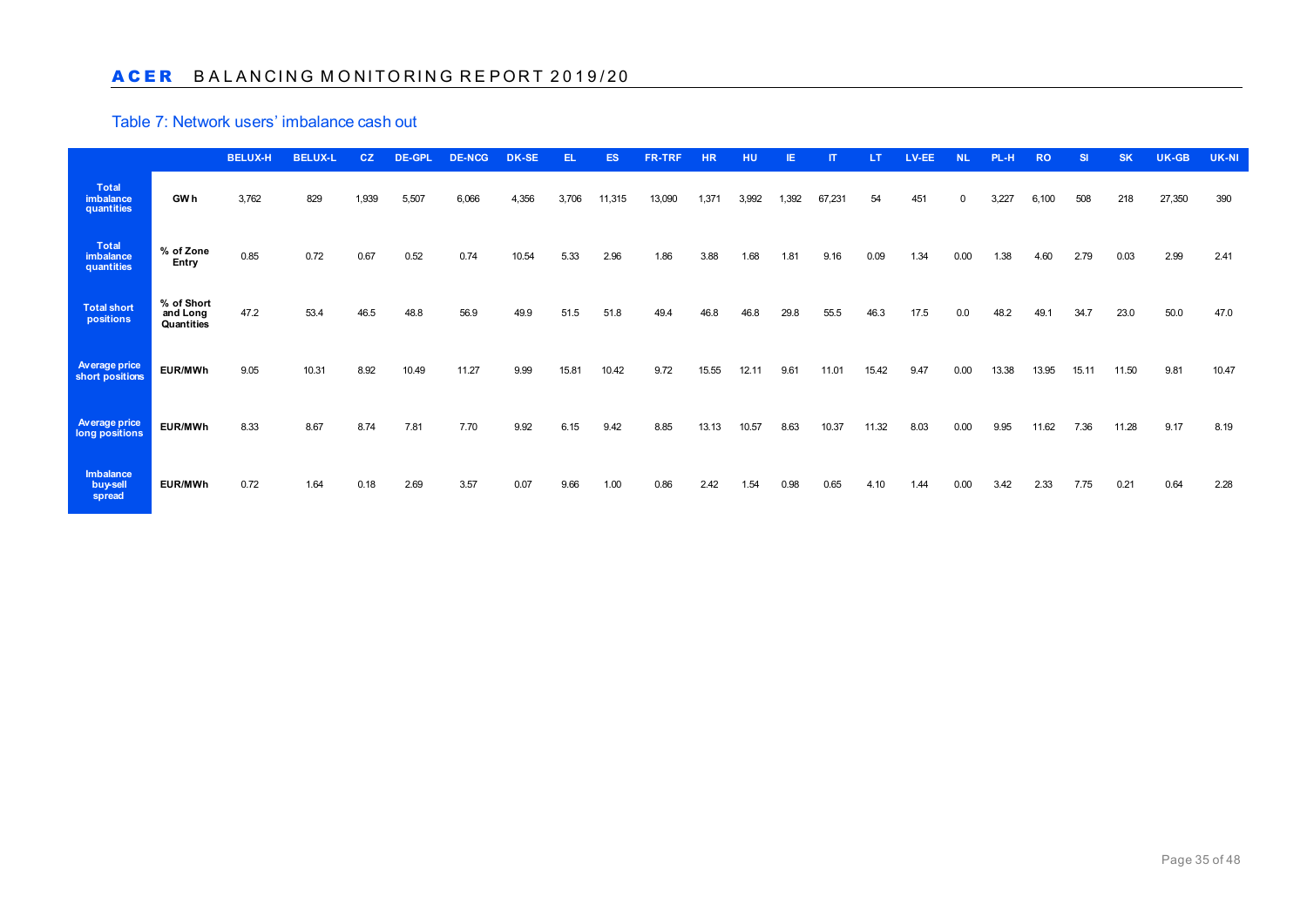#### ACERBALANCING MONITORING REPORT 2019/20

#### Table 8: Neutrality

<span id="page-35-0"></span>

|                                                        |                                                                      | <b>BELUX-H</b> | <b>BELUX-L</b> | CZ.       | DE-<br>GPL | <b>DE-NCG</b> | DK-SE     | EL     | ES.    | FR-TRF | <b>HR</b> | HU.    | IE.      | $\mathsf{I}$ | LT     | LV-EE |          |       | <b>RO</b> | -SI    | <b>SK</b> | UK-GB     | UK-NI  |
|--------------------------------------------------------|----------------------------------------------------------------------|----------------|----------------|-----------|------------|---------------|-----------|--------|--------|--------|-----------|--------|----------|--------------|--------|-------|----------|-------|-----------|--------|-----------|-----------|--------|
| <b>Gross</b><br>energy<br>transacted                   | GW h                                                                 | 5.366          | 1.238          | 3.427     | 17.319     | 46.399        |           | 5.035  | 13.725 | 15.011 | 1.787     | 5.235  | 1.740    | 83.831       | 70     |       |          | 4.900 | 7.230     | 822    |           |           | 473    |
| <b>Net</b><br>neutrality                               | <b>Expressed</b><br>as<br><b>EUR/MWh</b><br>over<br>market<br>volume | $-0.0036$      | $-0.0025$      | $-0.0010$ | $-0.0237$  | $-0.0916$     | $-0.0034$ | 0.0876 | 0.0017 | 0.0141 |           |        |          |              |        |       |          |       | $-0.0353$ | 0.0602 | 0.0000    |           |        |
| <b>Net</b><br>adjusted<br>neutrality                   | <b>EUR/MWh</b><br>over<br>market<br>volume                           | 0.0004         | 0.0003         |           |            | 0.0762        | 0.0010    | 0.0937 | n nnne | 0.0044 | 0.000S    |        | 0.0052   |              |        |       |          |       | 0.0377    | 0.0550 | 0.0001    | 0.0035    | 0.0191 |
| <b>Maximum</b><br>cumulative<br>neutrality<br>position | kEUR                                                                 | 157            | 66             | 329       | 384        |               |           |        |        |        |           | 2,221  | 173      | 13.169       |        | 93    |          | 3.763 |           |        | 372       |           | 110    |
| <b>Minimum</b><br>cumulative<br>neutrality<br>position | kEUR                                                                 | $-1,905$       |                |           | $-57.765$  | $-102.298$    | -836      |        | 3.697  |        | $-205$    | $-377$ | $-1.877$ | $-10.030$    | $-164$ |       | $-9.291$ |       | $-10.221$ | $-57$  | $-22$     | $-24.868$ | $-177$ |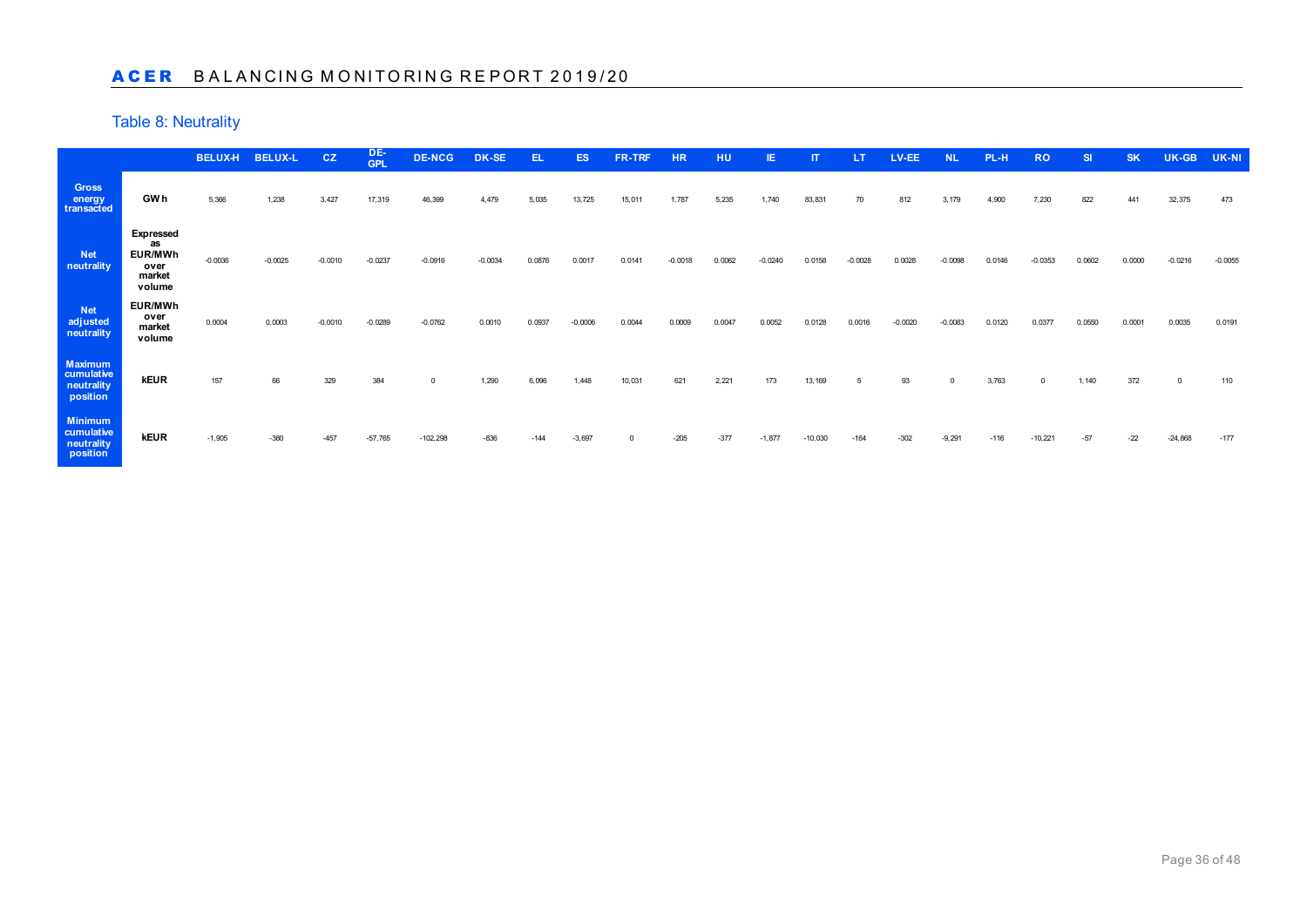# <span id="page-36-0"></span>**Annex 3: Finnish data submission**

The following depicts the data received in respect of the Finnish balancing zone.



#### <span id="page-36-1"></span>Figure 15: Finland - TSO balancing actions

#### <span id="page-36-3"></span>Table 9: Finland - TSO balancing actions

| FI                  | Annual<br>quantity | <b>Share of</b><br>annual<br>market | Number of<br>days | <b>Average</b><br>daily<br>quantity | <b>Max</b><br>daily<br>quantity | <b>Share of</b><br>activity | <b>Average</b><br>price |
|---------------------|--------------------|-------------------------------------|-------------------|-------------------------------------|---------------------------------|-----------------------------|-------------------------|
|                     | <b>MWh</b>         | $\frac{9}{6}$                       | days              | <b>MWh</b>                          | <b>MWh</b>                      | $\frac{9}{6}$               | <b>EUR/MWh</b>          |
| <b>System buys</b>  | 360                | 0.002                               | 27                | 13                                  | 100                             | 38.8                        | 15.31                   |
| <b>System sells</b> | 568                | 0.003                               | 29                | 20                                  | 100                             | 61.2                        | 7.82                    |
| <b>Total</b>        | 928                | 0.005                               | 56                |                                     |                                 |                             |                         |

<span id="page-36-2"></span>

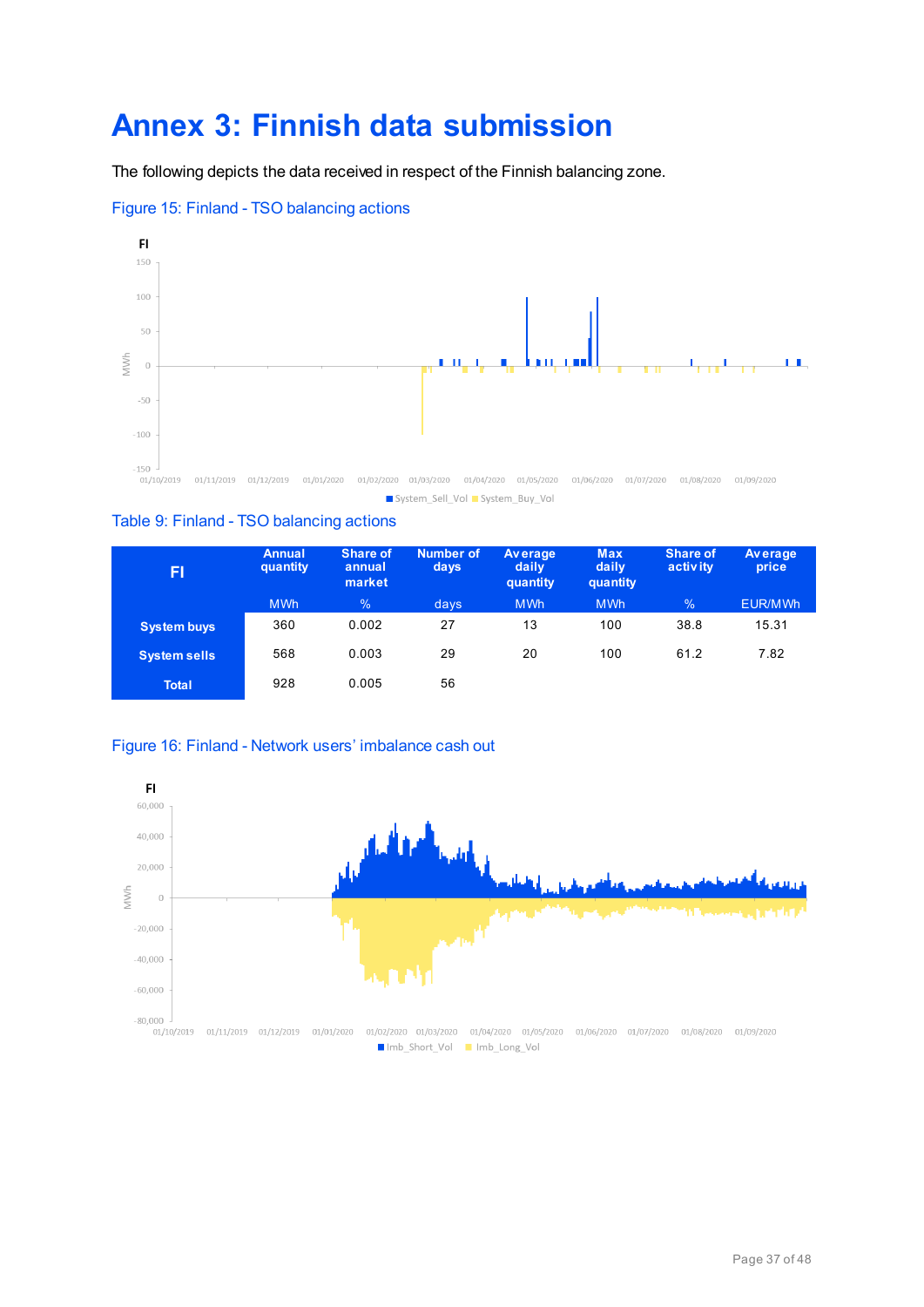| FI                   | <b>Annual</b><br><b>Quantity</b> | <b>Share of</b><br>annual<br>market | <b>Mindaily</b><br>quantity | <b>Average</b><br>daily<br>quantity | <b>Max</b><br>daily<br>quantity | <b>Share of</b><br>activity | <b>Average</b><br>price |
|----------------------|----------------------------------|-------------------------------------|-----------------------------|-------------------------------------|---------------------------------|-----------------------------|-------------------------|
|                      | <b>MWh</b>                       | $\%$                                | <b>MWh</b>                  | <b>MWh</b>                          | <b>MWh</b>                      | $\frac{1}{2}$               | <b>EUR/MWh</b>          |
| <b>Shipper long</b>  | 4,883,229                        | 25.91                               | 0                           | 13.342                              | 58.216                          | 53.4                        | 12.8                    |
| <b>Shipper short</b> | 4,265,293                        | 22.63                               | 0                           | 11.654                              | 50.442                          | 46.6                        | 13.14                   |
| <b>Total</b>         | 9,148,522                        | 48.54                               |                             |                                     |                                 |                             |                         |

#### <span id="page-37-0"></span>Table 10: Finland - Network users' imbalance cash out

The difference in the scales of the two graphics is notable. It is understood that the exceptional imbalance may be a result of uncertainties associated with flows at the Immatra entry point and the treatment of the difference between physical flow and confirmed nominations. No information about linepack has been supplied. Since there is no means of reconciling the exceptionally large commercial imbalances report in Finland, it has been decided not to process the Finish data as part of the data analysis chapter included in this report.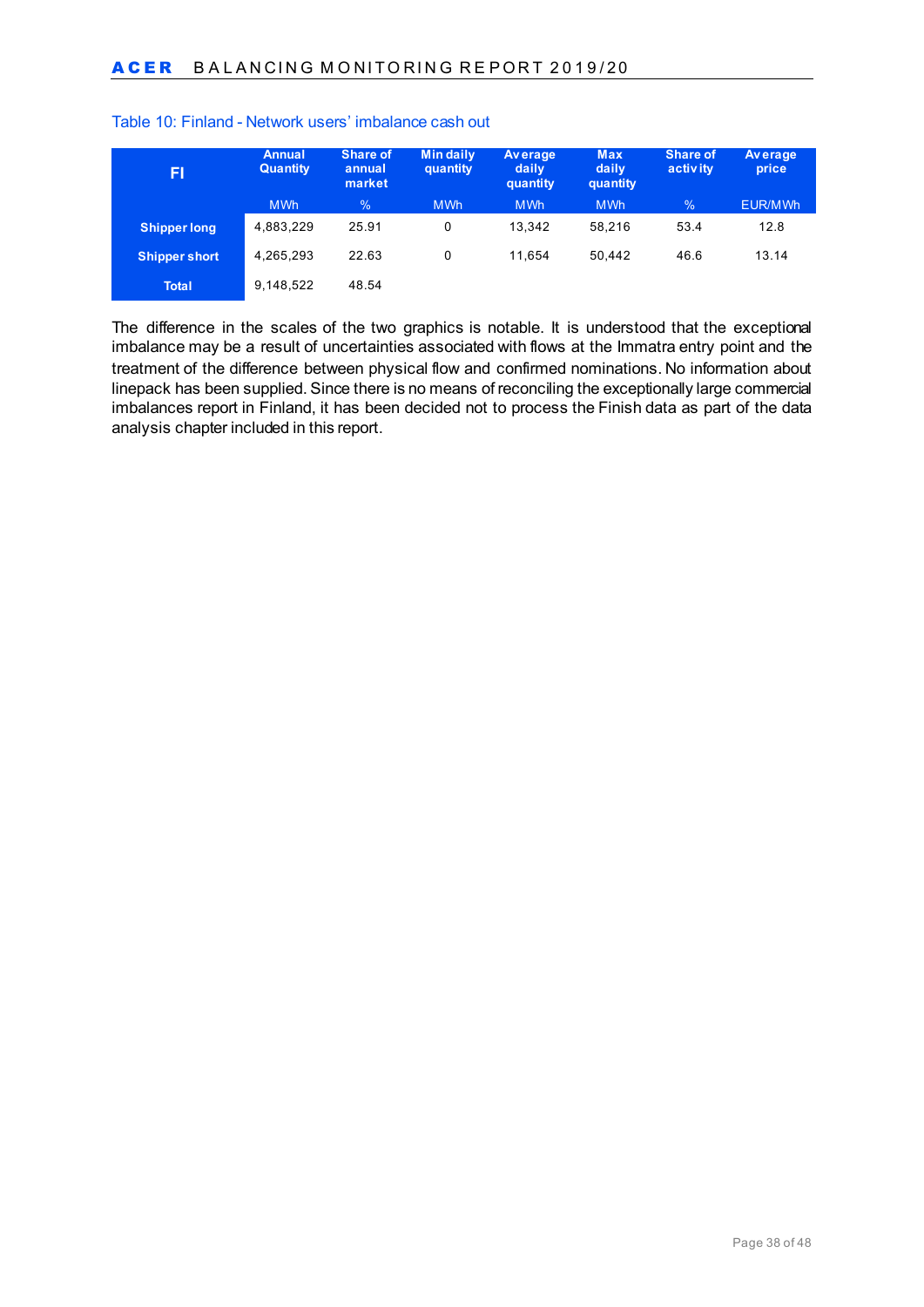# <span id="page-38-0"></span>**Annex 4: Bulgarian data submission**

The following explores some issues associated with the Bulgarian data submission. The Bulgarian TSO wanted to be featured in the report and so this appendix is used to provide some insights into the Bulgarian case. It is also used to highlight some general issues associated with underlying data quality and that poor quality information provision may diminish the value of comparators based on BAF indicators.

Bulgaria's first data submission included information about TSO balancing actions, although no prices were included. Without price information, the BAF cannot be meaningfully applied.

In a later submission, pricing information was received.

### <span id="page-38-1"></span>**Data processing**

#### <span id="page-38-2"></span>**Background: data processing**

It is essential that accurate information is available to support the derivation of the indicators. Thus, it is essential that the data inputs are standardised. Values submitted should be based on a common definition for each data item, shall be submitted in the same units to be then processed internally within ZEN using a consistent approach to derive quantities, prices and cash flows.

Quantities (referred to as volumes measured in MWh) can only have positive values. Whilst normally prices would be expected to have positive values, it is conceivable that prices could go negative. Indeed, we have that circumstance this year in the Netherlands data, where the value of gas went negative in respect of some balancing actions.

The processing of data within the ZEN upload may amend data as part of initial processing. For example, data submissions for imbalance short position quantities are generally declared as negative values. The ZEN processing will reset full data sets, where all values are negative by resetting them to positive values. This approach has been implemented to avoid the risks of manually processing data and inadvertently introducing errors into the database. The calculation logic reflects the direction of cash flows into or out of neutrality when it is calculating indicators.

#### <span id="page-38-3"></span>**Bulgarian data**

The Bulgarian TSO balancing data has been supplied in a number of blocks representing the tools available to the TSO and transactions available for the national system, and separately the transit, system. For both balancing zones WDtitle products are identified and of two distinct types (public tender and trading platform). All TSO sell volumes (expressed in MWh/day) associated with public tender transactions have been identified as negative. However, TSO sell volumes associated with the trading platform have been identified as positive. For TSO buy, most volumes are expressed as positive but the series features a negative element. There were no TSO transactions involving buys on the trading platform.

It is presumed that the data has been supplied on an inconsistent basis and so all negative values including those that are inconsistent within the subset, e.g., the negative quantity associated with 21 July of -972.065 MWh, have been converted to positives. Not to intervene would likely mean error in the indicators, but to intervene means that there is risk that perhaps the positive/negative quantity delineation might have a meaning in Bulgaria, that has not been understood and hence reflected in the underlying data.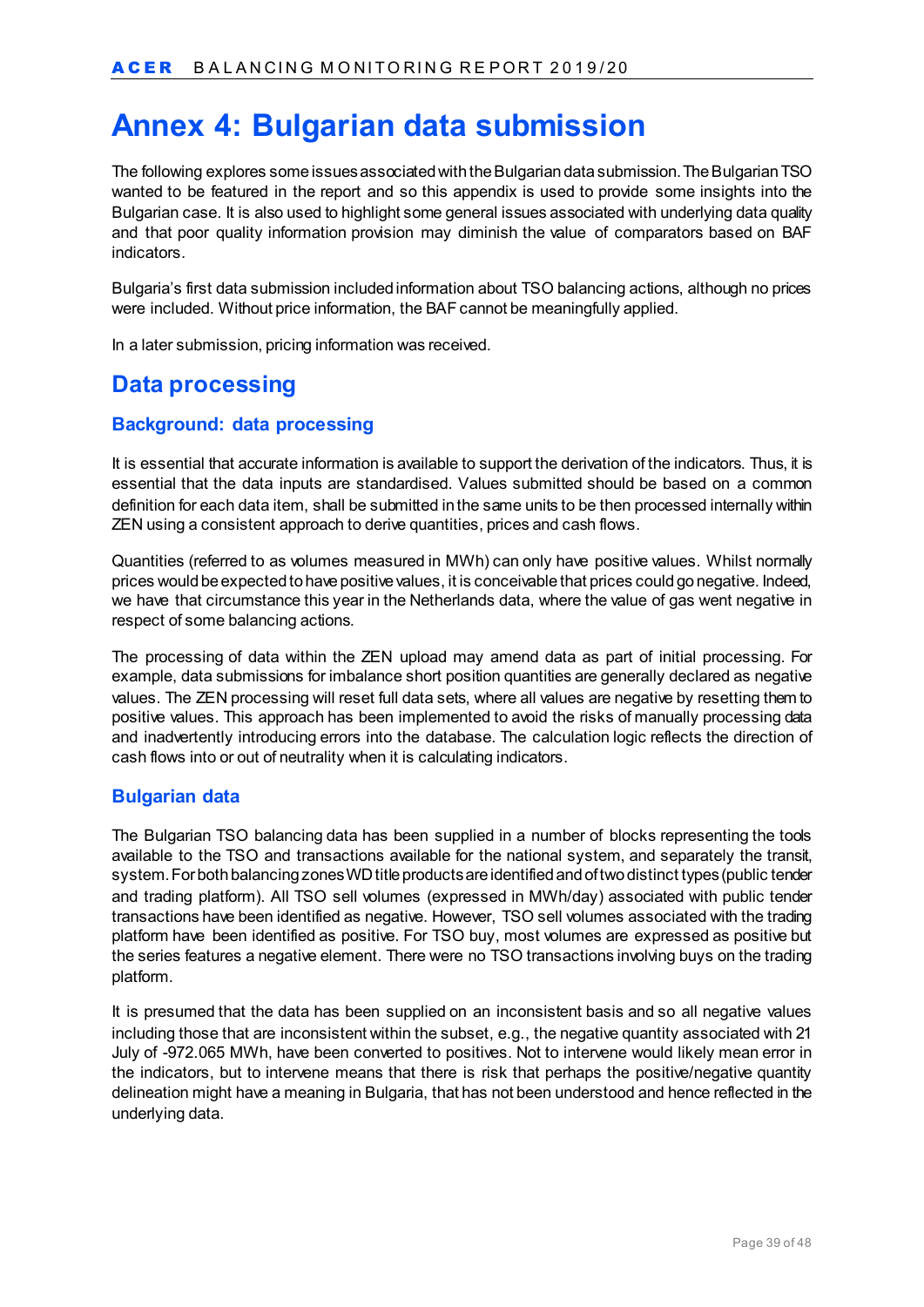#### <span id="page-39-0"></span>**ZEN indicators derived from national balancing zone data**

The basic ZEN indicators are displayed in tabular form:

#### <span id="page-39-1"></span>Table 11: Bulgarian national zone – TSO balancing actions

| <b>BG-N</b>         | Annual<br>quantity | <b>Share of</b><br>annual<br>market | Number of<br>days | <b>Average</b><br>daily<br>quantity | <b>Max</b><br>daily<br>quantity | Share of<br>activ ity | <b>Average</b><br>price |
|---------------------|--------------------|-------------------------------------|-------------------|-------------------------------------|---------------------------------|-----------------------|-------------------------|
|                     | <b>MWh</b>         | $\%$                                | days              | <b>MWh</b>                          | <b>MWh</b>                      | $\frac{9}{6}$         | EUR/MWh                 |
| <b>System buys</b>  | 475,788            | 0.96                                | 291               | 1,635                               | 12,932                          | 79.2                  | 16.67                   |
| <b>System sells</b> | 125.229            | 0.25                                | 116               | 1.080                               | 9.510                           | 20.8                  | 11.00                   |
| <b>Total</b>        | 601,017            | 1.21                                | 366               |                                     |                                 |                       |                         |

#### <span id="page-39-2"></span>Table 12: Bulgarian national zone – Network users' imbalances

| <b>BG-N</b>          | <b>Annual</b><br>quantity | <b>Share of</b><br>annual<br>market | <b>Mindaily</b><br>quantity | <b>Average</b><br>daily<br>quantity | <b>Max</b><br>daily<br>quantity | <b>Share of</b><br>activity | <b>Average</b><br>price |
|----------------------|---------------------------|-------------------------------------|-----------------------------|-------------------------------------|---------------------------------|-----------------------------|-------------------------|
|                      | <b>MWh</b>                | $\%$                                | <b>MWh</b>                  | <b>MWh</b>                          | <b>MWh</b>                      | %                           | EUR/MWh                 |
| <b>Shipper long</b>  | 625,892                   | 1.26                                | 33                          | 1.710                               | 13.105                          | 72.4                        | 13.91                   |
| <b>Shipper short</b> | 238,835                   | 0.48                                | 0                           | 653                                 | 10.022                          | 27.6                        | 14.56                   |
| <b>Total</b>         | 864,727                   | 1.74                                |                             |                                     |                                 |                             |                         |

#### <span id="page-39-3"></span>Table 13: Bulgarian national zone – Neutrality

| <b>BG-N</b>                                       | <b>Quantities</b><br><b>MWh</b> | <b>Cash flows</b><br><b>KEUR</b> | <b>Relative share</b><br>$\%$ |
|---------------------------------------------------|---------------------------------|----------------------------------|-------------------------------|
| <b>Financial credits to neutrality</b>            |                                 |                                  |                               |
| <b>TSO system sells</b>                           | 125,229                         | 1,378                            | 28                            |
| Network user imbalance shorts                     | 238,835                         | 3,478                            | 72                            |
| Sub-total                                         | 364,065                         | 4,856                            |                               |
| <b>Financial debits to neutrality</b>             |                                 |                                  |                               |
| <b>TSO system buys</b>                            | 475,788                         | 7.930                            | 48                            |
| Network user imbalance longs                      | 625,892                         | 8.705                            | 52                            |
| Sub-total                                         | 1,101,680                       | 16,635                           |                               |
| <b>Net</b>                                        | -737,615                        | $-11.779$                        |                               |
| Net neutrality per unit of market volume          |                                 | $-0.2373$                        | EUR/MWh                       |
| Net adjusted neutrality per unit of market volume |                                 | $-0.0194$                        | EUR/MWh                       |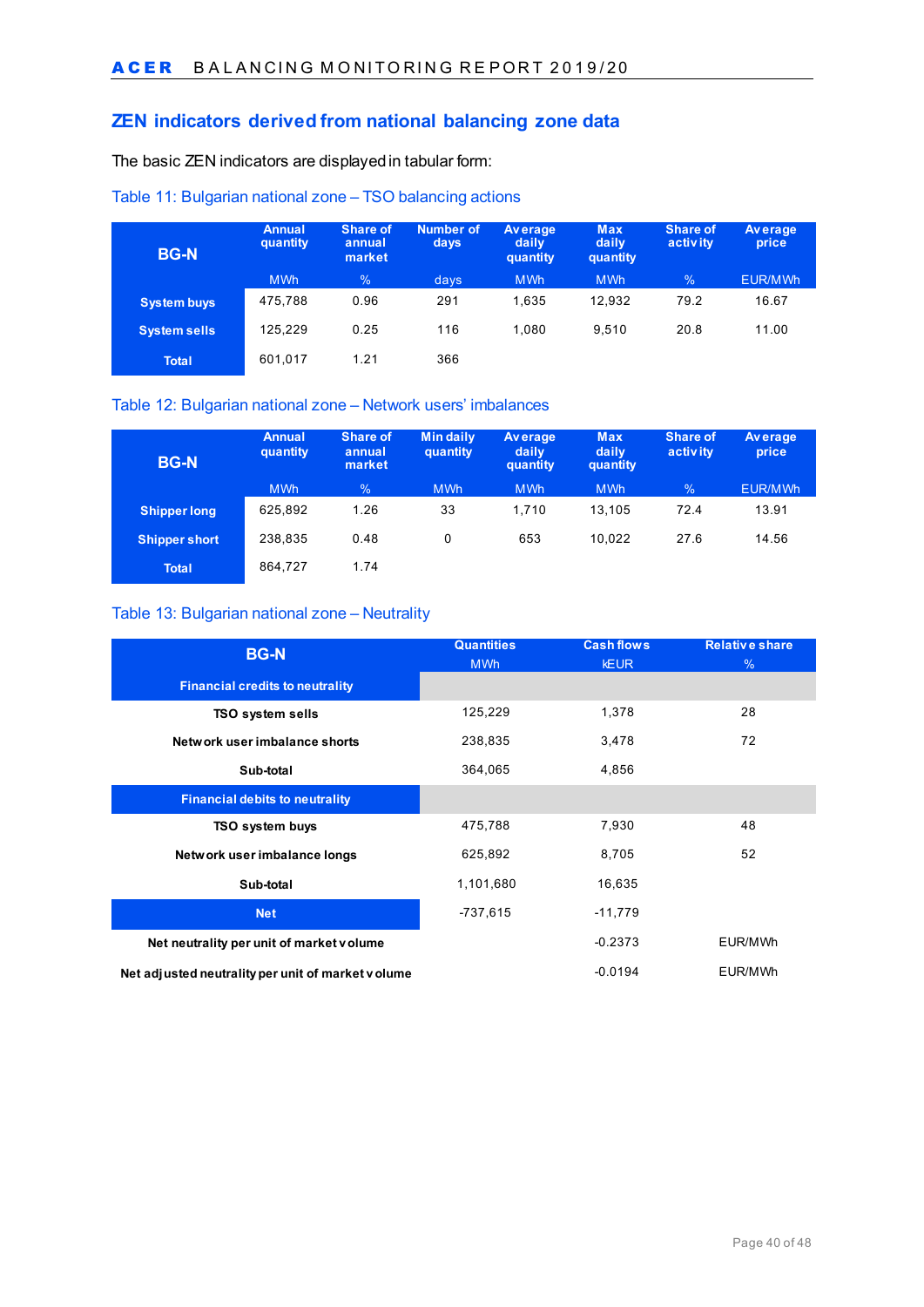Understanding the above may be assisted by looking at daily summary data as illustrated in the following:



<span id="page-40-0"></span>Figure 17: Bulgarian national zone – TSO balancing actions by day

This graphic confirms the considerable asymmetry with far more buys than sells. It also indicates rare occasions, associated with a few days, where atypical volumes are required by the TSO.

The following provides further insight into the imbalance quantities of all network users:



<span id="page-40-1"></span>Figure 18: Bulgarian national zone – Network users' imbalance cash out

The above graphics imply that on 1 January the system buys (i.e. purchases of gas that would be expected to increase linepack in the system) were 12,932 MWh, whereas the aggregate position of network users was long to an extent of 13,107 MWh. Furthermore, on 26 June, system sells (which would be expected to reduce linepack) amounted to 9,510 MWh, whereas the aggregate position of network users was short to the extent of 10,022 MWh. It is unclear whether the data relating to quantities can therefore, be considered robust.

The aspiration of the Balancing Code is that the commercial framework is designed to provide an incentive each day to ensure that network users are close to a balanced position on each day. The idea is that a daily average price will set a marker about which imbalances will be settled. The short positions should attract a cash-out at slightly higher than the daily market value of flexible gas, whereas long positions would attract a cash-out at slightly less than the daily market value of flexible gas. This way, network users are incentivised financially to achieve a daily balance.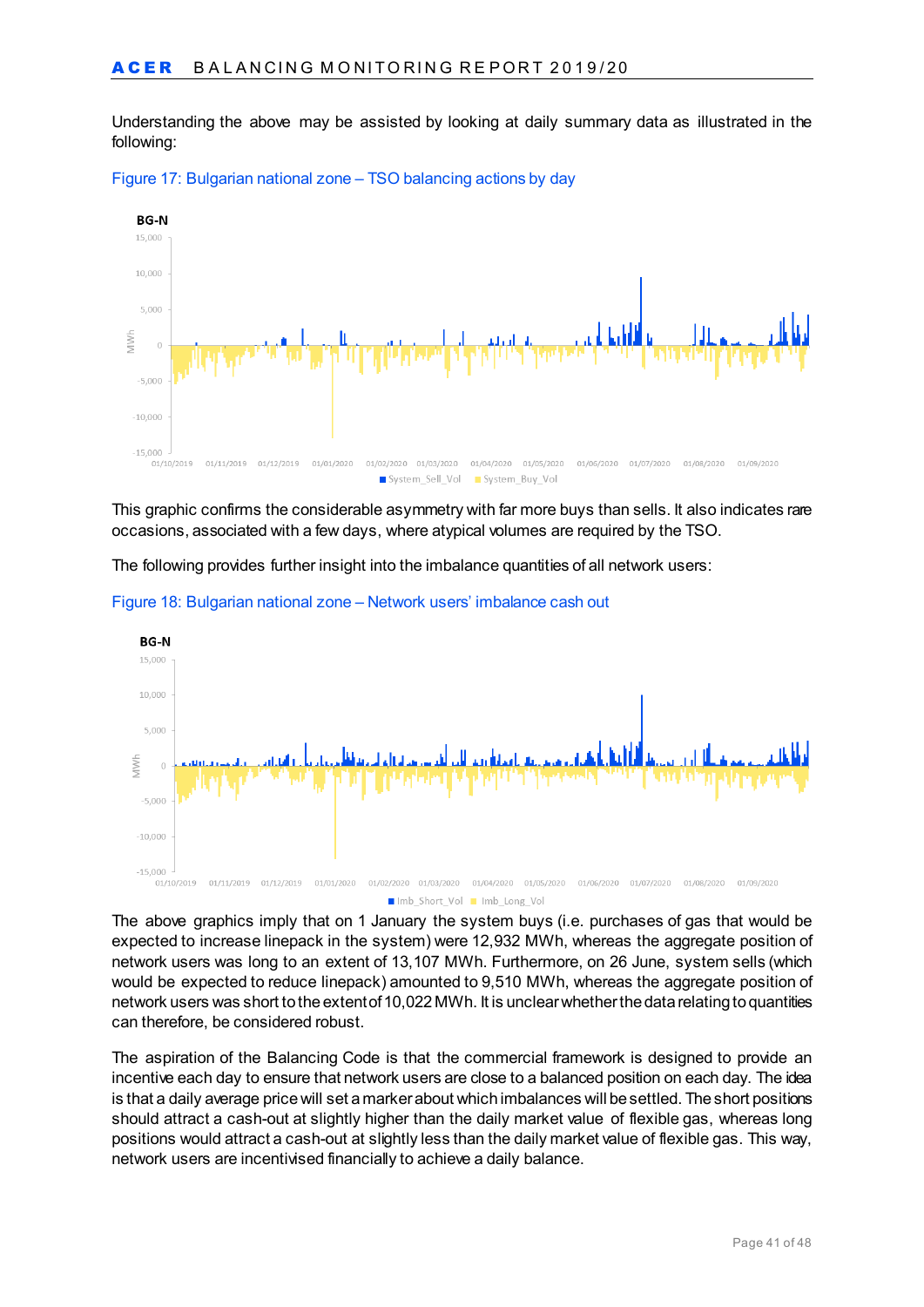To understand effectiveness it is therefore important to look a little deeper at the regime functioning.

In the case of the Bulgarian national zone, cash-out price levels are illustrated in the following graphic:



<span id="page-41-0"></span>

The graphic indicates that generally imbalance cash-out prices seem to be derived on a monthly basis rather than on a daily basis. Furthermore, the weighted average price (WAP) supplied in the dataset, is expected to be the daily reference price used for cash-out price determination. It is expected to be the average price of gas traded on the day. It is unclear how the cash-out prices are formed. The data does not suggest that supply/demand fundamentals are generating a market based price. However, the same cash-out prices seem to be reflected in both the national and transit zones. Curiously, both zones have substantial domestic volumes and for each zone the market volume is broadly consistent with the domestic volumes.

Inspection of the TSO balancing action data indicates that the trading platform was used for the first time on 24 July and that only sells are observed in the data. Throughout the year, including after use of the trading platform started, public tenders have been used for both TSO balancing action sell and buy activity. However, it is clear that whilst some of these transactions are being used to set the marginal prices for cash-out, this is not always the case.

Having completed this analysis, it was decided to exclude Bulgaria from the detailed comparators in Chapter 4.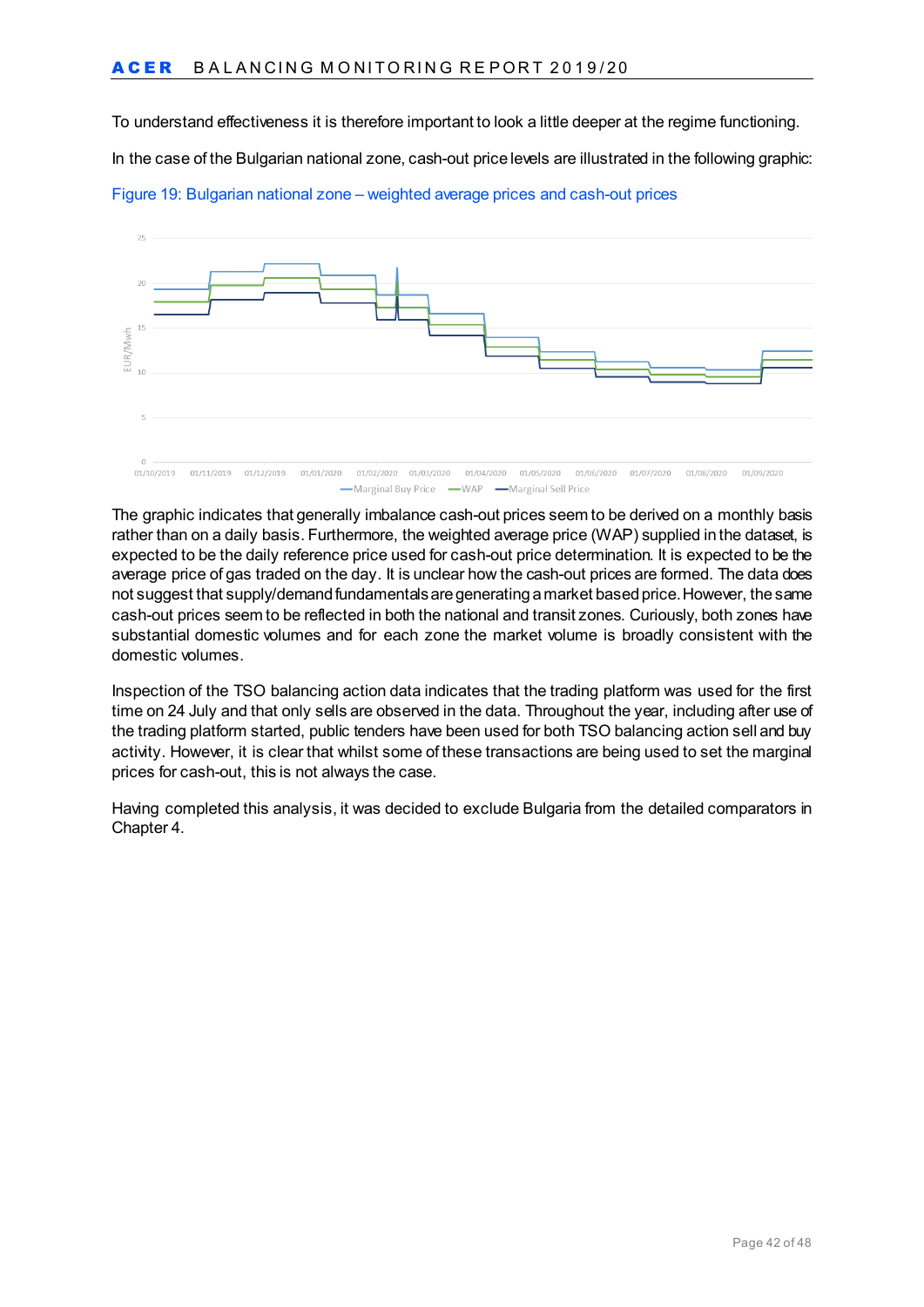# <span id="page-42-0"></span>**Annex 5: Linepack**

The following depicts some of the linepack indicators derived under the BAF for the 10 zones<sup>[36](#page-42-1)</sup> covered in Chapter 4.

#### <span id="page-42-3"></span>Table 14: Linepack indicators

|                                     |                   | CZ.   | <b>DE-NCG</b> | <b>DK-SE</b> | ES.   | <b>FR-TRF</b> | <b>HU</b> | <b>IT</b> | <b>RO</b> | <b>SI</b>   | UK-GB |
|-------------------------------------|-------------------|-------|---------------|--------------|-------|---------------|-----------|-----------|-----------|-------------|-------|
| Average<br>linepack                 | <b>GWh</b>        | 1,658 | 3,339         | 244          | 2,848 | 3,311         | 731       | 5,702     | 560       | 16          | 3,855 |
| <b>Max linepack</b>                 | <b>GWh</b>        | 1,771 | 3,912         | 265          | 2,978 | 3,603         | 804       | 6,144     | 628       | 26          | 4,041 |
| <b>Min linepack</b>                 | <b>GWh</b>        | 1,503 | 0             | 204          | 2,719 | 3,067         | 675       | 5,249     | 404       | $\mathbf 0$ | 3,660 |
| Average<br>absolute daily<br>charge | <b>GWh</b>        | 17.7  | 118.5         | 4.6          | 18.5  | 28.0          | 7.7       | 37.6      | 7.6       | 1.2         | 16.5  |
| Average<br>absolute                 | $%$ of<br>average | 1.1   | 3.6           | 1.9          | 0.7   | 0.8           | 1.0       | 0.7       | 1.4       | 7.9         | 0.4   |
| Range/<br>Average                   | %                 | 16.1  | 117.2         | 25.0         | 9.1   | 16.2          | 17.7      | 15.7      | 39.9      | 166.<br>4   | 9.9   |

Whilst no detailed analysis has been completed, the following comments are offered:

- Linepack levels will be heavily influenced by a combination of the size of the network and its topography;
- Linepack in the system represents the amount of gas in the system and will be a function of operating pressures applying at any time;
- Linepack levels must be maintained within an acceptable operational envelope. Sufficient gas must be available in the system to support the delivery of offtake pressures out of the system. However, too much gas can give rise to an over-pressurised system;
- From a balancing perspective, the critical issue is to maintain the system within an acceptable and efficient operational envelope<sup>[37](#page-42-2)</sup> whilst not imposing any undue flow matching requirement on the network user community;
- The linepack data captured relates to opening linepack at the start of each gas day and so provides some indication of the variability observed within current operation of the balancing regime; it does not offer any insights into how linepack levels might vary within the day;
- Missing data can distort the calculation of indicators;

-

• Daily linepack changes can be compared with the differences between the net position arising from the four aggregated daily quantities associated with TSO balancing action buys and sells and network users long and short imbalance positions. However, such comparisons will not take account of other changes which might arise from other sources, e.g., other TSO activities that might impact linepack levels, or the effects of other stock changes (e.g. distribution system stock changes that are not captured within the linepack value);

<span id="page-42-1"></span> $36$  ACER notes that many NRAs and TSOs are reluctant to supply linepack data and that less than half of the zones considered in Chapter 4 included linepack data.

<span id="page-42-2"></span><sup>37</sup> See explanation provided i[n https://www.acer.europa.eu/Events/ACER-Workshop-on-Within-Day-Obligations-In-the-context](https://www.acer.europa.eu/Events/ACER-Workshop-on-Within-Day-Obligations-In-the-context-of-Gas-Balancing-Code-implementation/Documents/slides.pdf)[of-Gas-Balancing-Code-implementation/Documents/slides.pdf](https://www.acer.europa.eu/Events/ACER-Workshop-on-Within-Day-Obligations-In-the-context-of-Gas-Balancing-Code-implementation/Documents/slides.pdf)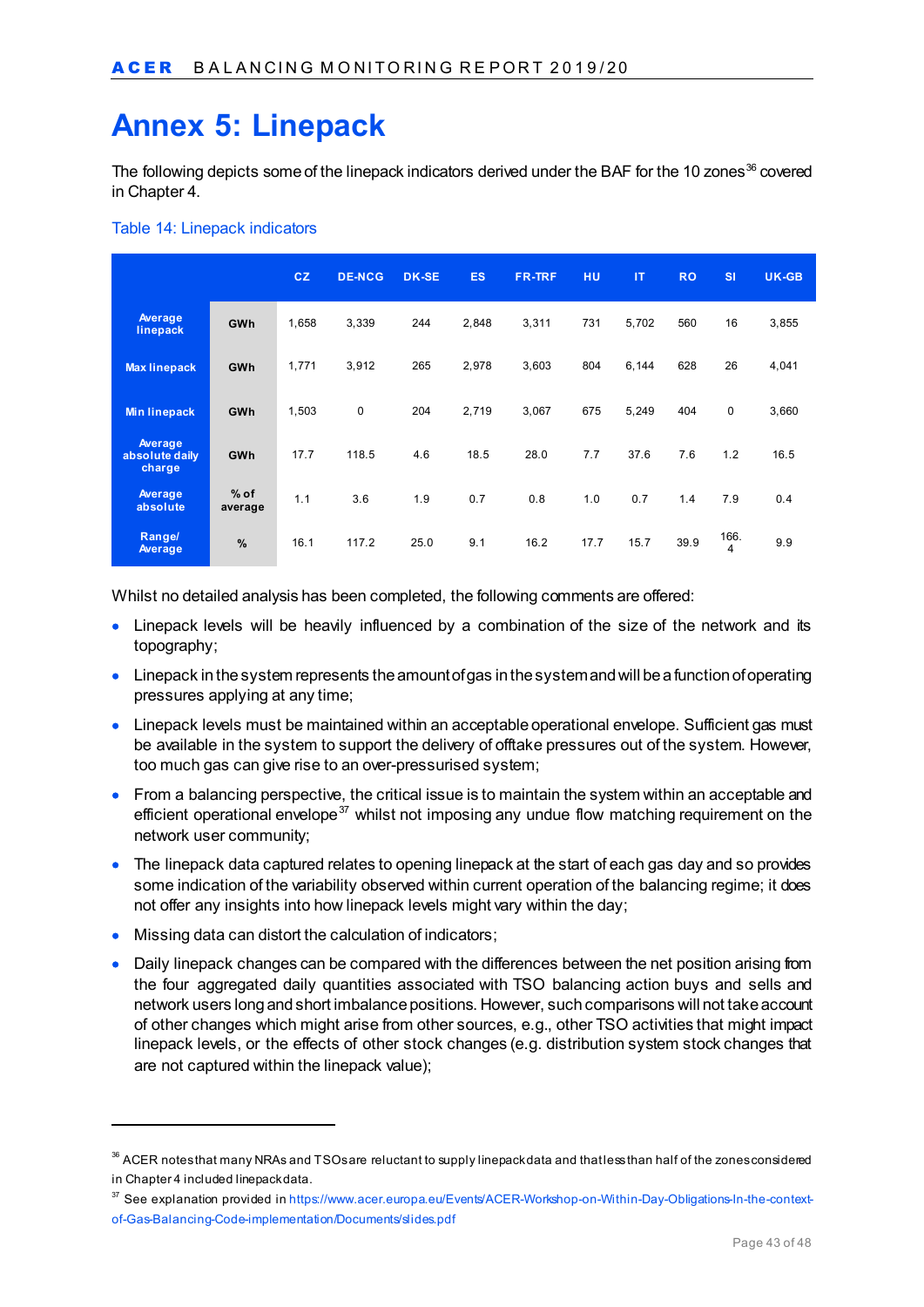• The Agency remains of the view that there is merit in gathering linepack data for analysis and continues to encourage NRAs and TSOs to compare the differences between the commercial flows associated with the operation of the balancing implementation and the actual physical changes that take place in the system, as seen within the linepack.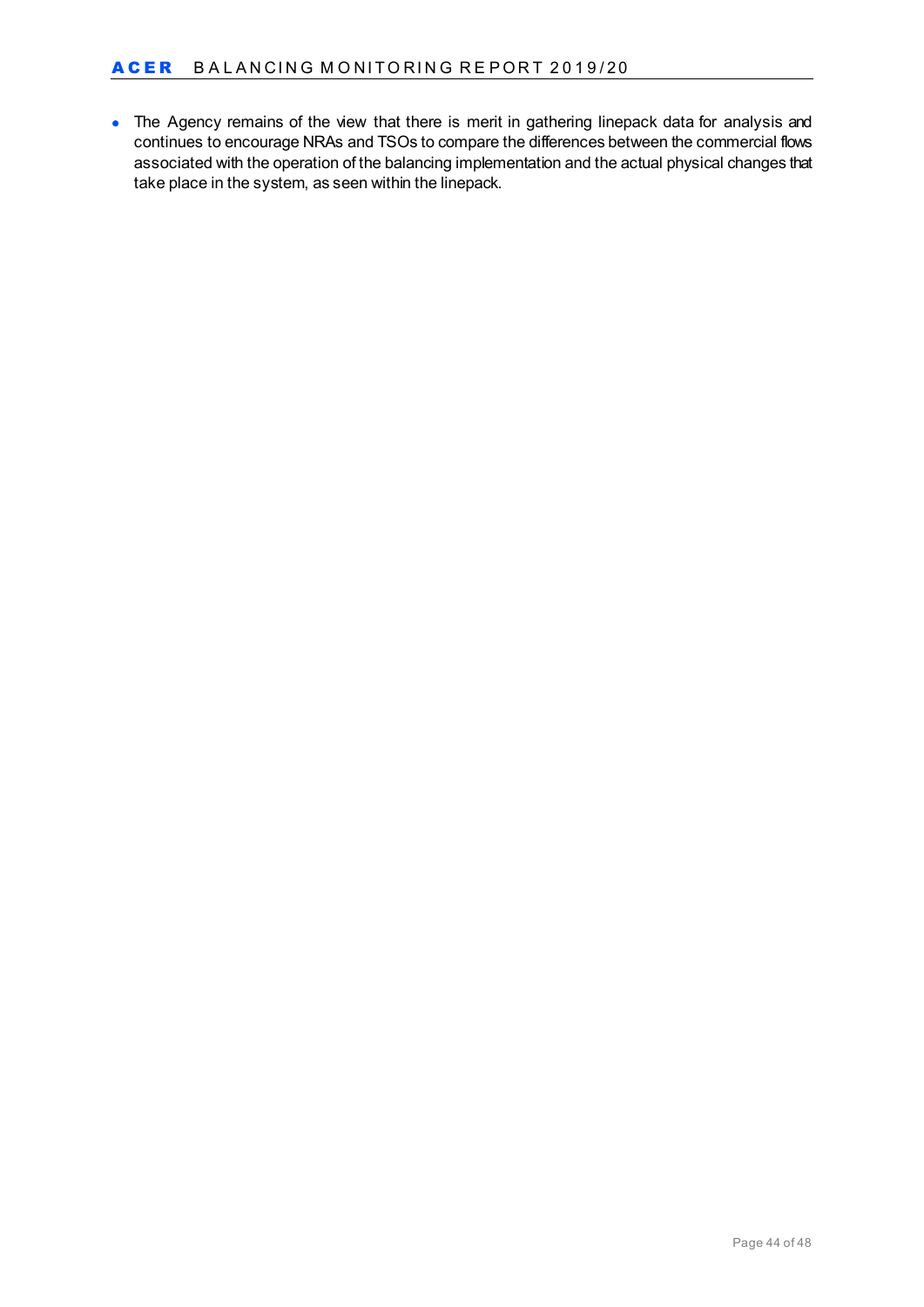# <span id="page-44-0"></span>**Annex 6: List of abbreviations**

#### <span id="page-44-1"></span>Table 15: List of abbreviations

| <b>Abbreviation</b> | <b>Meaning</b>                                                         |
|---------------------|------------------------------------------------------------------------|
| <b>ACER</b>         | European Union Agency for the Cooperation of Energy Regulators         |
| <b>BAF</b>          | Balancing Analytical Framew ork                                        |
| <b>BAL NC</b><br>.  | Balancing Netw ork Code                                                |
| COVID-19            | Severe acute respiratory syndrome coronavirus 2 (SARS-CoV-2)           |
| DA                  | Day-ahead                                                              |
| <b>ENTSOG</b>       | European Netw ork of Transmission System Operators for Gas             |
| EU                  | European Union                                                         |
| <b>EUR</b>          | Euro                                                                   |
| GWh<br>.            | Gigaw att hour                                                         |
| <b>IMB</b><br>.     | Imbalance                                                              |
| П                   | Information Technology                                                 |
| <b>kEUR</b>         | Thousands of Euros                                                     |
| <b>LFS</b><br>.     | Linepack flexibility service                                           |
| <b>LNG</b>          | Liquefied natural gas                                                  |
| <b>MAX</b>          | Maximum                                                                |
| <b>MIN</b>          | Minimum                                                                |
| <b>MWh</b><br>.     | Megaw att hour                                                         |
| <b>NDM</b>          | Non-daily metered                                                      |
| NRA(s)              | National Regulatory Authority(ies)                                     |
| STSP(s)             | Short-term standardised product(s)                                     |
| TSO(s)              | Transmission System Operator(s)                                        |
| TWh                 | Teraw att hour                                                         |
| <b>VOL</b>          | Volume                                                                 |
| <b>VTP</b><br>.     | Virtual trading point                                                  |
| <b>WAP</b><br>      | Weighted average price                                                 |
| WD                  | Within day                                                             |
| ZEN                 | Central Information Technology System for hosting daily balancing data |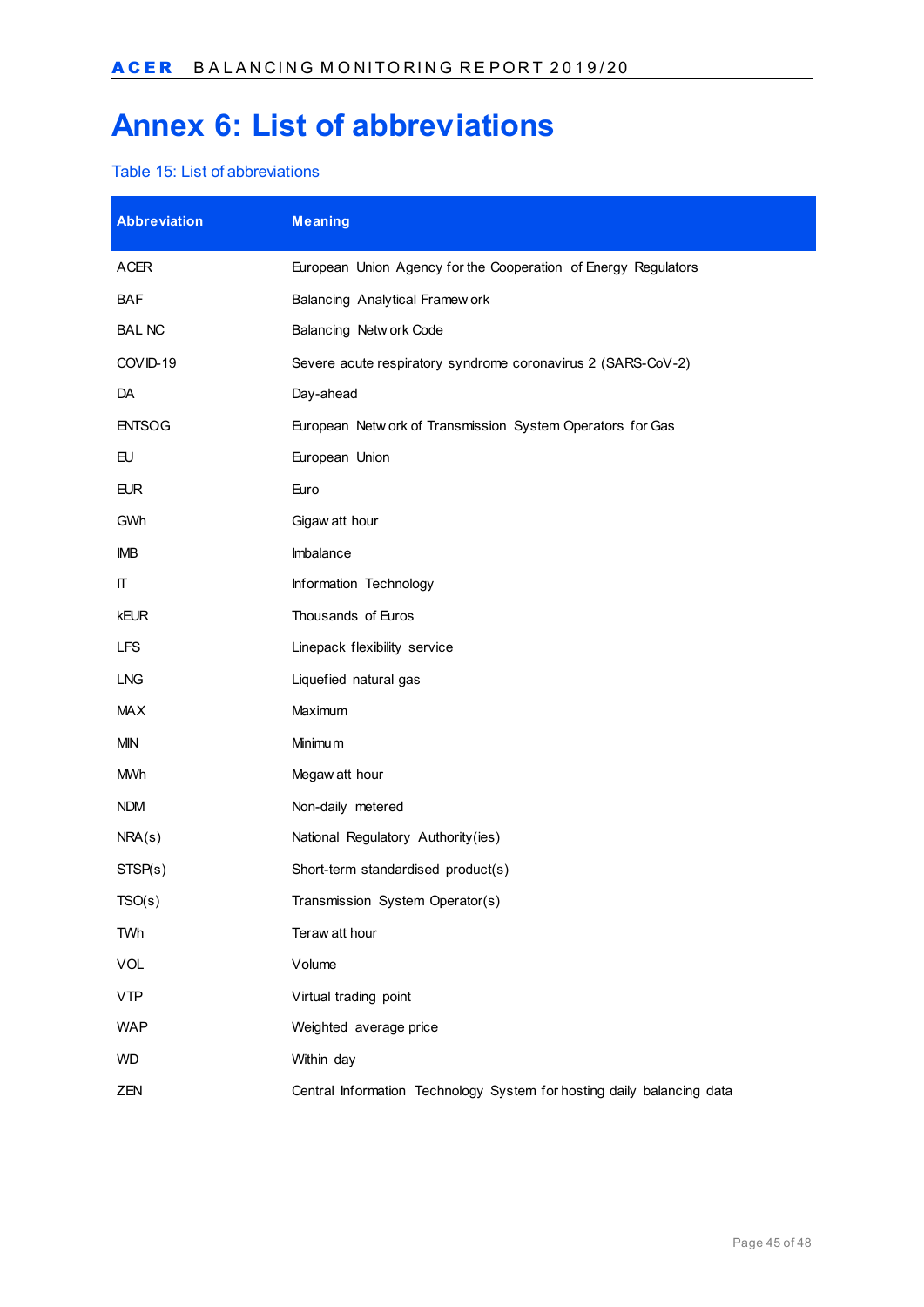# <span id="page-45-0"></span>**List of Figures**

| Figure 3: Total balancing buy action quantities as a share of total buy & sell quantities19 |  |
|---------------------------------------------------------------------------------------------|--|
|                                                                                             |  |
|                                                                                             |  |
|                                                                                             |  |
|                                                                                             |  |
|                                                                                             |  |
|                                                                                             |  |
|                                                                                             |  |
|                                                                                             |  |
|                                                                                             |  |
| Figure 13: The Netherlands - Network users' linepack flexibility service volumes 28         |  |
|                                                                                             |  |
|                                                                                             |  |
|                                                                                             |  |
|                                                                                             |  |
|                                                                                             |  |
| Figure 19: Bulgarian national zone - weighted average prices and cash-out prices42          |  |